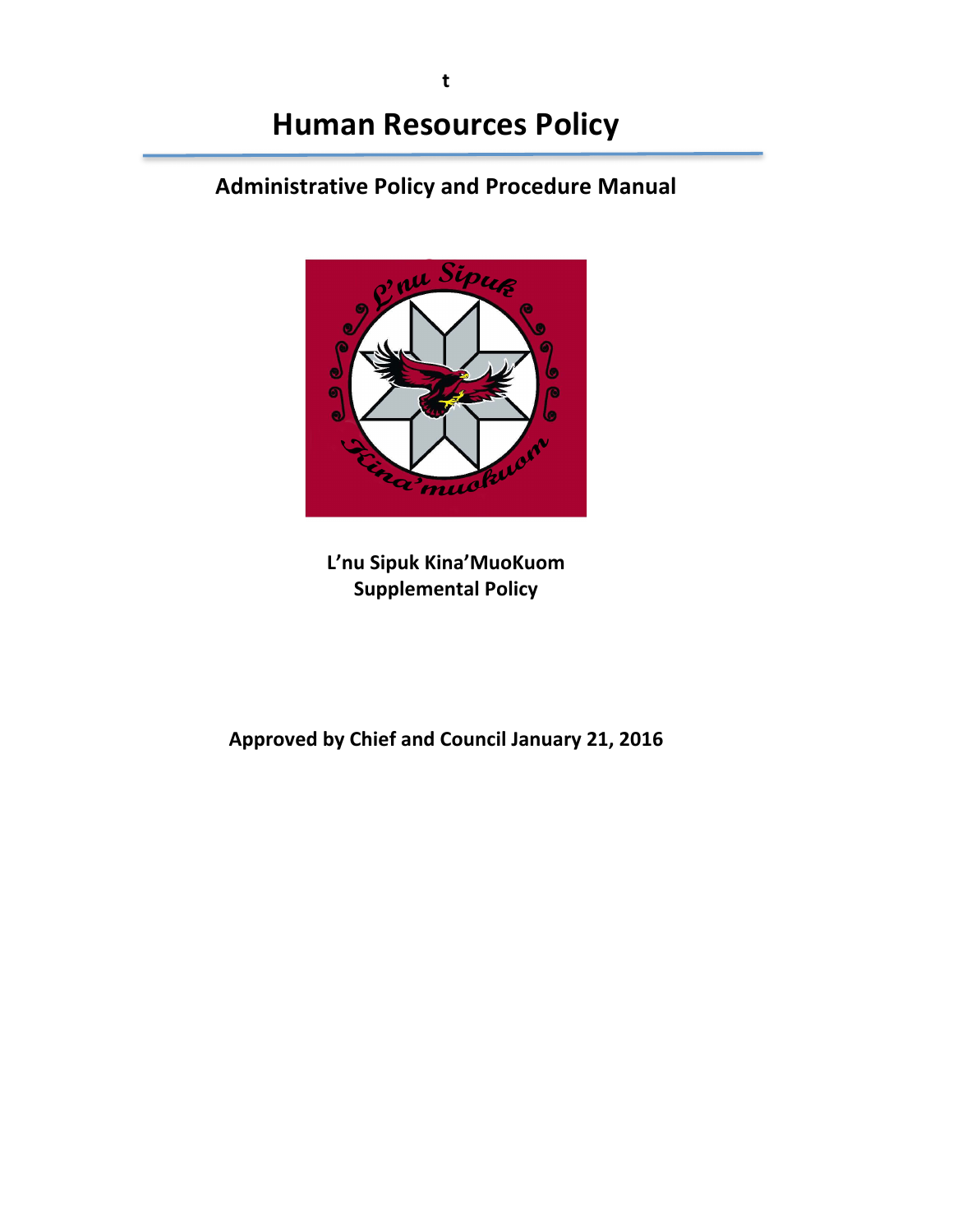#### This Human Resources Policy replaces (previous versions)

| Signature                 | print name                                                |
|---------------------------|-----------------------------------------------------------|
|                           |                                                           |
|                           |                                                           |
|                           |                                                           |
| Signature                 | print name                                                |
|                           |                                                           |
|                           |                                                           |
|                           |                                                           |
| Signature                 | print name                                                |
|                           |                                                           |
|                           |                                                           |
|                           |                                                           |
| Signature                 | print name                                                |
|                           |                                                           |
|                           |                                                           |
|                           |                                                           |
|                           |                                                           |
| Signature                 | print name                                                |
|                           |                                                           |
|                           |                                                           |
|                           |                                                           |
| Signature                 | print name                                                |
|                           |                                                           |
|                           |                                                           |
|                           |                                                           |
| Signature                 | print name                                                |
|                           |                                                           |
|                           |                                                           |
|                           |                                                           |
| Signature                 | print name                                                |
|                           |                                                           |
|                           |                                                           |
|                           |                                                           |
| Signature                 | print name                                                |
|                           |                                                           |
|                           |                                                           |
| Signature                 | print name                                                |
|                           |                                                           |
|                           |                                                           |
|                           |                                                           |
| Signature                 | print name                                                |
|                           |                                                           |
|                           |                                                           |
|                           |                                                           |
| Signature                 | print name                                                |
|                           |                                                           |
|                           |                                                           |
|                           |                                                           |
|                           |                                                           |
| Signature                 | print name                                                |
| Date Approved by Council: | <u> 1980 - Johann Barn, mars eta bainar eta idazlea (</u> |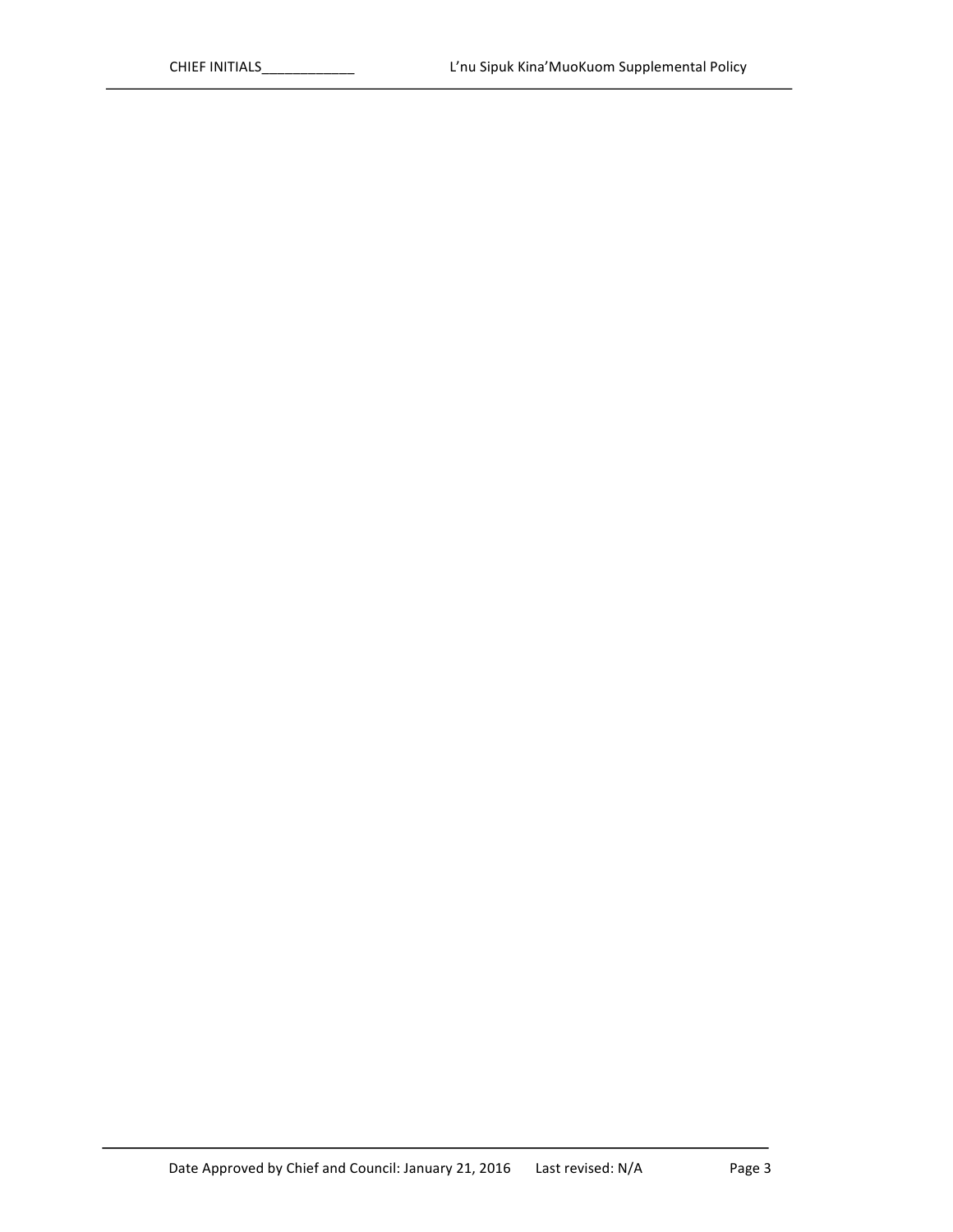# **Table of Contents**

|              |      | 1 Human Resources Policy                                 | 7  |
|--------------|------|----------------------------------------------------------|----|
|              | 1.1  | <b>Short Title</b>                                       | 7  |
|              | 1.2  | <b>Definitions</b>                                       | 7  |
|              | 1.3  | Sipekne'katik Organizational Chart                       | 9  |
| $\mathbf{2}$ |      | <b>Purpose of Policy</b>                                 | 9  |
|              | 2.1  | <b>Code of Conduct &amp; Code of Ethics</b>              | 9  |
|              | 2.2  | <b>Code of Confidentiality</b>                           | 10 |
|              | 2.3  | <b>Conflict of Interest</b>                              | 11 |
|              | 2.4  | <b>Statement of Employee &amp; Employer Rights</b>       | 11 |
|              | 2.5  | <b>Prohibition against Holding Two Positions</b>         | 12 |
|              |      |                                                          |    |
| 3            |      | <b>Employee Recruitment</b>                              | 12 |
|              | 3.1  | <b>Position Authorization</b>                            | 12 |
|              | 3.2  | <b>Equal Employment Opportunity</b>                      | 12 |
|              | 3.3  | <b>Preferential Hiring Practice</b>                      | 12 |
|              | 3.4  | <b>Job Posting Procedure and Position Competition</b>    | 13 |
|              | 3.5  | <b>Interview Committee Structure</b>                     | 13 |
|              | 3.6  | <b>Initial Screening Applicants</b>                      | 13 |
|              | 3.7  | <b>Temporary Assignment</b>                              | 14 |
|              | 3.8  | <b>Casual Positions for On-Call List</b>                 | 14 |
|              | 3.9  | <b>Seasonal Employee Re-hiring Procedure</b>             | 14 |
|              | 3.10 | <b>Aptitude and Ability Tests</b>                        | 15 |
|              | 3.11 | Verification of Previous Employment & Reference Checking | 15 |
|              | 3.12 | Verification of Licenses, Certification and Education    | 15 |
|              | 3.13 | <b>Criminal Record Check</b>                             | 15 |
|              | 3.14 | <b>Child Abuse Check</b>                                 | 15 |
|              | 3.15 | <b>Substitute Teacher Employment</b>                     | 15 |
| 4            |      | <b>New Employee Appointment and Orientation</b>          | 16 |
|              | 4.1  | <b>Letter of Appointment</b>                             | 16 |
|              | 4.2  | <b>Employee Orientation</b>                              | 16 |
|              | 4.3  | <b>Employee Deductions</b>                               | 16 |
|              | 4.4  | Human Resources file and Information Package             | 16 |
|              | 4.5  | <b>Declaration and Commitment Forms</b>                  | 16 |
| 5            |      | <b>Job Descriptions and Probation</b>                    | 17 |
|              | 5.1  | <b>Job Descriptions</b>                                  | 17 |
|              | 5.2  | <b>Probation Period</b>                                  | 17 |
|              |      |                                                          |    |
| 6            |      | <b>Hours of Work</b>                                     | 18 |
|              | 6.1  | <b>Regular Hours of Operation</b>                        | 18 |
|              | 6.2  | <b>Seasonal, Casual and On-Call Schedules</b>            | 19 |
|              | 6.3  | <b>Absence or Lateness</b>                               | 19 |
|              | 6.4  | Overtime                                                 | 19 |
|              | 6.5  | <b>Compensation for Overtime / Administration Days</b>   | 19 |
|              | 6.6  | Severe Weather & Emergency Closing of LSK                | 19 |
| 7            |      | <b>Performance Measurement Process</b>                   | 20 |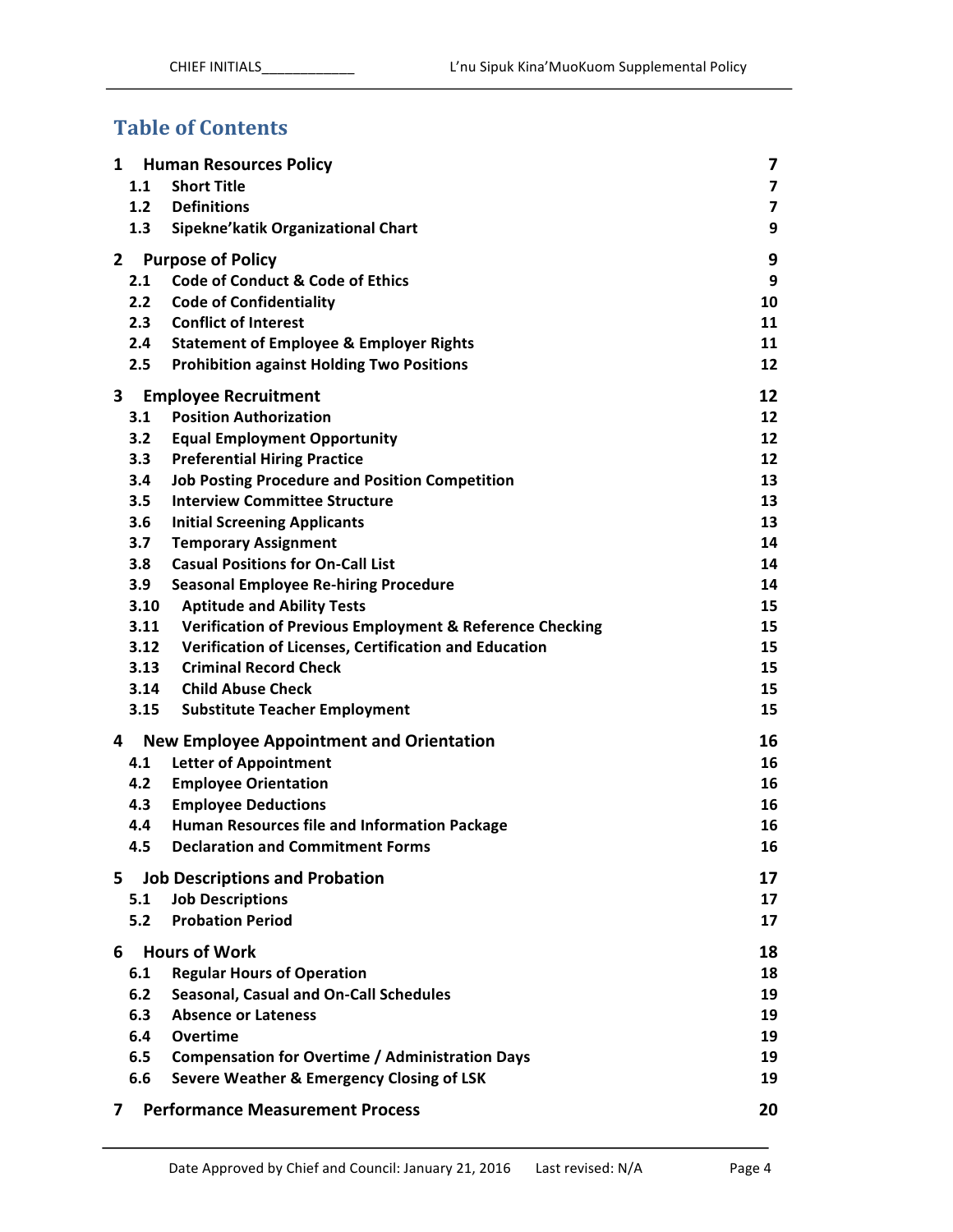|    | 7.1  | <b>Employee Work Plans</b>                                                   | 20 |
|----|------|------------------------------------------------------------------------------|----|
|    | 7.2  | <b>Annual Employee Evaluation Criteria</b>                                   | 20 |
|    | 7.3  | <b>Performance Management</b>                                                | 20 |
| 8  |      | <b>Workplace Professionalism and General Policies</b>                        | 22 |
|    | 8.1  | <b>Dress Code / Personal Appearance</b>                                      | 22 |
|    | 8.2  | <b>Smoking Policy</b>                                                        | 22 |
|    | 8.3  | <b>Telephone, Mail and Fax Policy</b>                                        | 22 |
|    | 8.4  | <b>Cellular Phone Use</b>                                                    | 22 |
|    | 8.5  | <b>Software Access and Update Procedure</b>                                  | 23 |
|    | 8.6  | <b>Internet and Email Use</b>                                                | 23 |
|    | 8.7  | <b>Emails and Internet Sites that Discriminate</b>                           | 24 |
|    | 8.8  | Sipekne'katik Owns Employee Email                                            | 24 |
|    | 8.9  | Social Media, Professional and Personal Considerations                       | 24 |
|    | 8.10 | <b>Office Master Keys and Security Code</b>                                  | 24 |
|    | 8.11 | Care and Use of Sipekne' katik Property and Equipment                        | 24 |
|    | 8.12 | <b>Restricted Areas and Building Security</b>                                | 25 |
|    | 8.13 | Use of Vehicles for Work and During Work Hours                               | 25 |
|    | 8.14 | <b>Political Activity and Voting</b>                                         | 25 |
|    | 8.15 | <b>Running For Office</b>                                                    | 26 |
| 9  |      | <b>Discipline Policy</b>                                                     | 26 |
|    | 9.1  | <b>Disciplinary and Reprimand Procedures</b>                                 | 26 |
|    | 9.2  | <b>Progressive Reprimand Procedure</b>                                       | 26 |
|    | 9.3  | <b>Disciplinary Suspension</b>                                               | 27 |
|    | 9.4  | <b>Discontinuation of Employment</b>                                         | 27 |
| 10 |      | Grievance Policy for Disputes Between Employees (Not Including Disputes with |    |
|    |      | Management)                                                                  | 27 |
| 11 |      | <b>Harassment Policy</b>                                                     | 28 |
|    | 11.1 | <b>Lateral Violence</b>                                                      | 28 |
|    | 11.2 | <b>Definitions</b>                                                           | 28 |
|    | 11.3 | <b>Outline of Non-harassing Behaviour</b>                                    | 29 |
|    | 11.4 | <b>Workplace Harassment</b>                                                  | 29 |
| 12 |      | <b>Sexual Harassment</b>                                                     | 29 |
|    | 12.1 | <b>Workplace Sexual Harassment</b>                                           | 29 |
|    | 12.2 | <b>Types of Sexual Harassment</b>                                            | 30 |
|    | 12.3 | Distinction between sexual harassment and casual flirtation                  | 30 |
| 13 |      | <b>Handling a Harassment Allegation</b>                                      | 30 |
|    | 13.1 | <b>Make it Known</b>                                                         | 30 |
|    | 13.2 | Take the Complaint to the Harassment Committee                               | 31 |
|    | 13.3 | <b>Document</b>                                                              | 31 |
|    | 13.4 | <b>Mediation</b>                                                             | 31 |
|    | 13.5 | <b>Make a Formal Complaint</b>                                               | 31 |
|    | 13.6 | <b>Investigation of Allegation(s)</b>                                        | 32 |
|    | 13.7 | <b>Summary of Findings</b>                                                   | 32 |
|    |      |                                                                              |    |
|    | 13.8 | <b>Punitive Measures</b>                                                     | 32 |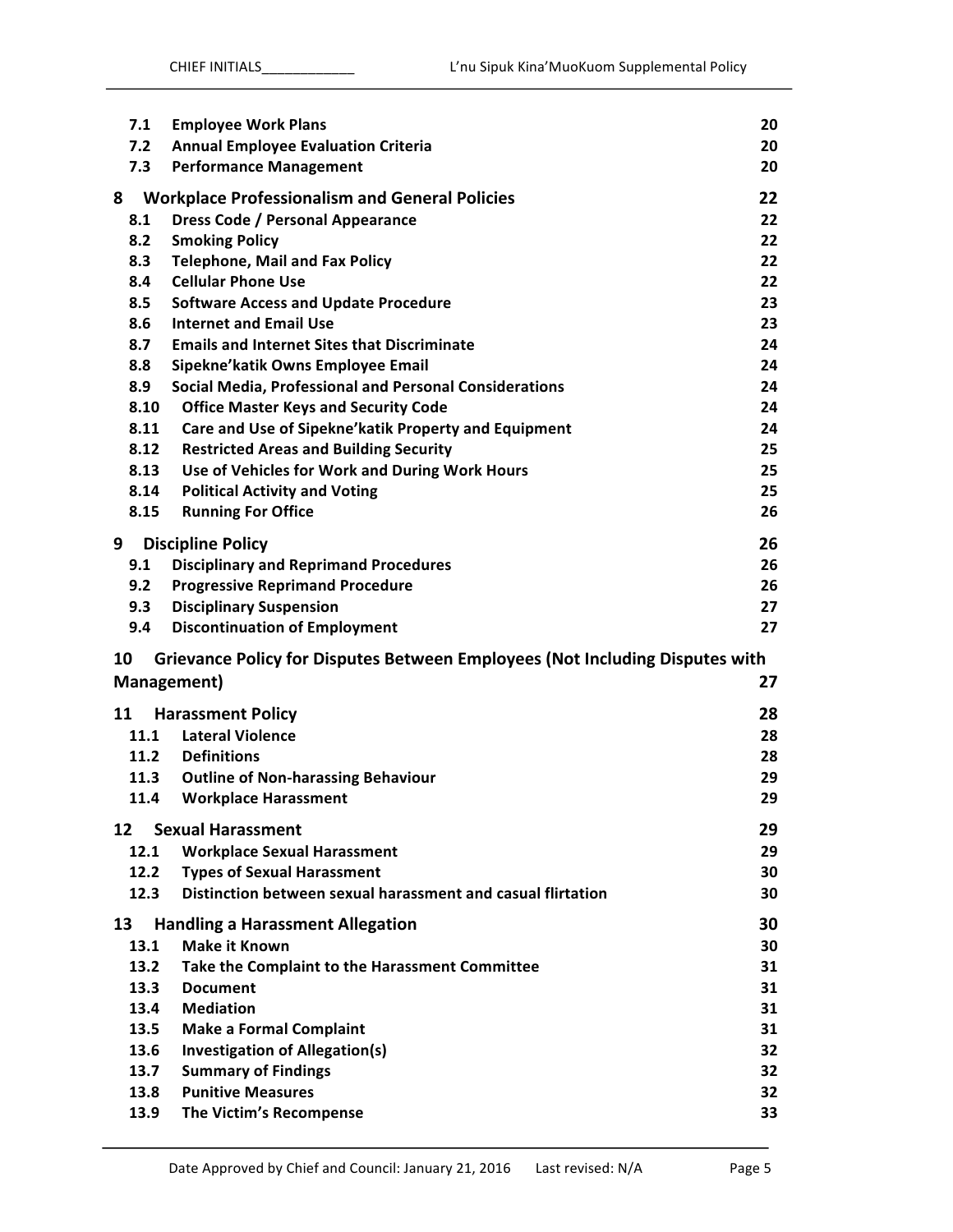| 13.10 | <b>Dissatisfaction with process</b>                          | 33 |
|-------|--------------------------------------------------------------|----|
| 13.11 | Retaliation                                                  | 33 |
| 13.12 | Insufficient Evidence or Indeterminate Cases                 | 33 |
| 13.13 | <b>False Accusations</b>                                     | 33 |
| 13.14 | <b>Access to Information or Public Disclosure</b>            | 33 |
| 13.15 | <b>Statute of Limitations (time)</b>                         | 34 |
| 14    | <b>Wages, Salaries, Payday and Benefits</b>                  | 34 |
| 14.1  | <b>Annual Wages and Salaries</b>                             | 34 |
| 14.2  | Pay Days and Submission of Time Sheets                       | 34 |
| 14.3  | Pension                                                      | 34 |
| 14.4  | <b>Biweekly Payroll</b>                                      | 34 |
| 14.5  | <b>Payroll Deductions</b>                                    | 34 |
| 14.6  | <b>Sipekne'katik Benefits</b>                                | 35 |
| 15    | Work Life Balance - Holidays, Vacation, Family & Other Leave | 35 |
| 15.1  | <b>Statutory and Non-Statutory Holidays</b>                  | 35 |
| 15.2  | <b>Vacation Leave On-going Full Time Employees</b>           | 35 |
| 15.3  | <b>Sick Leave On-going Full Time Employees</b>               | 35 |
| 15.4  | <b>Pre-Booked Sick Days</b>                                  | 36 |
| 15.5  | <b>Term Employee Vacation Leave Entitlement</b>              | 36 |
| 15.6  | Return to Work after Serious Injury or Illness               | 36 |
| 15.7  | <b>Bereavement Leave</b>                                     | 36 |
| 15.8  | <b>Maternity Leave - Without Pay</b>                         | 36 |
| 15.9  | Paternal Leave - Without Pay                                 | 37 |
| 15.10 | Compassionate Care Leave - Without Pay                       | 37 |
| 15.11 | Birth/Adoptive/ Guardian Leave - With Pay                    | 37 |
| 15.12 | <b>Court Leave</b>                                           | 37 |
| 15.13 | <b>Educational Leave</b>                                     | 38 |
| 15.14 | <b>Training and Professional Development Leave</b>           | 38 |
| 15.15 | <b>Business Seminars, Conferences and Meetings</b>           | 39 |
| 15.16 | <b>Special Leave</b>                                         | 39 |
| 15.17 | <b>Deductions for Excessive Leave</b>                        | 39 |
| 16    | <b>Resignation, Layoff, Termination and Retirement</b>       | 39 |
| 16.1  | Resignation                                                  | 39 |
| 16.2  | <b>Termination or Layoff Notice</b>                          | 39 |
| 16.3  | <b>Return of Sipekne'katik Property</b>                      | 40 |
| 17    | <b>Oversight of Human Resources Policy</b>                   | 40 |
| 17.1  | <b>Human Resources Committee</b>                             | 40 |
| 17.2  | <b>Violation of Policies</b>                                 | 40 |
| 17.3  | <b>Severable</b>                                             | 40 |
| 18    | <b>Appendices</b>                                            | 40 |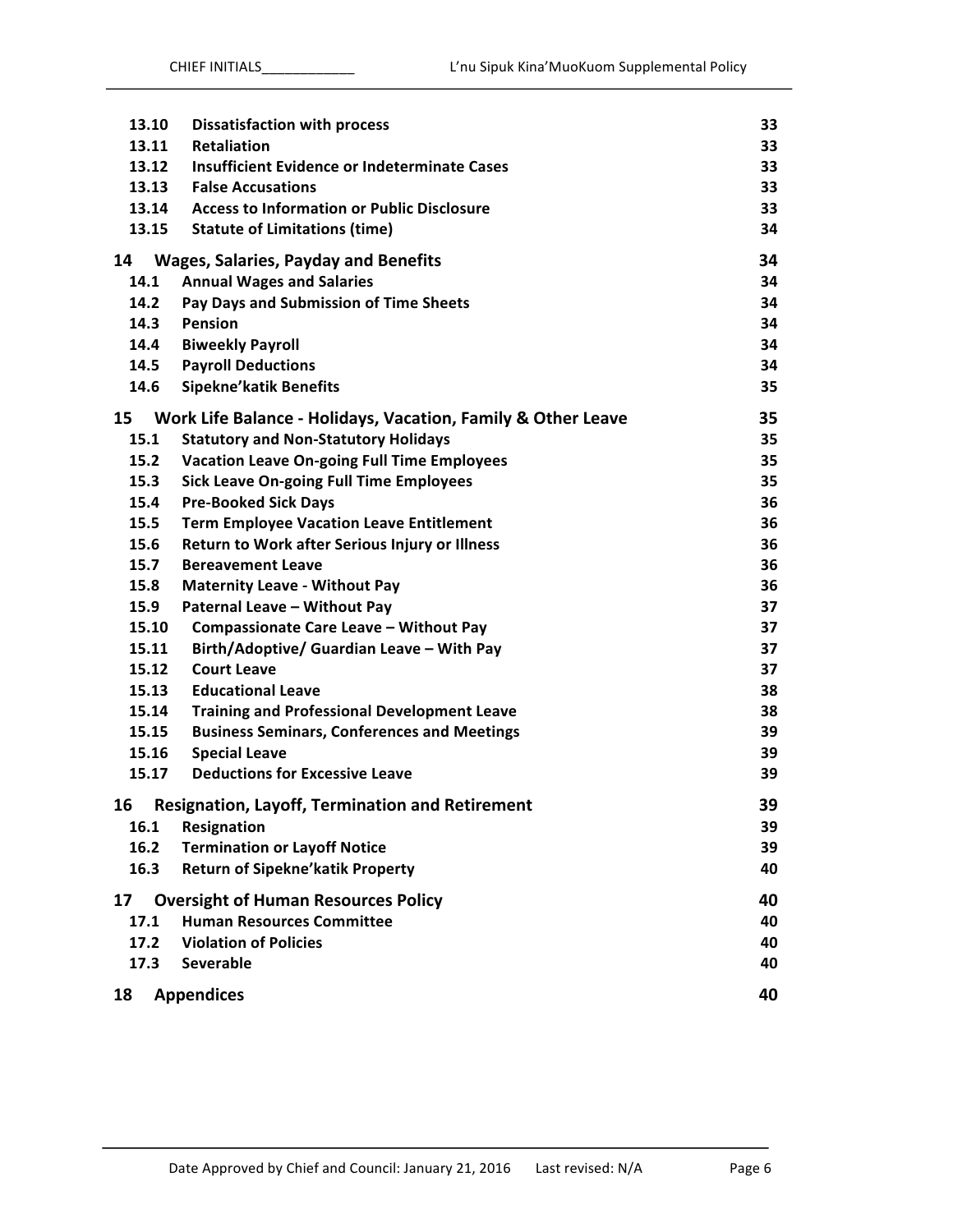# **1 Human Resources Policy**

#### *1.1 Short Title*

This policy may be cited as the "HR Policy" the terms policy and law have been used interchangeably throughout the document and are intended to mean the same.

This policy refers to and is applicable to any Employee working for Sipekne'katik which includes all managers and staff (non-manager), full time and part time, ongoing (permanent) and temporary (term) employees.

#### *1.2 Definitions*

"Sipekne'katik" is also known as the Indian Brook First Nation.

"Director of Operations/Nation Administrator" is the most senior staff position within the Nation. Reports directly to Council.

"Anniversary Date" means the annual day from the first day an employee reports to work. An employee's Anniversary Date is used to compute various conditions and benefits described in this HR Policy. Sipekne'katik uses a common anniversary date of April  $1<sup>st</sup>$  when calculating any vacation and other leave for on-going employees and a prorated calculation for employees in their first year of employment.

"Casual Employee" is an employee who applies for, is interviewed and is placed on a causal On-Call List. Specific On-Call Casual Lists will be created and maintained annually. Three lists will be used for filling three types of positions: general administrative support, general laborer and special trades.

"Council" means the Chief and Councilors of the Sipekne'katik elected pursuant to the Sipekne'katik "Declaration of Custom with Respect to the Election of the Tribal Council."

"Contractor" means an individual or company that has been retained by Sipekne'katik to deliver specific services. Contractors are not employees and are not covered by this HR Policy. Contractors are required to have WCB and other insurance coverage to provide services.

"Manager" refers to an employee in charge of a specific area within a business unit of Sipekne'katik.

"Employee/Employees" refers to a/all person/s employed by the Sipekne'katik, whether they are on a monthly, daily, or weekly wage and who works either full time and or part time.

- "Ongoing Employee" is an employee hired by the Sipekne'katik in a regular position whose appointment is continuous from year to year.
- "Term Employee" is an employee hired by the Sipekne'katik for a specified period of time, usually no more than six (6) months. This includes Seasonal and Summer Student Employment Program hires.
- "Full time Employee" is an employee hired by Sipekne' katik for work 37 hours per week
- "Part time Employee" is an employee hired by Sipekne' katik for work that is less than 15 hours per week
- "Seasonal Employee" is an employee hired for term employment consistent with seasonal requirements or nature such as fishing, construction, logging etc. Seasonal work is generally of a reoccurring nature however there is no implied guarantee that individuals hired for one season will be rehired in subsequent years.
- "Summer Student" is an employee hired temporarily over a period of April through September for programs or projects provide youth recreational opportunities in the absence of regular school or for other short summer oriented enterprises

"Employer" - means the Sipekne'katik.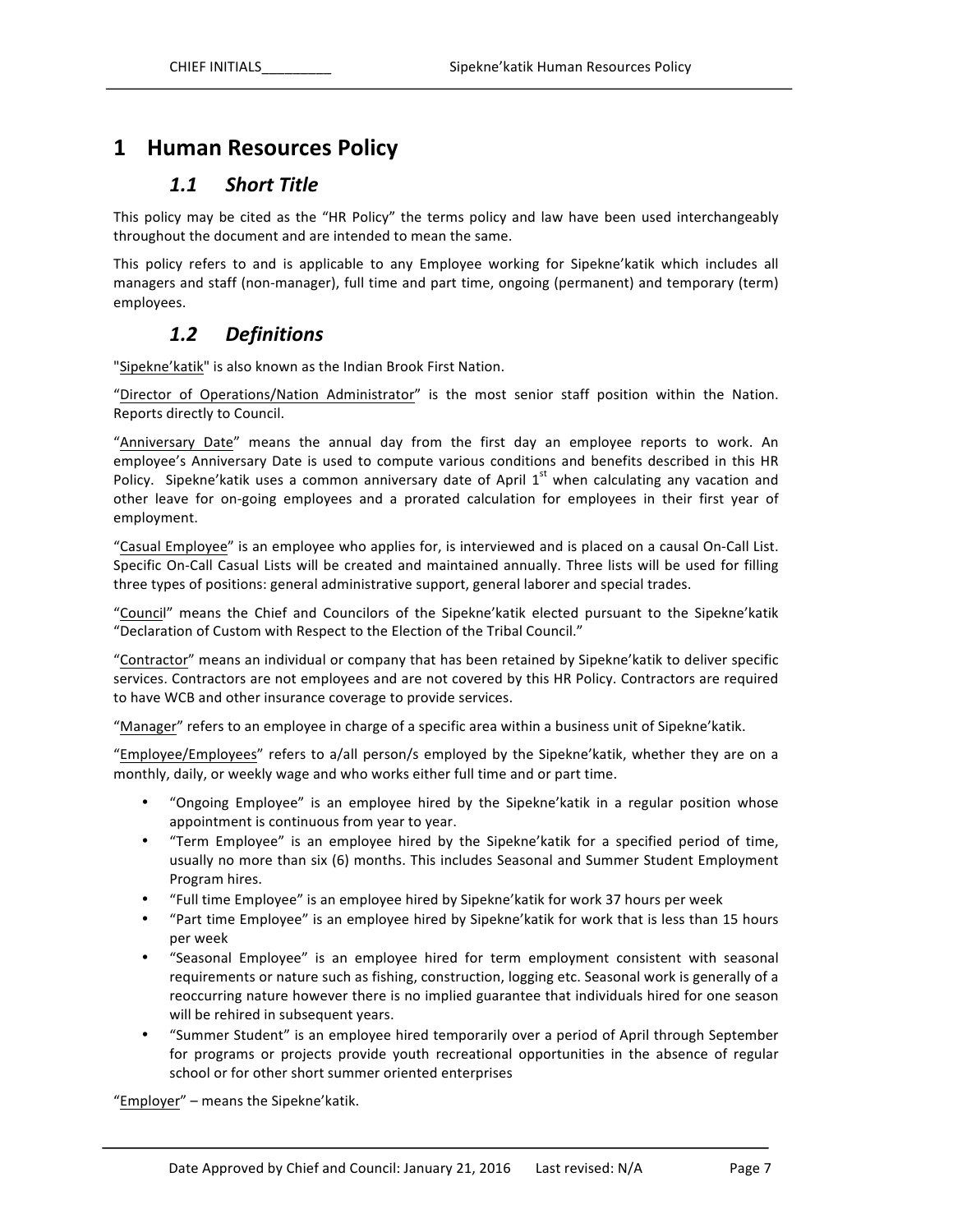"Fiscal Period" – means the fiscal period of the Nation, that is, the period commencing on the April 1st of a calendar year to and including March 31st of the following calendar year.

"Human Resources Committee" is a standing committee of Chief and Council and is composed of the Director of Operations, Human Resource Manager, The Chief, and the Band Solicitor when required. The Committee reviews and recommends to Council all changes to the HR policy and procedures. The Human Resources Committee is responsible for addressing and resolving Human Resources disciplinary and grievances, approving any revisions to all job descriptions, reviewing recommended changes to the salary guideline ranges, and interviewing applicants for all senior management positions with the Sipekne'katik. As well as being responsible for all other duties and activities outlined in the HR Policy. The Committee reports to Chief and Council.

"Human Resources file" is the employee file created for each employee which is held by the Human Resources Officer. These records will be held in confidence and will include both Human Resources and finance records.

"Human Resources Officer" is the employee who is responsible for the coordination and provision of all human resources related support required by employees and Council. The Human Resources Officer works closely with the Band Administrator, Director of Finance, the Department Directors and the Human Resources Committee**.**

"Immediate Family" for the purposes of this HR Policy, immediate family is defined as: the employee's spouse or common-law partner; the employee's father and mother and the spouse or common-law partner of the father or mother; the employee's child(ren) and the child(ren) of the employee's spouse or common-law partner; the employee's grandchild(ren); the employee's brothers and sisters; the grandfather and grandmother of the employee; the father, mother, brother(s) and sister(s) of the spouse or common-law partner of the employee and any relative of the employee who resides permanently with the employee or with whom the employee permanently resides.

"Line of Authority" as per the Sipekne' katik Organizational Chart.

"Program Director" means a person who oversees and administers a program or department for the Sipekne'katik. All Program Directors report to the Band Administrator.

"Staff" refers to all non-management employees.

"Nation" means the Sipekne'katik

"Year of Employment" means a period of twelve (12) consecutive months commencing the first day of the fiscal period following the commencement date of employment or the completion date of the probationary period, if applicable.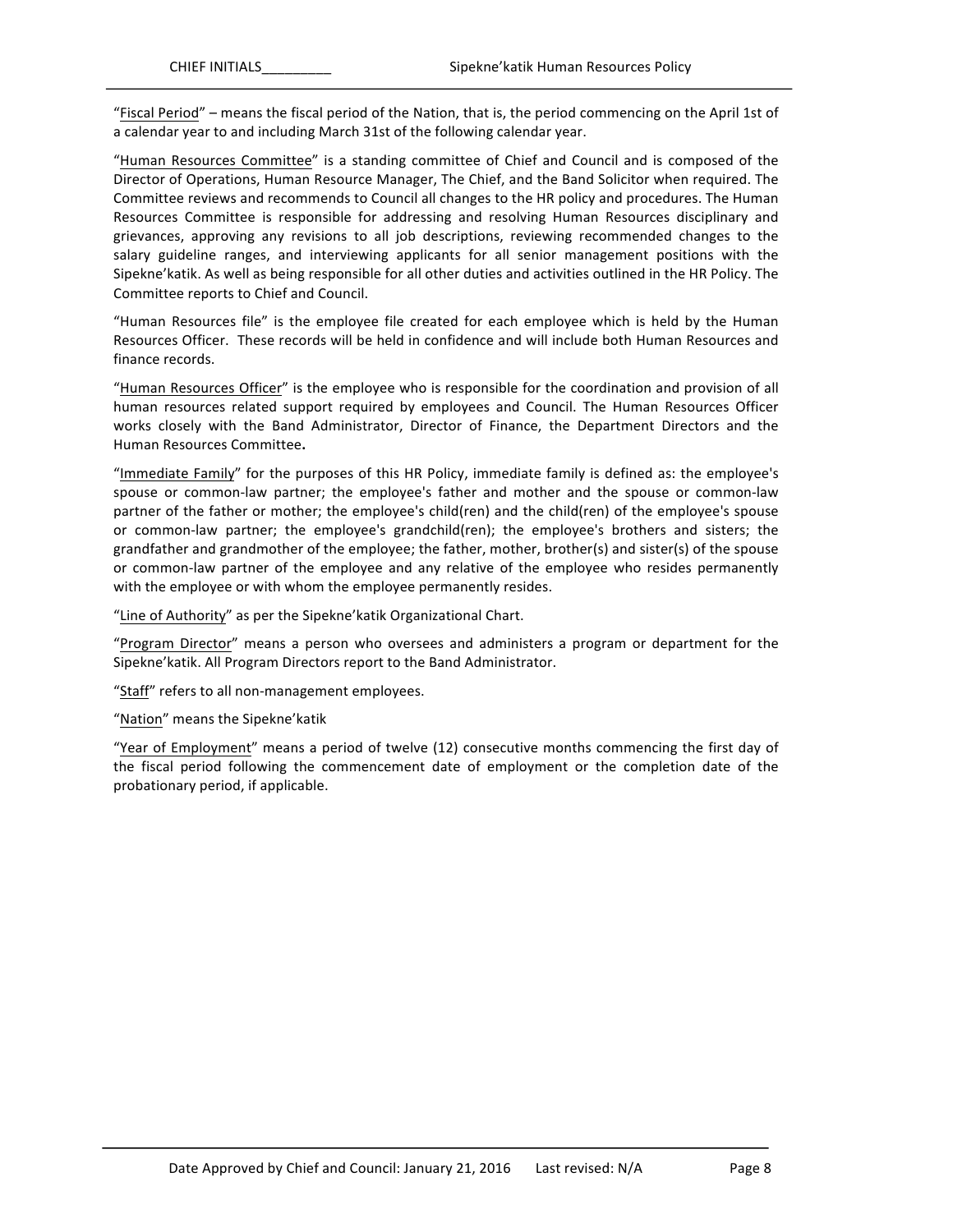### *1.3 Sipekne'katik Organizational Chart*

The organizational structure of the Sipekne'katik is outlined in the Organizational Chart Shubenacadie Band Organization Chart



# **2 Purpose of Policy**

The purpose of this policy, including the approved procedures, is to maintain a harmonious and mutually beneficial relationship between the Employer (Chief and Council) and the Employees and to ensure the integrity and efficiency of Sipekne'katik. The policy describes the terms and conditions of employment and expected general working conditions. The Employer wishes to ensure that all reasonable measures are provided for the safety and occupational health of its Employees.

The Employer desires to promote the well-being and productivity of its Employees to serve its clients well and efficiently. Accordingly, the Employer is determined to establish an effective working relationship and environment for all the Employees.

From time to time, Sipekne'katik policies may require revision. Management and Employees may, on an annual basis, review and revise these policies as required. Any amendments to this policy manual shall not constitute grounds for compensation. Amendments shall be effective from the time of their approval and publication.

# **2.1** Code of Conduct & Code of Ethics

The Sipekne'katik (Indian Brook) is dedicated to serving its members and clients as well as its partners, funders and other First Nations. It is important that all employees are aware of their responsibilities to members, clients, organizations, fellow employees and Sipekne'katik. Therefore, all Sipekne'katik employees shall comply with the following guidelines pertaining to conduct and ethics.

While the Code of Ethics and Conduct may not cover every situation, it will serve as a guide to the general conduct of the everyday normal or regular types of interaction whilst performing job functions, which is expected of all employees.

- 1. During work hours, employees must devote themselves to their duties of employment; be prompt and courteous in their performance; as well adhere to the policies and procedures of Sipekne'katik.
- 2. Employees shall carry out the duties of their positions conscientiously, loyally and honestly, remembering that the primary work task is to serve Sipekne'katik, its members, clients, and other stakeholders.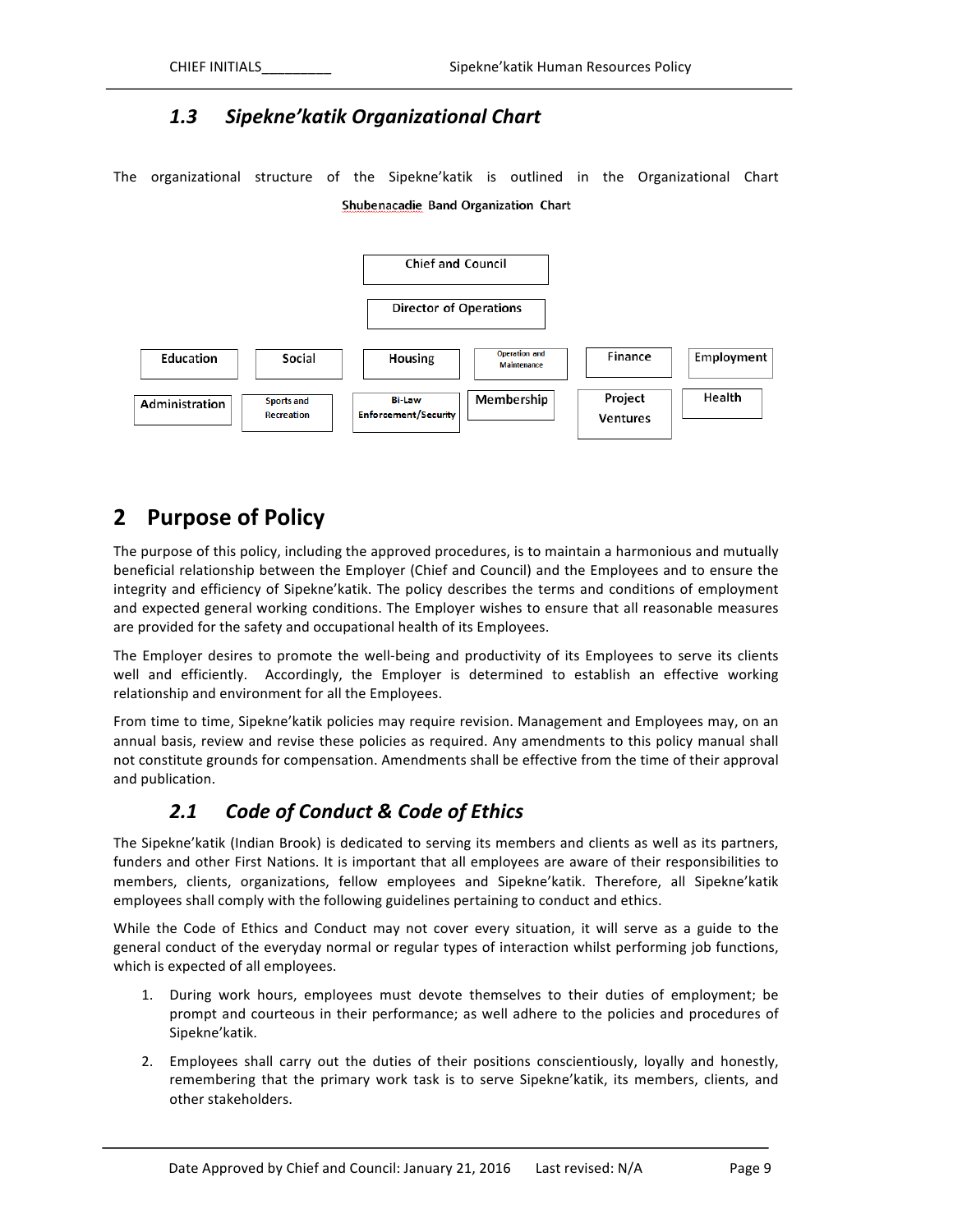- 3. Employees shall respect the integrity and dignity of the organization, its programs, staff and all other affiliated agencies.
- 4. Employees shall conduct themselves, while on duty and in public, in a manner that will be a credit to themselves, their department, and Sipekne'katik
- 5. Employees shall work continually towards self-improvement through self-evaluation and training.
- 6. Employees shall use information obtained on the job for the Employer's intended purpose only, not for their own personal interests or those of other persons.
- 7. Employees shall be on the job punctually each day unless there is a valid reason for absence or lateness, in which case the employee will contact his/her immediate Manager at the start of the working day and give an indication of when s/he expects to return to work.
- 8. Employees shall use their initiative to find ways of doing their work more efficiently and economically.
- 9. Employees shall follow instructions attentively and cooperate with their Manager/Program Director.
- 10. Employees shall maintain a satisfactory standard of dress and general appearance appropriate to their duties.
- 11. Employees shall use equipment, property or supplies, which are owned, leased or rented by Sipekne'katik for authorized purposes only.
- 12. Employees shall protect and care for all Sipekne' katik property entrusted to them and report to their relevant Manager any faulty equipment that requires repair.
- 13. Employees shall not engage in public criticism of other employees, the elected leaders or the approved policies of Sipekne'katik.
- 14. Employees may recommend to their Manager, within their sphere of responsibility, changes of policy which they believe appropriate.
- 15. Employees will not be intoxicated or under the influence drugs while on duty.
- 16. Employees will respect the confidentiality of all records, materials, and communications and disclose information acquired through employment only when authorized by the relevant Manager.
- 17. Employees shall refuse any fee, gifts or other tangibles offered to them in reward for duties performed by virtue of their appointment, with the exception of cultural offerings.
- 18. Employees shall not receive travel or other reimbursements for the same meeting from two agencies.
- 19. Employees shall serve members, their clients and all stakeholders with loyalty, determination and the maximum application of professional skill and competence.
- 20. Employees will not participate in, or allow any behavior that is intended to degrade, humiliate, intimidate or cause fear to any community member, client, volunteer, or other employee.
- 21. Employees will respect the culture, traditions and teachings of the Nation and act accordingly.

#### *2.2 Code of Confidentiality*

All employees of Sipekne'katik shall work to promote Sipekne'katik, its vision, goals and objectives and to uphold the Sipekne'katik bylaws and any other policies and procedures of Sipekne'katik. At all times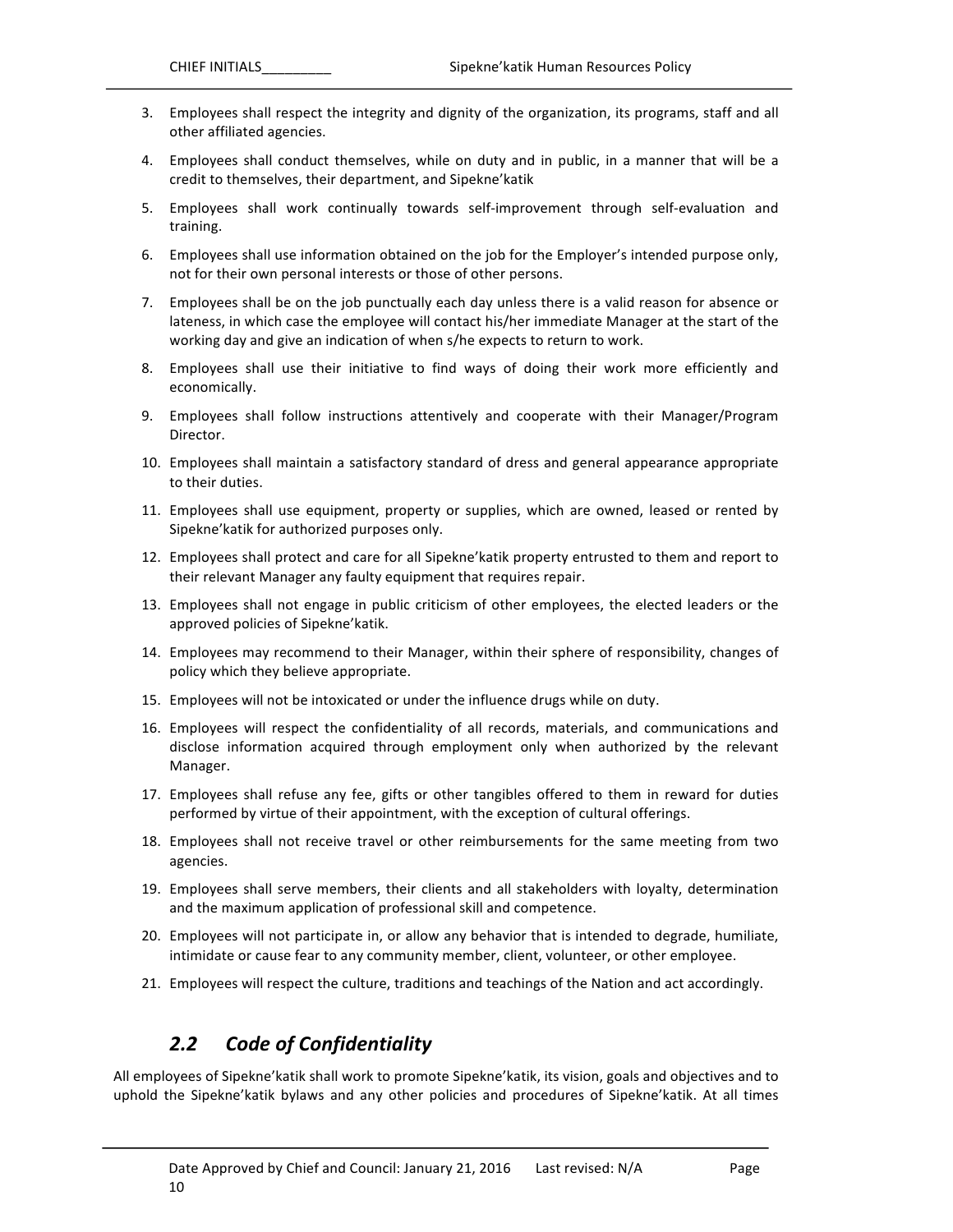employees are to keep information confidential with regards to the Nation, members and clients.

Employees must adhere to the "Code of Confidentiality" during their employment with Sipekne'katik. At no point during employment or following employment that has been terminated shall an employee disclose any confidential information gained while working for Sipekne'katik.

The fundamental Principles of Sipekne' katik Confidentially include:

- 1. All personnel working on behalf of Sipekne'katik will protect the confidentiality of any information acquired during the conduct of their duties.
- 2. Confidential information may be disclosed only when a member or client has authorized in writing such disclosure, or when there is some legal obligation to do so.
- 3. In any event, disclosure for legal reasons shall not occur before consultation with the Band Administrator or authorized personnel of the organization. Any possibility of legal disclosure must be made known to Sipekne'katik.
- 4. All personnel working on behalf of Sipekne'katik shall not speak or divulge any information to the media regarding Sipekne'katik business unless instructed by the Chief and Council (or designate) as approved by motion.

Violation of this code will result in suspension or dismissal.

#### *2.3 Conflict of Interest*

It is critically important that no employee of Sipekne'katik shall engage in any conduct in the course of employment that may result in a personal benefit to that employee or a member of his/her family. No employee shall participate in any decision which may benefit the employee or a member of his/her family, regardless of the position or authority of that employee. No employee in authority shall influence or lobby another manager or director for decisions that are deemed to be in conflict of interest.

*A* conflict of interest is a situation in which an individual is faced with competing interests or loyalties. A *conflict of interest occurs when an individual acts to benefit his/her own interests or loyalties.* 

All decisions must be made with the intention of benefiting Sipekne'katik and its membership.

The fundamental Principles of Sipekne' katik Conflict of Interest include:

- 1. If or when a conflict or a potential conflict of interest situation arises, the employee must immediately inform his/her Manager that a conflict or potential conflict has arisen and the nature of the conflict;
- 2. The employee must take no further part in discussions or decision making regarding the matter;
- 3. If an employee is found to be in a conflict situation and did not declare the conflict, the employee will immediately be referred to the HR Committee for review;
- 4. The Band Administrator, in consultation with the Human Resources Committee will determine whether there has been a conflict and if so, will follow Sipekne' katik Discipline process up to and including dismissal. Any member of the Human Resources Committee should abstain from the decision if the conflict of interest shall be applicable to him/her.
- 5. At no time shall a Sipekne'katik employee also work or volunteer with an organization that actively seeks to detract from the integrity of Sipekne'katik.
- 6. If an employee has been asked to support (spend time), volunteer and or sit on a Committee for another agency or organization and the request will require that Sipekne'katik employee take considerable time away from their regular work hours with Sipekne'katik, the employee must seek written approval for involvement from the Band Administrator.

### *2.4 Statement of Employee & Employer Rights*

Sipekne'katik believes that it is important to identify and protect both employees and employer rights. As such Sipekne'katik believes: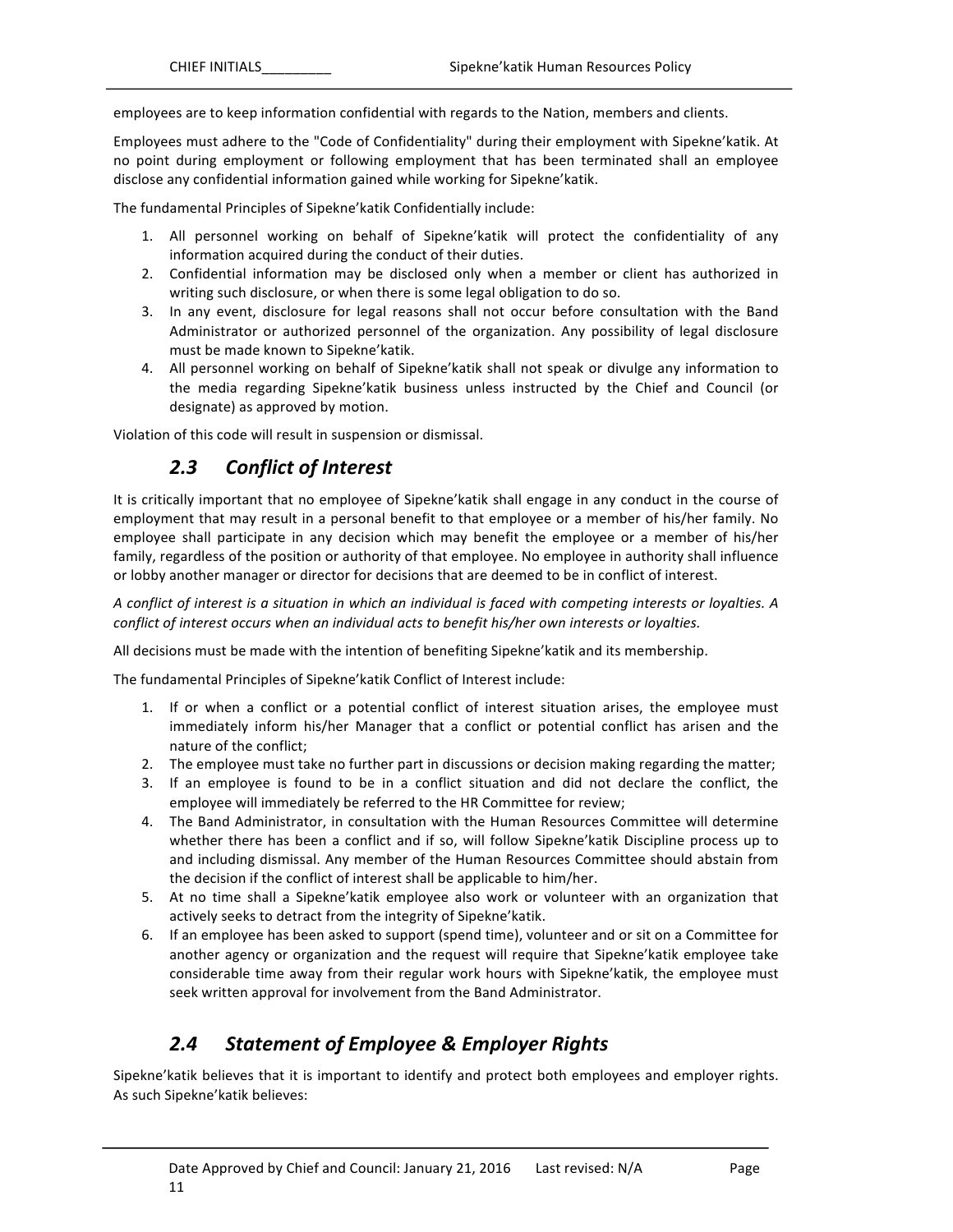- All employees are entitled to fair and just treatment;
- Employees are entitled to carry out their job without fear of harassment. Sipekne'katik has the responsibility of preventing and actively discouraging harassment in the workplace.
- All employee files and information should be kept with great care to protect the privacy and confidentiality of the individual's records.
- No employee shall be suspended or discharged, with or without just cause unless there is written authority of the Human Resources Committee.
- No person who is employed in a managerial or confidential capacity shall, by intimidation, threat of dismissal or any other type of threat, cause an employee to abandon a complaint or grievance or refrain from exercising a right to present a dispute, as provided in the conditions of employment.
- Any employee may use the grievance procedure described in this Policy to dispute a management decision with regard to the performance of that employee's duties.
- We will recognize the work of employees. However, any work done by an employee for Sipekne'katik, belongs to Nation. Sipekne'katik owns the right to use and revise, any or all artistic, recorded or written work that an employee created for Sipekne'katik during his/her period of employment without monetary compensation but acknowledgement of the contribution and effort may be rightfully accorded the employee at the discretion of Sipekne'katik.

### *2.5 Prohibition against Holding Two Positions*

Under no circumstances shall a staff member or a candidate for employment with the Band Government be permitted to hold two (2) or more positions of employment with the Band Government which would result in that staff member working in excess of 40 hours per week. This initiative is taken in hope that all Band members have an opportunity to become employed as the situation warrants.

# **3 Employee Recruitment**

`

#### *3.1 Position Authorization*

All new positions must receive Budgetary Authorization from the Department of Finance and Posting Authorization, Director of Operations, and a duly convened Chief and Council before the position can be posted. Any previously approved position that has become vacant, may be approved by a Band Administrator for re-posting (assuming budget is still in place).

Program Directors will prepare the documentation including the job description, rationale for the position and the budgetary support for presentation and recommendation to the Band Administrator and Human Resources Committee as required.

### *3.2 Equal Employment Opportunity*

The Sipekne' katik under this HR Policy provides equal opportunity for everyone regardless of age, sex, color, race, creed, sexual orientation, national origin, religious persuasion, marital status, political belief, or disability that does not prohibit performance of essential job functions.

# *3.3 Preferential Hiring Practice*

The intention in all hiring is to recruit the best-qualified candidate. When two or more candidates are deemed to be equal in terms of "best qualified," then preference will be given to the candidate who is a member of the Sipekne' katik and/or of Aboriginal ancestry.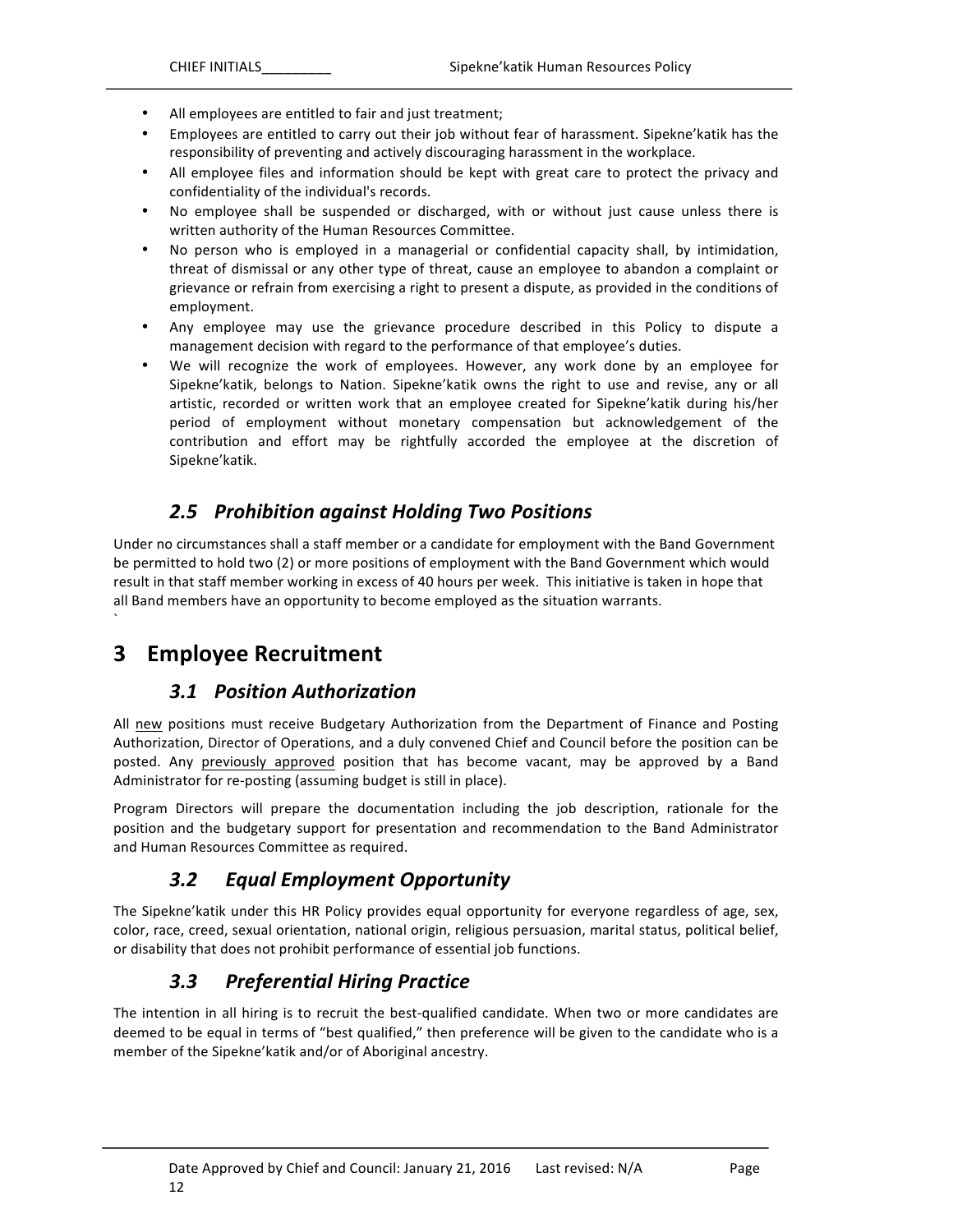## *3.4 Job Posting Procedure and Position Competition*

All positions, both Ongoing and Term, will be posted to provide an opportunity for transfers, promotions, advancements, short term replacements and external applicants.

All positions will be posted and advertised as directed by the Band Administrator and/or Human Resources Officer with the approval of Department of Finance. Generally, all postings will be open for a minimum of 10 working days.

All postings are to comply with established posting and interview procedures. Standard job postings shall include qualifications, duties, date of posting, application deadlines, anticipated interview date and other relevant information related to the position deemed necessary by the Human Resources Officer and Program Director. At the close of the competition, the Human Resources Officer shall be responsible to review all applications and setting up interviews as necessary.

### *3.5 Interview Committee Structure*

The full Council or a specially appointed committee composed of at least three individuals from the Sipekne'katik Council shall be responsible for the interviewing, selection and hiring of the Director of Operations and Executive Finance Officer.

The Director of Operations along with at least two other members from the Band Council will have the responsibility for interviewing, selection and hiring of all Program Directors and senior manager positions. All other Interview Committees must have:

- At least two members from the Band Council and the Director of Operations Or
- Three Members of the Band Council

The Interview Committee shall be responsible for the interviewing of each position within each Department. The Human Resources Officer shall coordinate the interviews.

If a member of the interview committee is in a conflict of interest, he/she must declare it to the Committee and remove themselves from that conflicted interview. The Interview Committee members remaining will conduct that interview.

Any individual who is in a Conflict of Interest must self-identify and be replaced on the Interview Committee.

All interview results must be approved by Chief and Council during a duly convened Band Council meeting before the successful candidate is hired.

### *3.6 Initial Screening Applicants*

Screening of all applications will be assessed by the Human Resources Committee to determine the applicant's ability to meet the minimum stated qualifications. All applications of qualified candidates received for a posting will be forwarded to the Human Resources Committee / Interview Committee.

Only job-related questions or ones which assess the candidate's experience, skills, training and personal suitability will be asked. All candidates will be asked the same questions. If any potential candidate misses an interview, he/she will not be granted a second chance to be interviewed. The Human Resources Officer will notify in writing, all candidates who have been interviewed of the Nation's decision in relation to the candidate's application.

The Director of Operations may seek permission from the Human Resources Committee under emergent/urgent circumstances to have the discretion to move to the selection and hiring of a candidate without going through the normal posting/interviewing process. This shall only be used for temporary/urgent appointments. Selection of all on-going positions must follow the proper procedure.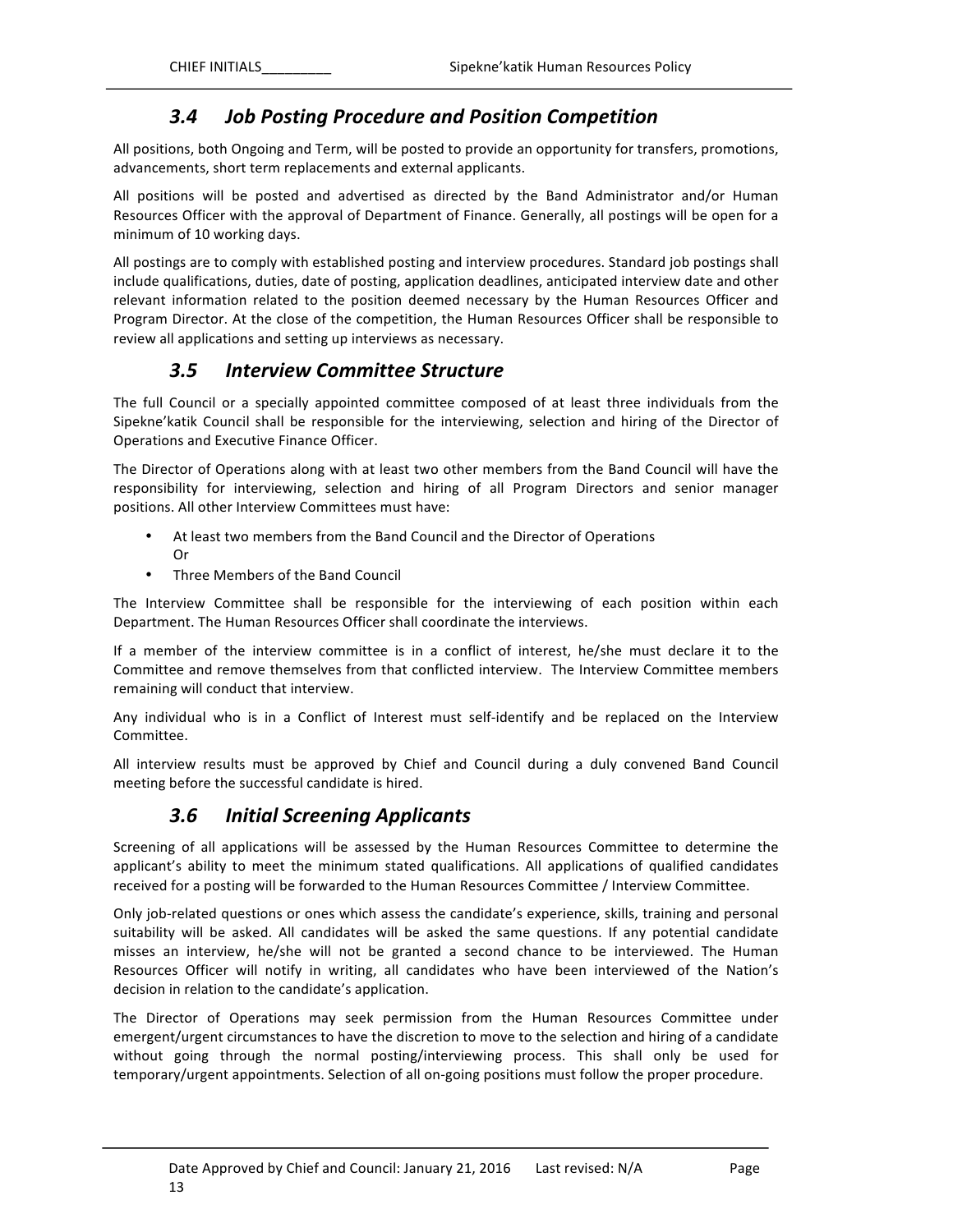Sipekne'katik reserves the right to not fill a position if they determine that there are no qualified applicants.

# *3.7 Temporary Assignment*

Positions for temporary employment may be offered on a specific or on a project based basis as determined by the Program Director. Temporary staffing assignments of less than 3 months do not require job posting competitions. A Director wishing to fill a temporary position must provide the Human Resources Committee with the rational for making the position temporary and for why it should be filled without competition. Department of Finance is to be informed of this decision as well as informed on the duration of the employment. A letter of appointment signed by the Director of Administration and Program Director shall be given to an employee appointed to fill a temporary assignment outlining the specific term, duties, conditions of employment and additional pay or compensation.

Should a Sipekne'katik employee be temporarily assigned to perform the duties of a higher position on an acting basis for a period that exceeds twenty (20) working days, that employee may be paid the salary rate of the higher position for the duration of the temporary assignment. Authorization for the increase in pay must be approved by the Human Resources Committee and Department of Finance. Employee's pay levels will return to their original amount once returned back to their original position.

# *3.8 Casual Positions for On-Call List*

To enable the administration to hire individuals to fill short term positions, each Department is allowed to establish an On-Call Casual List. Each department must seek approval from the Band Administrator and Human Resources Committee to create specific positions that can be filled through an On-Call List.

Once approved, the Human Resources Officer will keep each Department List and must follow established hiring protocol (advertising, interviewing and selection) to fill the On-Call List. The frequency of posting to fill the List (and to keep it current) will be at the discretion of the Department. Individuals from the On-Call List may be hired for a few hours, a few days and or a few weeks (no more then three weeks at a time). The letter of offer will specify the job title, the Manager/Supervisor, the duties, the hours of work, length of employment and the rate of pay. Employees hired through the On-Call process will be placed on the regular payroll and expected to abide by all the conditions of this Policy.

Three types of On-Call Lists will be established: (1) for general administrative and clerical support type positions, (2) for general laborer (inside and outside) positions, and (3) for specialized trades which require specific training and or certification. Each On-Call List will have a clear job description including a general description of duties, required skills and qualifications. Only individuals from an On-Call List will be eligible for hiring for temporary / term positions of this type.

The letting of Contracts to independent Contractors will only be used to complete special projects and or to deliver specific/specialized professional services. Contractors are not employees and contract positions must be filled through proper established Sipekne'katik tendering and purchasing procedures.

# *3.9 Seasonal Employee Re-hiring Procedure*

Program Directors (e.g. Fishery, Logging or Lumber) are approved to re-hire employees that were previously hired to accomplish seasonal tasks. These positions will have been established and approved by the Human Resources Committee at a time prior to the start of the re-occurring season, whether that be the lobster, other fisheries, timber cutting or hauling season, etc.. The respective Program Director has authority to make offers of employment in advance of each period for which laborers or workers are required. The offer will include details such as who the supervisor is, proposed length of season (subject to change), pay rate and shift expectations. Each letter of Offer is to be signed by the Band Administrator and Program Director.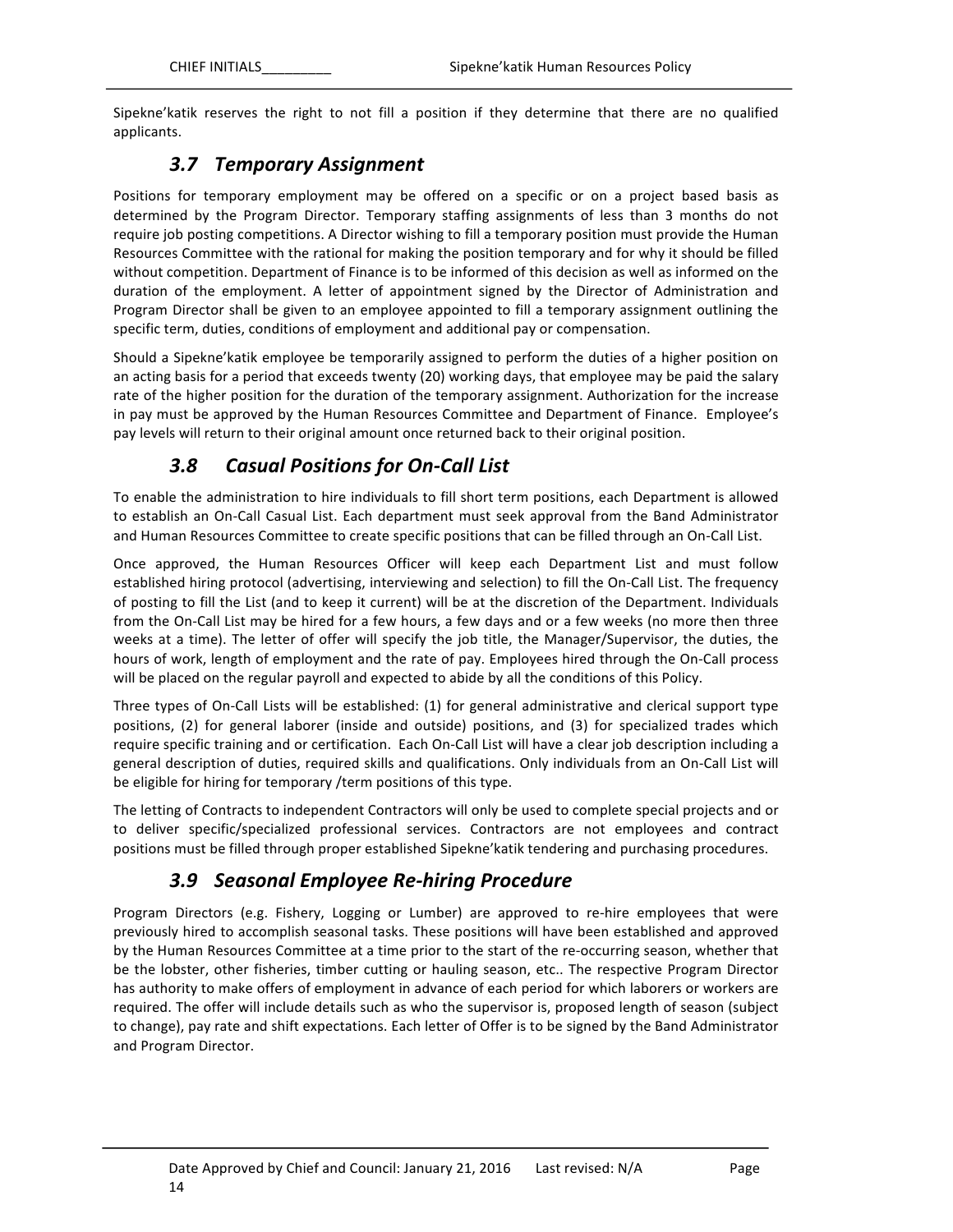#### *3.10 Aptitude and Ability Tests*

Some positions require skills for which a known level of competence exists, i.e., keyboarding, computer applications, and data entry. Under these circumstances the Interview Committee may request applicants to demonstrate skills by completing an exercise involving a job-related work sample. All interviewed applicants must be given the same exercise. All test results will be confidential.

### *3.11 Verification of Previous Employment & Reference Checking*

The Human Resources Officer will be responsible for verification of employment information provided by the applicants for all positions. References and previous employers for top candidate(s) that have been short listed for an interview will be contacted with respect to details of position(s) held and candidate's overall work habits.

### *3.12 Verification of Licenses, Certification and Education*

Candidates will be responsible for providing original verification of his/her licenses, certification and educational background, including confirmation of the successful completion of all certificates, diplomas, licenses, degrees, etc. The successful candidate will be asked to provide original documentation of all accreditation before the interview. Some positions require licenses or certification level (fork lift operator, boat handling, radio operation, etc.) and proficiency or qualification documentation must be produced upon initial orientation for these types of employment. Documents will be placed in the employee Human Resources file.

# *3.13 Criminal Record Check*

Criminal Reference Checking will be a condition of employment or service for persons applying for certain positions in the organization – all teachers, sports and recreation coaches, managers and/or team captains and spiritual leaders or religious designates (if not already sanctified criminally by affiliation through their head organization), those working with children and those responsible for handling cash.

A new employee must provide a copy of a current criminal record check.

Employees are required to maintain a clean criminal record while employed with Sipekne'katik. Any employee must immediately notify his/her Director and the Human Resources Officer should his/her status change while employed with Sipekne'katik.

All employees will be required to provide an updated criminal record check every three years. These are provided to the Human Resources Officer and put in the employee's Human Resources File.

### *3.14 Child Abuse Check*

All employees working either full, part time or on an on-call basis are required to have a current Child Abuse Registry in order to obtain or maintain employment at LSK. Employees are asked to fill out a Child Abuse Registry annually to keep all records current.

### *3.15 Substitute Teacher Employment*

Throughout each school year LSK maintains a Substitute Teacher List. Teachers on the substitute list must provide LSK administration the following in order to be considered for on-call employment:

- Current Resume
- Copy of a valid Nova Scotia Teachers Certificate
- Copy of a current Criminal Record Check
- Copy of a current Child Abuse Registry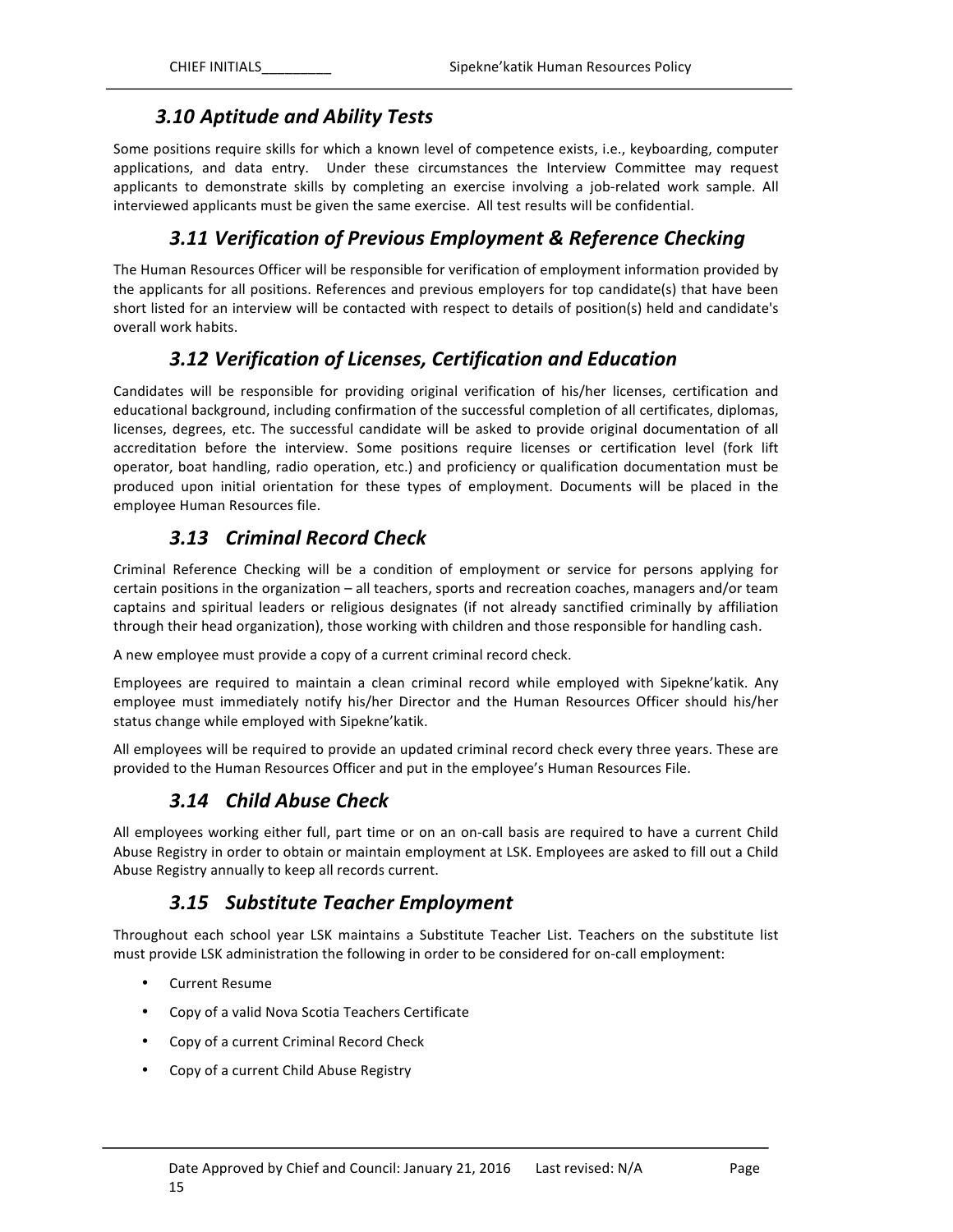Substitute Teachers are employed on a casual on-call basis. LSK reserves the right to call whom they deem best suits the position on a daily basis. Substitute teachers are paid on a daily basis, equivalent to the NSTU substitute pay scale.

# **4 New Employee Appointment and Orientation**

## *4.1 Letter of Appointment*

All new employees shall be given a Letter of Appointment signed by the Human Resources Officer and Director of Operations. The Letter shall outline the job title, Manager/Supervisor, start date, (and term end date, for term positions), salary placement and length of probationary period. Also included in the letter will be any special conditions of employment such as outstanding education and certification requirements, professional membership requirements, etc. Attached to the Letter will be the Job Description.

Once the probationary period has been successfully completed, a Permanent Letter of Appointment shall be provided to the employee, signed by the Band Administrator and Human Resources Officer and a copy placed in the Human Resources file.

### *4.2 Employee Orientation*

It is the responsibility of both the Human Resources Officer and the new employee's direct Manager/Supervisor to establish good employee-employer relations, open communications and reduce anxiety with regard to the new work environment and to begin to make the employee feel part of the team.

All new employees will be provided with a comprehensive orientation process. The Human Resources Officer will review the HR Policy and conditions for his/her probation and explain all other relevant documents. The new employee will then be asked to sign all the required forms including the declaration of understanding (which indicates that he/she has received a copy, understands and agrees to abide by all Sipekne'katik policies).

# *4.3 Employee Deductions*

The Human Resources Officer will inform the new employee about the Sipekne' katik's Benefit Package and will have the new employee sign a number of forms including the Federal Income Disclosure Form T-1, Direct Deposit Authorization, and Payroll Deduction forms.

# *4.4 Human Resources file and Information Package*

A confidential employee file (Human Resources file) will be created for each new employee. All employees will have access to his/her own records upon request and appointment. Band Administrator and/or Manager will have access to their staff members' records. The Human Resources Officer and/or Director of Finance will have access to all records. The Human Resources Officer and/or Director of Finance will be present during all access to Human Resources files. No files will be removed from the Human Resources Office. The Human Resources Officer and/or Director of Finance will maintain a log of persons accessing the files. The files will be locked at all times.

No information relating to an employee's performance shall be placed in his/her file unless a copy has also been furnished to the employee.

# *4.5 Declaration and Commitment Forms*

Sipekne'katik is dedicated to providing the best services possible for its Nation members. As such, all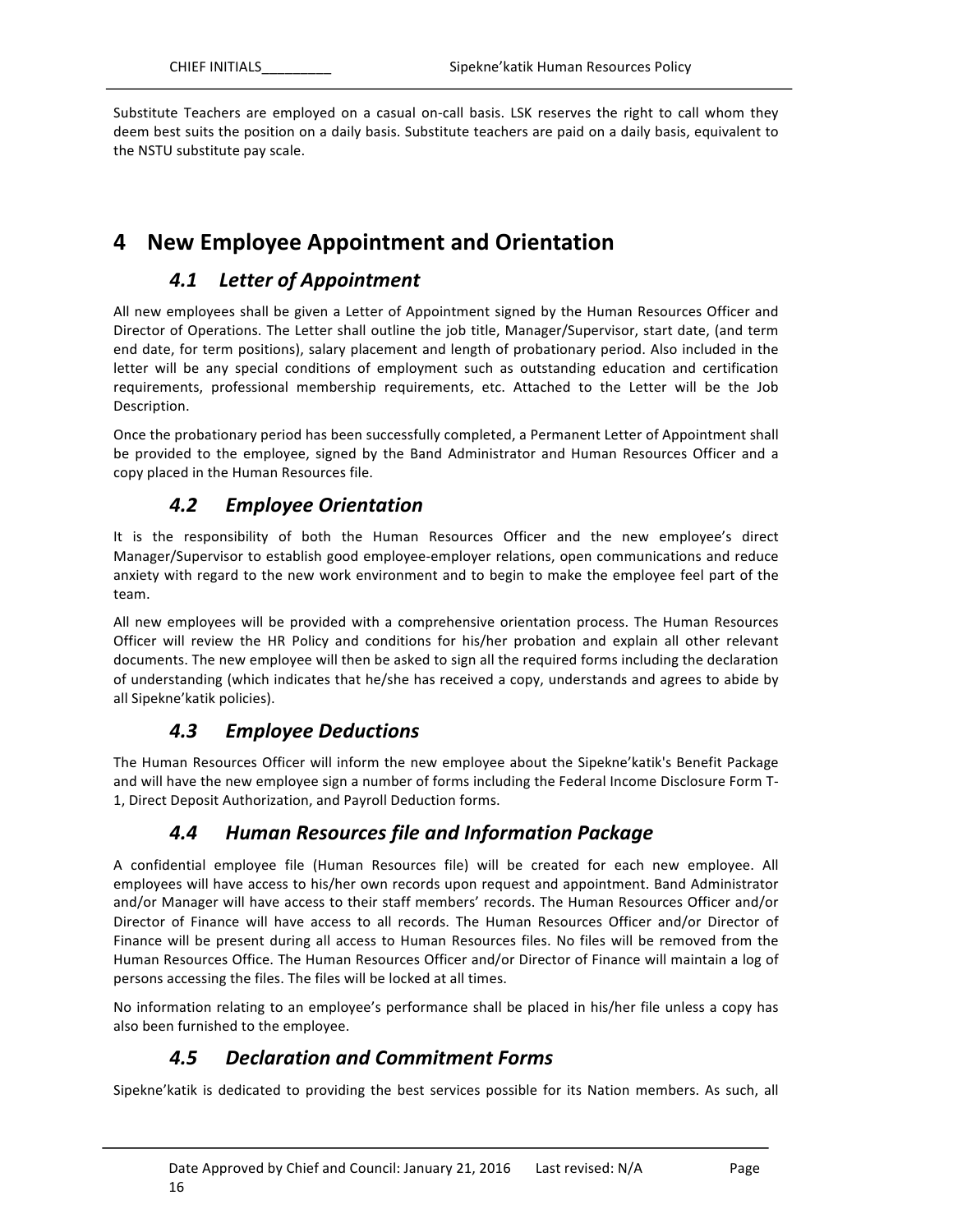employees will be required to agree to abide by the established Code of Ethics, Code of Conduct and Code of Confidentiality.

All employees will be required to sign a *Code of Ethics Code of Conduct* form which will remain in effect throughout employment with the Sipekne'katik. The *Oath of Confidentiality* is binding on all employees during and after employment with the Sipekne'katik. A breach of confidentiality can result in legal proceedings and/or immediate dismissal.

All employees will be required to sign a *Conflict of Interest* Form and update it regularly should his/her personal circumstances change. The purpose of the Form is to inform Sipekne'katik of any real or potential Conflict of Interest that an employee may have and to protect the organization from harm.

To ensure that all employees are completely aware and informed of the core Sipekne'katik policies and procedures, each new employee will have the HR Policy explained to them and will be given a copy of the Policy during their orientation. All employees will be required to sign a *Declaration of Understanding* indicating that they have been informed and received a copy of the HR Policy and all other relevant documents and that they will abide by these during their employment with Sipekne'katik.

Employees that are found to be in violation of their commitment to providing Ethical and Confidential performance and/or not abiding by established Sipekne'katik policies may be subject to disciplinary action.

# **5 Job Descriptions and Probation**

### *5.1 Job Descriptions*

Job Descriptions have been created for all positions within the Sipekne'katik. Copies of all Job Descriptions are available from the Human Resources Officer and/or the Director of Finance.

All Job Descriptions shall include the following:

- Position title
- Accountability or reporting structure, including line of authority
- Responsibilities: nature and scope of work, including regular duties
- Experience, abilities, knowledge and skills required
- Qualifications: educational background and training, licenses, certificates required
- Description of any physical, environmental and/or special requirements for the position

Job descriptions will be used to determine employee selection, job requirements, employee evaluations, organizational structure and for such other purposes as determined by the Human Resources Committee. From time to time Job Descriptions may be reviewed and revised at the request of or by the Human Resources Committee. The Manager/Supervisor will provide the employee with a written copy of a new/updated job description.

A current written copy of the employee's job description must be signed by the employee and kept in his/her Human Resources file.

### *5.2 Probation Period*

All new employees will be placed on a three (3) to six (6) month probation period.

An employee who accepts a promotion / new position within the Sipekne' katik will be treated like any new employee and given three (3) to six (60 month probation period. Should the promoted staff member fail the probationary period all reasonable efforts will be made to replace him/her in a position similar to the one he/she vacated. However, no guarantee will be made.

Chief and Council will evaluate a probationary Band Administrator and Director of Finance. The Band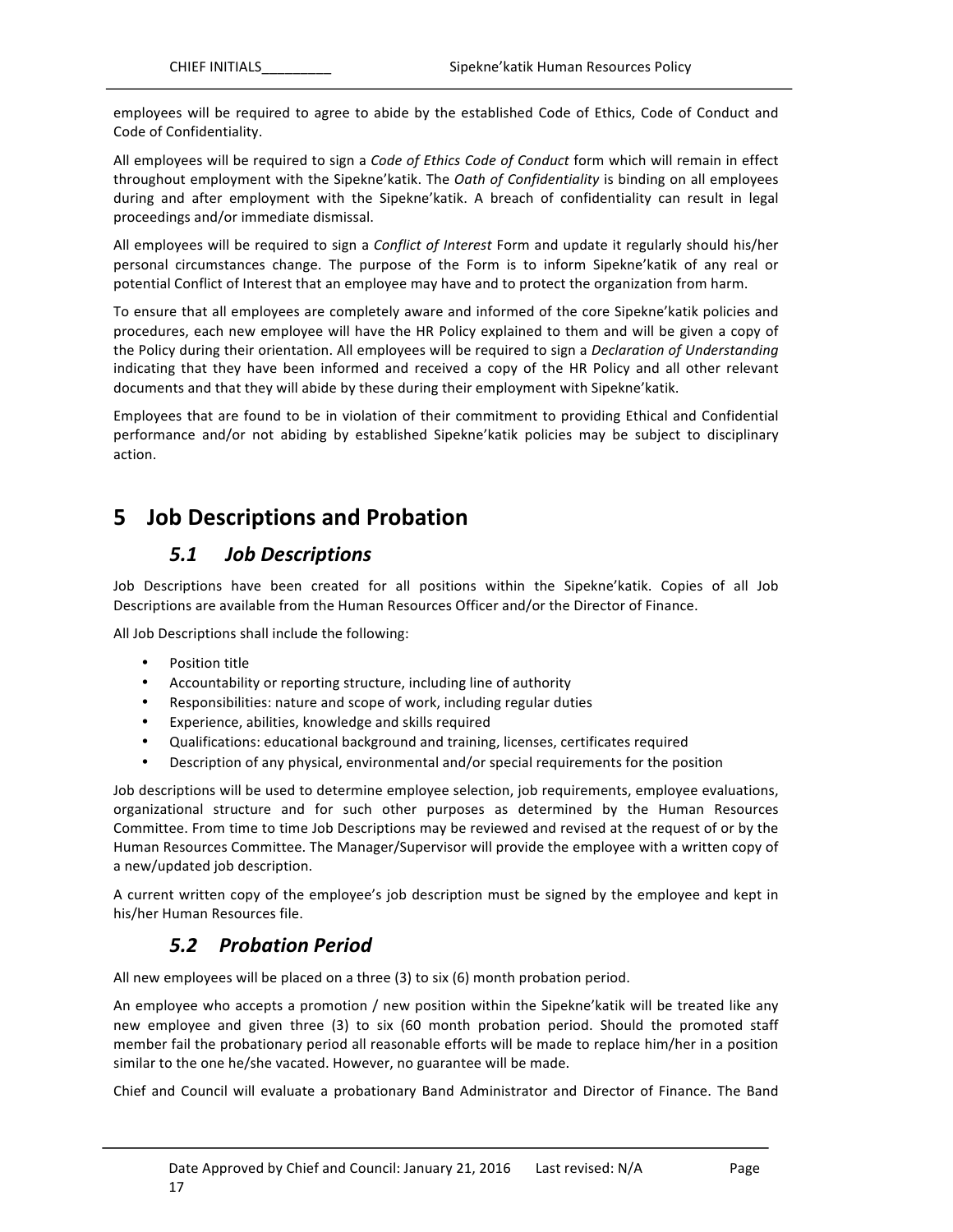Administrator will evaluate probationary Directors and all other employees which report directly to the Band Administrator. Each Director will evaluate all probationary employees within his/her department. In the case where an employee reports to two Directors, both will jointly conduct the evaluation.

The individual(s) completing an evaluation will outline in writing to the Band Administrator / Human Resources Committee his/her/their recommendations for continuation or termination of the employee's appointment. Probationary employees who fail to meet the overall performance criteria and standards laid out in the Employee Evaluation process will not be recommended for further employment.

At any time during the probation period the Band Administrator / Human Resources Committee may terminate employment without notice.

The same Performance Appraisal process and forms used for the annual evaluation shall be used during the probationary evaluation.

Probationary employees shall not be entitled to any retroactive wages or benefit increases.

# **6 Hours of Work**

#### *6.1 Regular Hours of Operation*

*REGULAR OPERATION HOURS*

8:00 a.m. to 3:30 p.m. Administration and Security (7.5 hours)

8:15 a.m. to 3:15 p.m. Teachers, and Educational Assistants

7:00 a.m. to 2:00 p.m. Kitchen Staff, Custodial and Maintenance

12:00 p.m. to 7:00 p.m. Night time Custodial Staff

All employees are required to work 7 hours daily.

#### *ADDITIONAL OPERATIONAL HOURS*

Teachers and/or Educational Assistants are required to attend and work during the following extra curricular events if the event includes the students you work with. In order to offer events and activities for our students, staffs are often required to work extended hours that go above and beyond regular daily duties.

- Dances
- Concerts
- Sporting Activities
- Cultural Events
- Any Events co-hosted between LSK and the Sipekne' katik Band Education Department
- Other Activities as assigned by LSK Administration

#### *COMMITTEES*

All teachers and Educational Assistants are expected to work on at least one committee throughout the school year. The kitchen staff, and custodial staff may be asked to join a committee if their services are required during any events.

#### *STAFF MEETINGS*

All staff are required to attend staff meetings. Failure to do so may result in a reprimand. Continued absences may result in further disciplinary actions.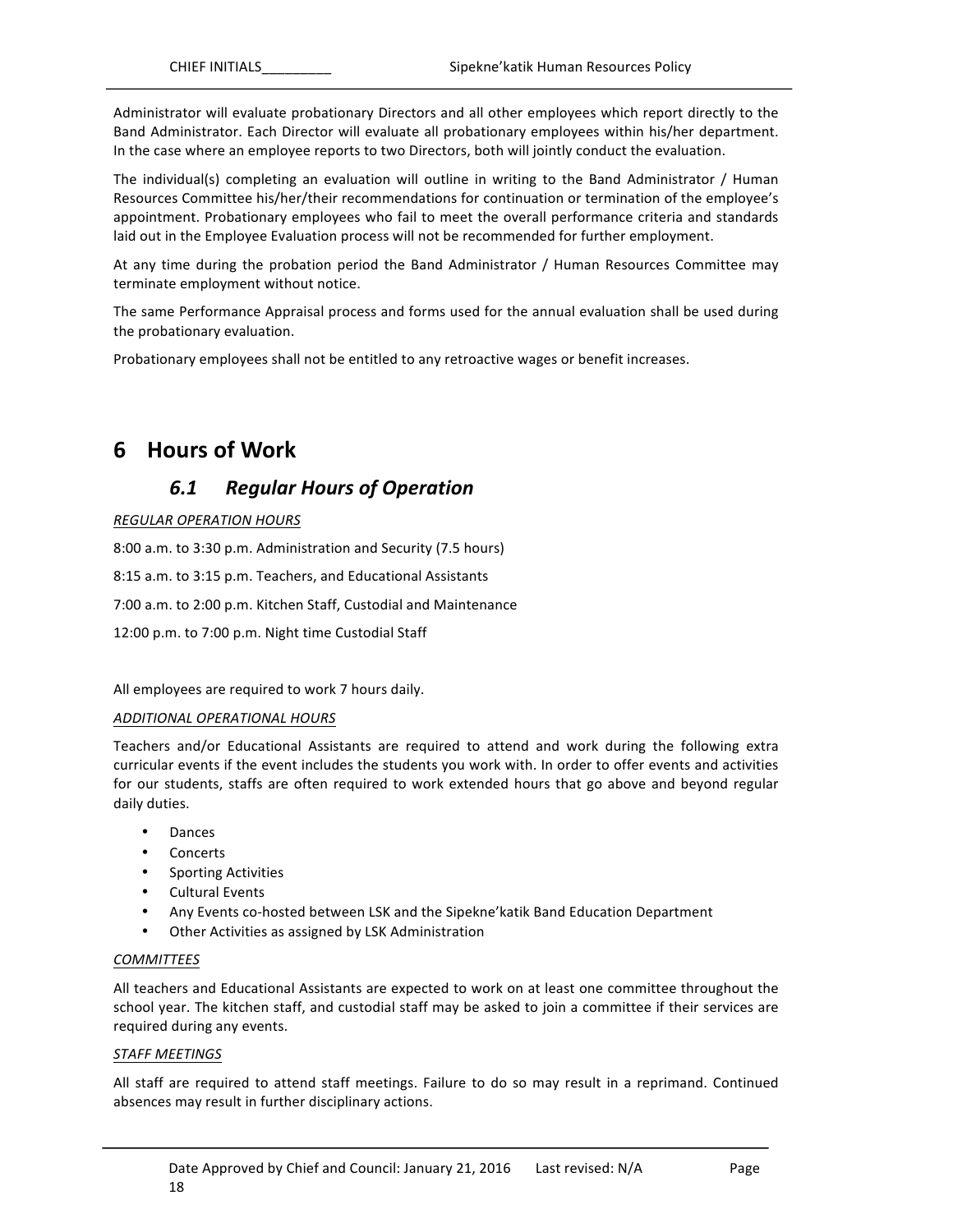#### *OTHER MEETINGS*

During the school year other meeting take place, which are mandatory for those who are involved. Failure to attend these meetings may result in disciplinary actions.

- POD Meetings
- Program Planning Meetings
- School Improvement Meetings
- Other Meeting as assigned by LSK Administration

#### *6.2 Seasonal, Casual and On-Call Schedules*

Seasonal, on-call and shift workers shall be scheduled to work by the Manager/Supervisor responsible for the work area. Those employees hired for fishing or forestry labor will have their hours determined according to the demands of the conditions under which this work is carried out. It will at times be difficult to accurately predict or schedule and long hours or extreme circumstances may prevail.

Conditions and availability of work or resources will determine the exact times that work will be performed for some positions, especially in the resource intense departments such as the fishery and forestry. All hours worked will be at straight hourly rates without compensation or calculation of overtime hours worked. As per employment contracts as long as there is work to perform, i.e. lobster or fish are plentiful and able to be caught, daylight hours and/or weather conditions are favorable, seasonal workers will be scheduled to work.

### *6.3 Absence or Lateness*

If an employee is unable to report for work at the assigned time or will be late, he/she must contact the Receptionist, his/her Manager/Supervisor and / or the Director of Opeations immediately. Repeated lateness or tardiness will be subject to disciplinary action.

Sipekne'katik employees who expect that they will be late or absent from work, must notify their Manager/Supervisor within fifteen (15) minutes of the start of the workday. The employee will provide a valid reason for their absence/lateness and give indication of when they expect to be available to work.

Absence from work for three (3) consecutive days without notification to the Sipekne'katik will be considered a voluntary abandonment of position.

### *6.4 Overtime*

Overtime is generally not permitted anywhere in Sipekne' katik. If overtime is required it must have prior approval from the Director of Operations.

### *6.5 Compensation for Overtime / Administration Days*

LSK does recognize employees that take on additional leadership roles throughout the school year. Employees that work additional hours, or acquire additional responsibilities throughout the year may be granted administration days, which can be used at any time, provided proper paper work is filed and approval from administration is granted. No more than one administration day can be combined with two sick days to extend time off. No more then 3-administration days can be used at once.

# *6.6 Severe Weather & Emergency Closing of LSK*

LSK closes under sever weather conditions. LSK follows the local CCRSB when it comes to school closures. The surrounding radio and television stations provide updated information on school closures.

School is closed if one of the following announcements occurs:

• All schools in the Chignecto Central Regional School Board are closed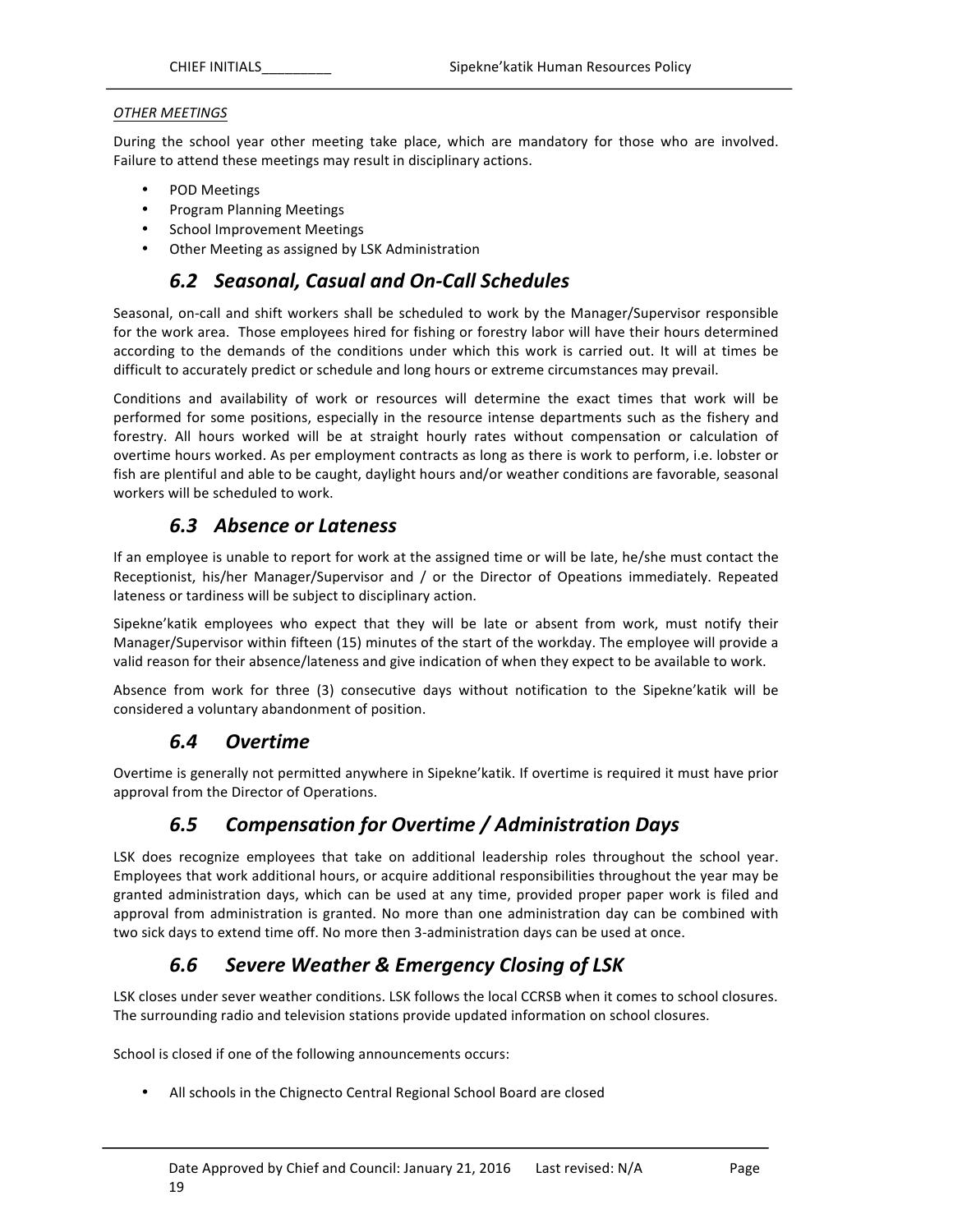- All schools in Hants County are closed
- All schools in the Nova Family of Schools are closed

On a day when LSK has to close independently of other schools all attempts will be made to notify staff of the closure, via Sipekne' katik Band email and/or telephone.

# **7 Performance Measurement Process**

### *7.1 Employee Work Plans*

Annually, each employee shall meet with his/her direct Manager/Supervisor to develop an Annual Work Plan which outlines anticipated goals, specific program and project service objectives and to specify tasks and responsibilities that he/she will deliver over the coming year. Every supervisor/Program Manager shall meet with his/her regular and term Employees to review, discuss, revise and/or create:

- Current list of Job Functions and Responsibilities;
- Employees' work performance to targeted goals and objectives;
- Establish new work expectations, targets and goals;
- Training requirements and development opportunities;
- Gather feedback from the employee regarding his/her supervisor's effectiveness; and
- Any other matter that requires attention to enhance the employee's performance and or development.

Employee performance will be assessed annually based on how each employee met, did not meet, and/or exceeded their approved Annual Workplan.

#### *7.2 Annual Employee Evaluation Criteria*

Each ongoing employee shall be evaluated by the Program Director with input and involvement from his/her direct Manager/Supervisor using the established evaluation systems and forms. A term employee who works for the Sipekne'katik for a period longer than six months shall be evaluated using the established Performance Appraisal systems and forms. The Human Resources Officer shall ensure that each employee has an employee evaluation completed annually on or before the first day of the fiscal year. 

The Human Resources Officer will inform each Director of the employees within his/her department to be evaluated.

Upon completion of the Annual Performance Appraisal, a signed copy of the forms (signed by both the employee and their direct Manager/Supervisor) will be placed in the employee's Human Resources file. The employee shall be given a copy of the forms.

#### *7.3 Performance Management*

The employee performance evaluation process, including goal setting, performance measurement, regular performance feedback, employee recognition, and documentation of employee progress, ensures the success of our organization. The performance evaluation process—done with care and understanding—helps employees see how their jobs and expected contributions fit within the bigger picture of our organization.

Documented employee performance evaluations are communication tools that ensure the Manager and his/her reporting staff members are clear about the requirements of each employee's job. The employee performance evaluation also communicates the desired outcomes or outputs needed from each employee's job and defines how these will be measured.

The goals of employee performance evaluation is to provide an effective employee evaluation and an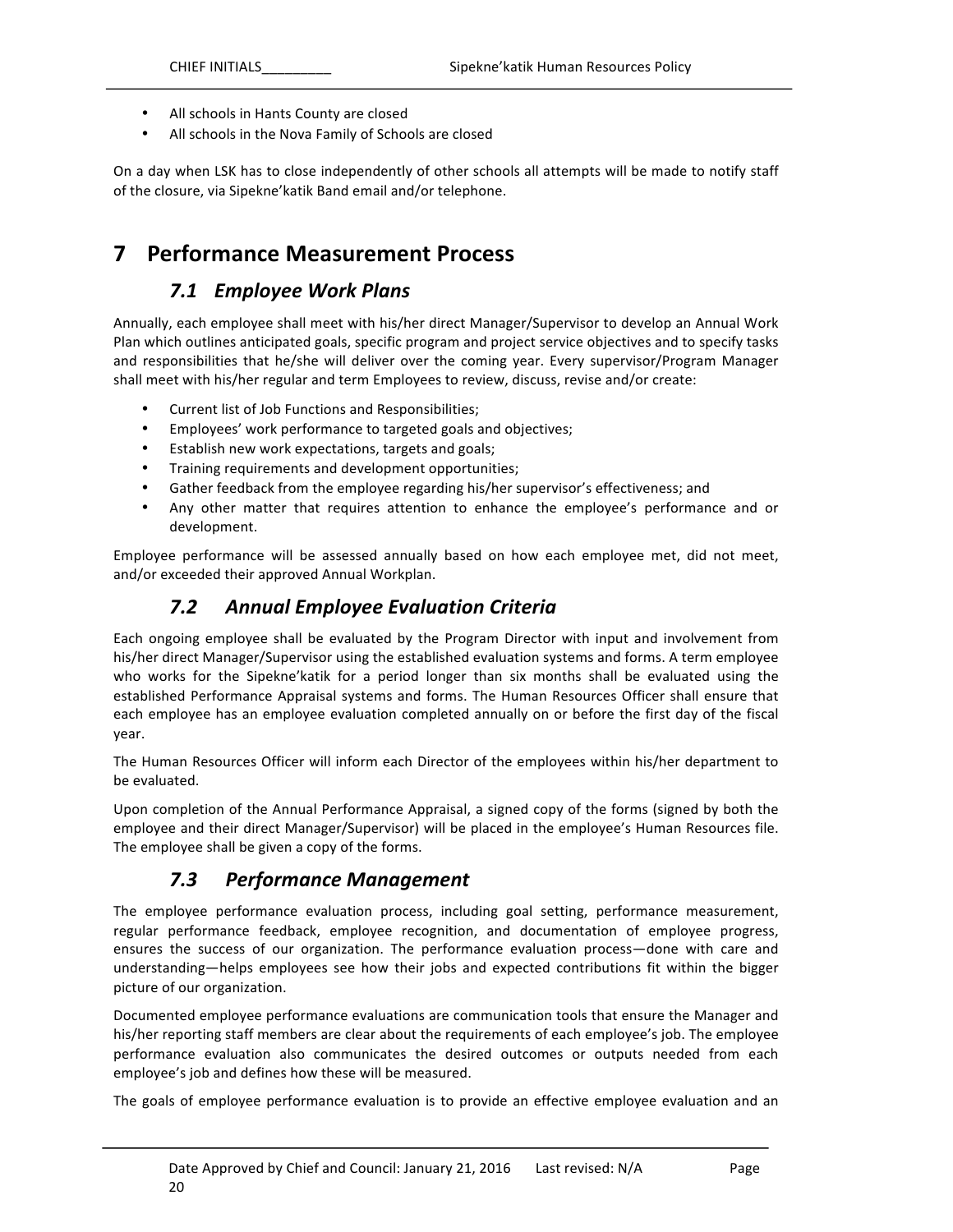overall performance process to ensure the employee and the Manager are clear about the employee's goals, required outcomes or outputs for the year as documented in the Annual Work plan, as well as how each employee's successes and contributions will be assessed.

The goal of the employee performance evaluation process is to focus on employee development and organizational improvement. The employee performance evaluation helps employees accomplish both personal development and organizational goals. By initiating the process with a self-assessment the employee has the perfect opportunity to demonstrate the ways that he/she has contributed and improved the functioning of his/her job or department in which they work. Upon reflection on the year passed an employee may understand better the personal development that they require or the areas in which there is room for improvement. The act of writing down goals takes the employee one step closer to accomplishing those goals.

Since goals, deliverables and measurements are negotiated in an effective employee performance evaluation, the employee and the Manager are committed to achieving those goals. The written personal development goals are a commitment from the organization to assist the employee to grow in his or her career.

Employee performance evaluation provides legal, ethical, and visible evidence that employees were actively involved in understanding the requirements of their jobs and their performance. Especially when that evaluation begins with the employee's input as to what organizational improvement has been driven by them (the self-assessment). The commitment that employees will feel toward their own development will be all the stronger for having been a part of setting them. The accompanying goal setting, performance feedback, and documentation ensure that employees understand their required outputs/performance expectations.

Chief and Council shall conduct and approve the evaluation for the Director of Operations and Director of Finance. The Director of Operations shall conduct and approve the evaluations for the Program Directors. The Program Directors will review and approve the evaluations for all employees in their departments.

The Process for conducting the annual Performance Appraisal is as follows:

Chief and Council / Director of Operations / the Program Directors will:

- Request that the employee within a mutually agreed-upon time frame carry out a selfassessment for the period of the review (usually the last year).
- Conduct the review of the employee's performance against the work plan and the "Employee" Performance Review."
- Have a meeting with the employee to compare the two (2) assessments and evaluation forms. In the event of an inconsistent review, the evaluation conducted by the Program Director will stand.
- Both the employee and Program Director shall sign both completed forms. The employee will sign signifying acknowledgement/agreement with the assessment. If the employee does not agree with the Performance Review, he/she may ask for the appraisal process to be reviewed by the Director of Operations / Human Resources Committee.

In the event of a disagreement, the Director of Operations and Human Resources Committee will:

• Review both forms as completed by the employee and the Director and may meet either individually or together. Once the Director of Operations / Human Resources Committee have completed the assessment their findings will be presented to the employee and Director. The findings of the Director of Operations / Human Resources Committee will be final.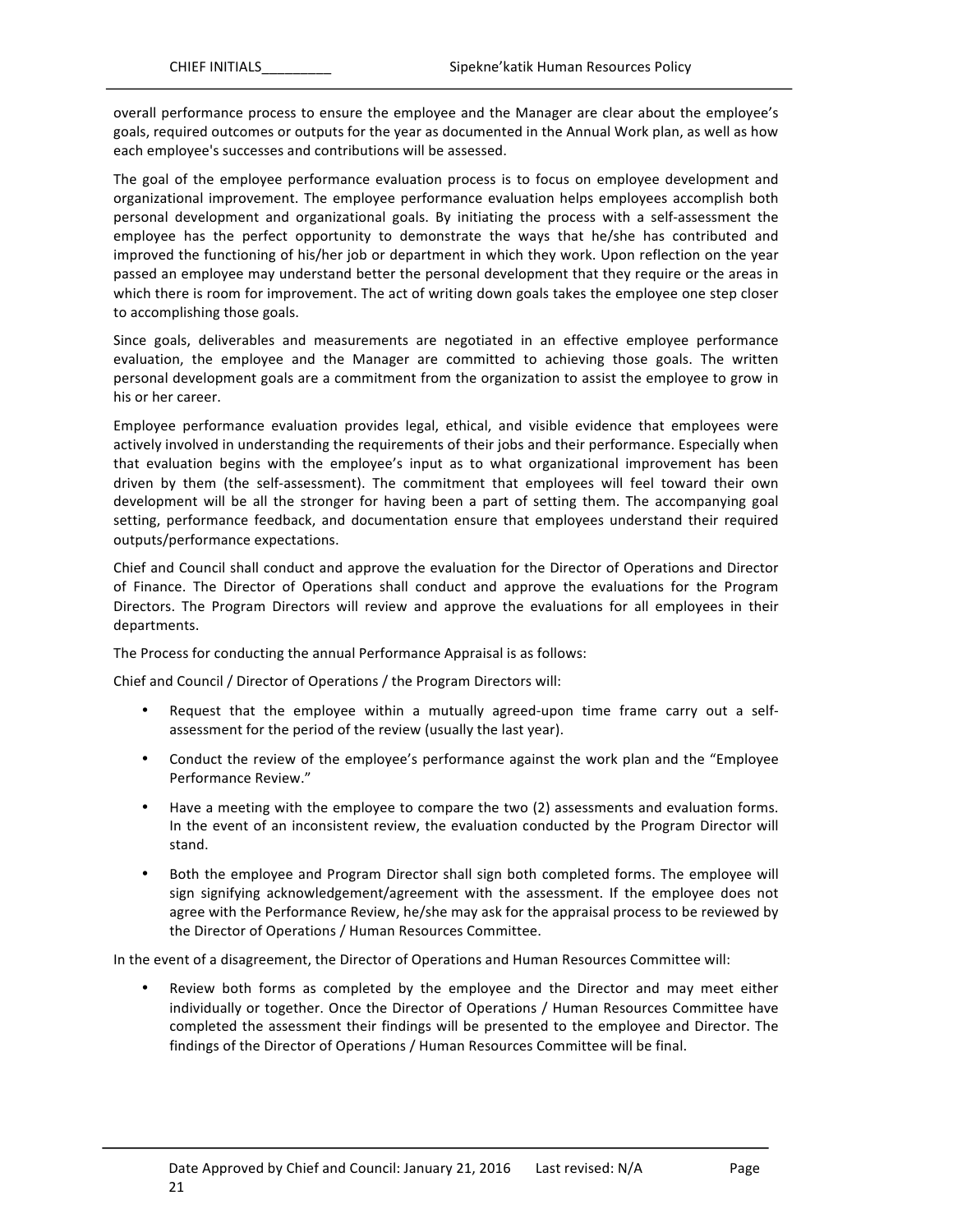# **8 Workplace Professionalism and General Policies**

# *8.1 Dress Code / Personal Appearance*

All employees are expected to dress and groom in accordance with professional standards. Band Administrator and the Human Resources Committee are responsible for establishing a dress code appropriate to the various jobs performed within the organization. Employees are expected to be clean and well groomed and dressed in a manner that adheres to safety guidelines.

All employees whose job requires the wearing and use of safety equipment will be informed upon hiring and/or if circumstances or regulations change. Employees who do not comply with the requirement to properly wear personal safety equipment (including boots, hard hats, safety eyewear and/or other articles) will be subject to disciplinary action.

Sipekne'katik is a scent free workplace; employees are not to wear any perfumes, colognes and/or body spray while working or attending meetings on behalf of Sipekne'katik.

#### *8.2 Smoking Policy*

In compliance with local and provincial regulations the Sipekne'katik offices, office building and all Sipekne'katik vehicles are designated non-smoking.

### *8.3 Telephone, Mail and Fax Policy*

No long-distance personal calls are allowed. Personal local calls may be made if they are for emergency purposes. 

The Sipekne' katik's address is not a personal mailing address. Do not put personal mail in the stacks that are to be run through the postage meter.

Faxes are not to be used for personal use.

#### *8.4 Cellular Phone Use*

Cell phones and other devices provided by Sipekne' katik are only to be used for approved Sipekne'katik business. Employees are not to use a Sipekne'katik cellular phone or other device to make or receive personal phone calls, send personal text messages, read and respond to personal emails, leave messages and, surf and download from the Internet.

Sipekne'katik is aware that employees utilize their personal cellular phones during work time. At the same time, cell phones are a distraction in the workplace. To ensure the effectiveness of meetings, employees are asked to leave cell phones at their desk. Or, on the unusual occasion of an emergency or anticipated emergency that requires immediate attention, the cell phone may be carried to the meeting on vibrate mode.

Sipekne'katik, in compliance with the new provincial regulations, prohibits employee use of cellular phones (whether personal or company supplied) while driving, unless a hands-free device is used.

This prohibition of cell phone or similar device used while driving includes: receiving or placing calls, text messaging, surfing the Internet, receiving or responding to email, checking for phone messages. Additionally, employees are not to use their cell phones during regular business hours for any other purpose than those related to his/her employment; the business; our clients; our vendors/suppliers; or other Nation responsibilities performed for or in the name of the Sipekne' katik; or any other Sipekne'katik related activities not named here.

Employees who violate this policy will be subject to disciplinary actions, up to and including employment termination.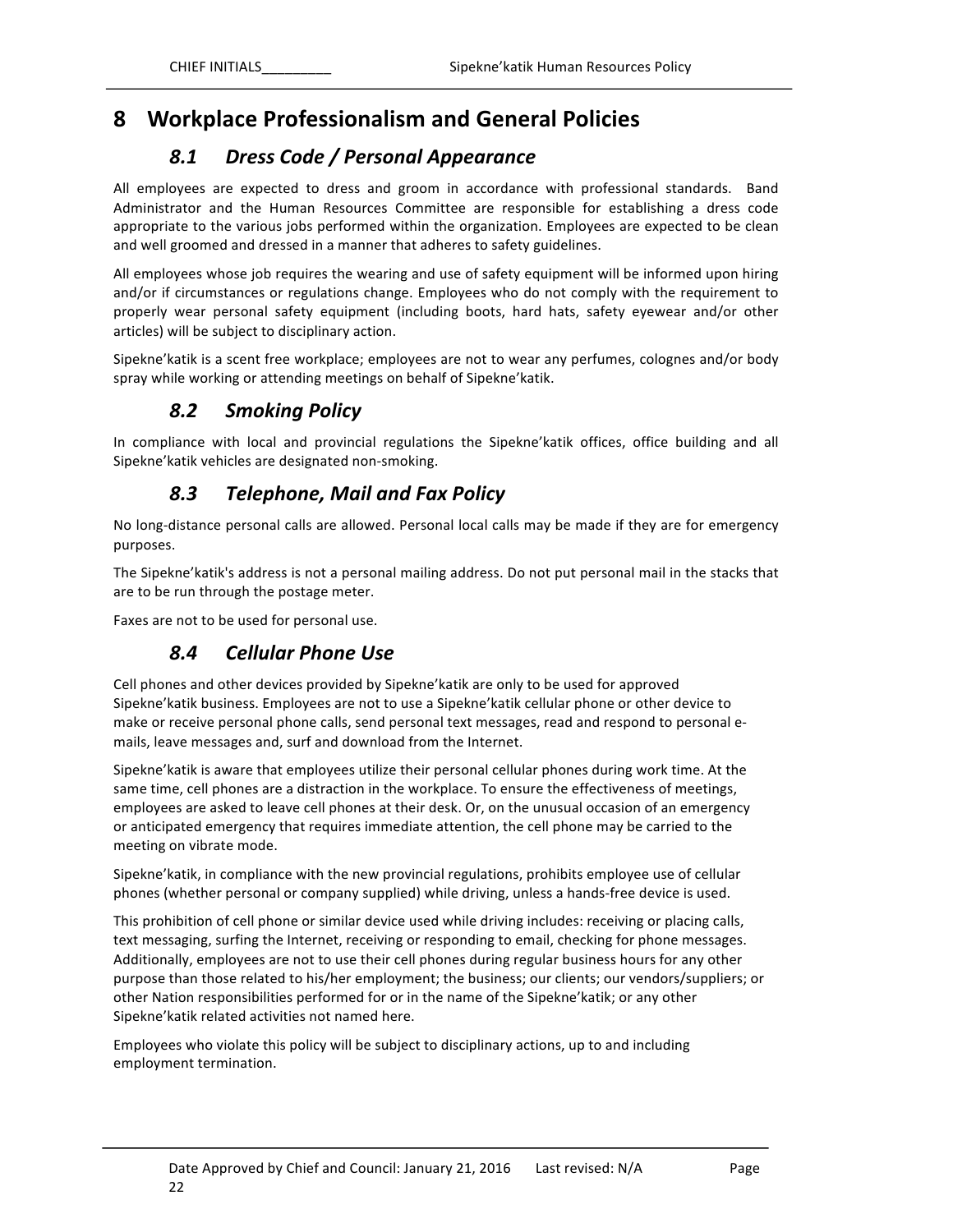### *8.5 Software Access and Update Procedure*

All Sipekne'katik computers must use authorized anti-spy and anti-virus software. Employees need to inform their Manager if this software is not functioning and/or about to expire.

Software needed, in addition to the Microsoft Office suite of products, must be authorized by a Department of Finance. Only an individual designated within Sipekne'katik may conduct the download. If an employee needs access to software not currently on the organization network, prior approval from the Department of Finance must be sought.

#### *8.6 Internet and Email Use*

Voice mail, email, and Internet usage assigned to an employee's computer or telephone extensions are solely for the purpose of conducting business. Some job responsibilities at Sipekne'katik require access to the Internet and the use of software in addition to the Microsoft Office suite of products. Only people appropriately authorized for organization purposes may use the Internet or access additional software.

Employees are not to engage on the internet in any personal political activity that is outside the mandates of Sipekne' katik and guidelines set by Council. The Communications Coordinator is permitted in limited circumstances when necessary to use the internet or World Wide Web for political purposes that directly relate to the Sipekne' katik and its communications strategy.

Employees are only permitted to use Sipekne'katik assigned emails. No personal email addresses can be used by employees during work and or to conduct Sipekne'katik business. Note: if an employee uses his/her personal email during work and or to conduct Sipekne' katik business, those emails automatically become the property of Sipekne'katik.

Email is also to be used only for work related business purposes. Confidential information must not be shared outside of the organization, without authorization. There shall be no personal usage of Sipekne'katik computer and/or email systems.

Please keep this in mind when considering forwarding non-business emails to associates, family or friends. Non-business related emails waste time and attention.

Employees must not use Sipekne' katik supplied email addresses for non-work related postings to chat groups, discussion groups, online auctions, Facebook, Twitter, MySpace, Usenet groups or web pages, or other social media platforms.

Employees must not circulate extraneous email chain letters, jokes, etc. on Sipekne'katik workstations.

Internet use is only to be conducted during work hours and only for work related activities. Internet use brings the possibility of breaches to the security of confidential organizational information. Internet use also creates the possibility of contamination to the Sipekne' katik system via viruses or spyware.

Spyware allows unauthorized people, outside the organization, potential access to Sipekne'katik passwords and other confidential information. Removing such programs from the network requires IT staff to invest time and attention that is better devoted to progress. For this reason, and to ensure that work time is being used appropriately, all employees are asked to limit Internet use.

Individuals using Sipekne'katik equipment to access the Internet are subject to having activities monitored by system or security personnel. Use of this system constitutes consent to security monitoring, and employees should remember that most sessions are not private.

Additionally, under NO circumstances may Sipekne'katik computers or other electronic equipment be used to obtain, view, or reach any pornographic, or otherwise immoral, unethical, or non-businessrelated Internet sites. Doing so will lead to disciplinary action up to and including termination of employment.

All employees shall also refer to the Information Technology, Information Management and Computer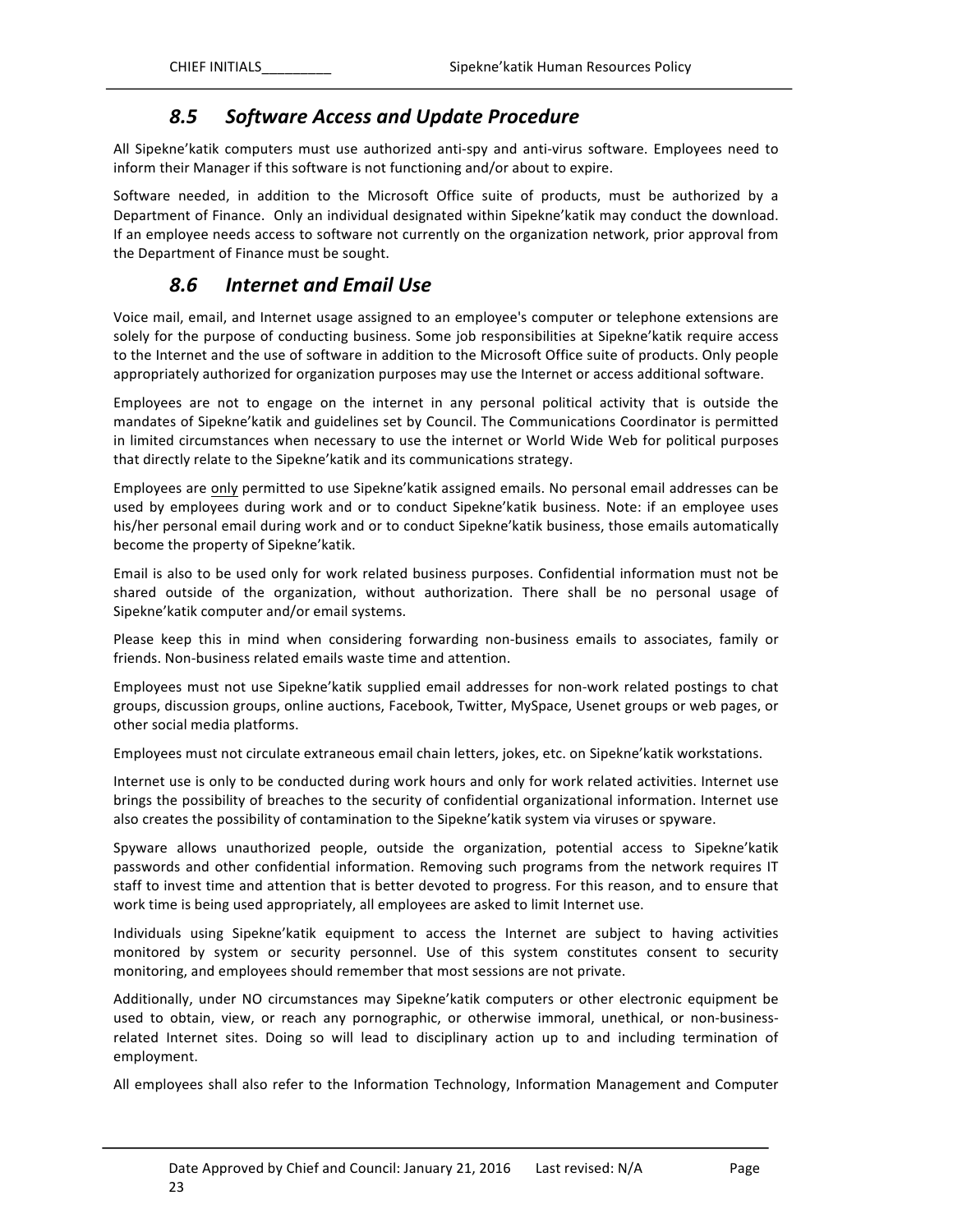Use Policy.

### *8.7 Emails and Internet Sites that Discriminate*

Viewing pornography, or sending pornographic jokes or stories via email, is considered sexual harassment and will be addressed according to Sipekne'katik Harassment policy as well as is defined in the Information Technology, Information Management and Computer Use Policy.

Any emails that discriminate against employees by virtue of any protected classification including race, gender, nationality, religion, and so forth, will be dealt with according to the harassment policy. These emails are prohibited at Sipekne'katik. Sending or forwarding non-business emails will result in disciplinary action that may lead to employment termination.

### *8.8 Sipekne'katik Owns Employee Email*

Keep in mind that Sipekne'katik owns any communication sent via email or that is stored on Sipekne'katik computer equipment. Management and other authorized staff have the right to access any material including employee emails or information stored on any computer. Please do not consider electronic communication, storage or access to be private if it is created or stored at work.

### *8.9 Social Media, Professional and Personal Considerations*

Social Media is the creation, sharing and exchange of social interactions and media among people in virtual communities and networks. It takes on many forms, including the innocent sharing of photo album and forwarding of jokes, witticisms and images but also includes damaging slander, cyber bullying and worse. There are numerous websites which are used for social media; some of the most commonly known include: Facebook, Twitter, LinkedIN and MySpace.

Regardless of whether, at home, on personal time or at work the employee must refrain from Social Media interactions that include any commentary (negative or positive) about their Employer (the Sipekne'katik) including all individuals elected to council, or anyone else employed by the Nation, its partners, suppliers, clients, members and any other organization affiliated with the Sipekne'katik. Employees must never post or forward defamatory or derogative comments, postings, pictures, graphics or other such messages on any Social Media site.

Employees should always remember that they are bound by the confidentiality and privacy clauses of this policy in all instances and at all times. This effectively means that there can be no expectation of maintaining a private life or private attitudes that are completely consequence free.

Employees violating this may subject to disciplinary action that may include termination of employment.

### *8.10 Office Master Keys and Security Code*

Only designated employees shall be issued office door keys.

Employees issued office keys shall be listed on the security system call list and be taught how to operate the buildings' alarm systems.

In the event that an office key is lost or stolen, the Employee is responsible for reporting it to his/her Manager immediately. The Employee will be responsible for the cost of replacing key and change of lock.

Only Employees who have successfully completed their probationary period shall receive keys to the office or passwords for the security system.

### *8.11 Care and Use of Sipekne'katik Property and Equipment*

Misuse of Sipekne'katik property or equipment is not allowed. Abuse of this section will lead to disciplinary action.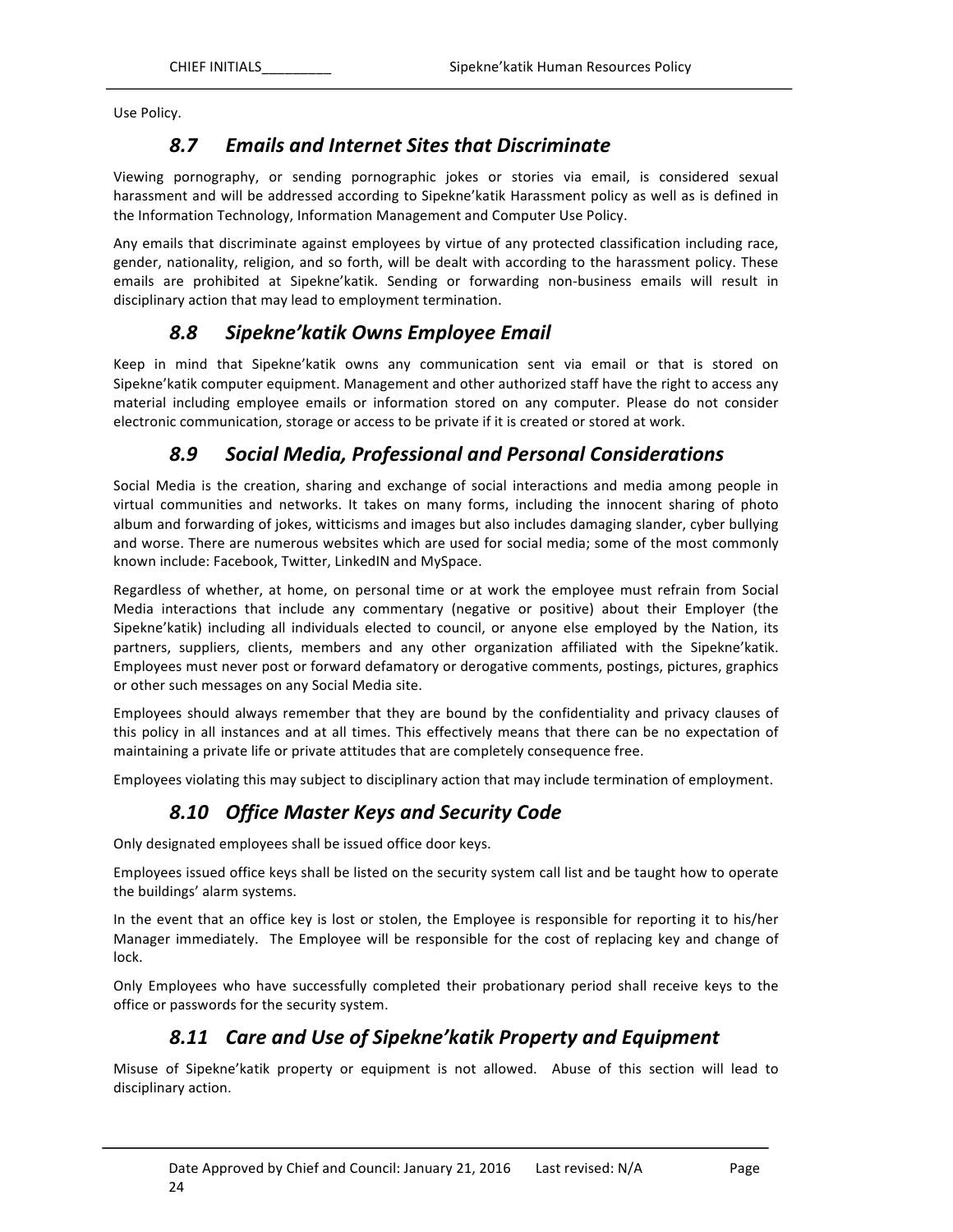Any equipment, machines, computers, cellular telephones and supplies that are used by employees are to be signed out with the Manager, particularly when such items are taken off site for use. A copy of the authorization forms will be placed in the employee's Human Resources file.

Any equipment broken or destroyed while in the care of an employee (outside of normal wear and tear) will be the responsibility of that employee to repair or replace.

In the event of theft, the Manager may review the circumstances to determine responsibility for replacement and to assess which notification procedures are required.

#### *8.12 Restricted Areas and Building Security*

In the interest of safety and security all new employees will be advised as to which entrances and exits they are permitted to use throughout Sipekne' katik offices and other facilities.

Employees are responsible for locking their own computers and turning off their office lights at the end of each day. The last employee leaving the building must ensure that all doors and windows are locked and the security alarm set.

If an employee accidentally sets off the alarm, he/she must turn the alarm off, call the appropriate security system immediately and state his/her name and secret password. Managers should be made aware of the incident.

### **8.13 Use of Vehicles for Work and During Work Hours**

Sipekne'katik vehicles may only be used by employees when on Sipekne'katik business and only for Sipekne'katik business. In the event that a Sipekne'katik vehicle is not available, the employee may seek travel mileage under Sipekne'katik Travel policy. If the employee wishes to use his/her own personal vehicle for Sipekne'katik business and a Sipekne'katik vehicle is available, no travel mileage will be compensated. 

Employees driving, either his/her own vehicle or a Sipekne'katik vehicle, must ensure he/she have a valid *Nova Scotia Driver's License.* 

Employees seeking to use his/her own vehicle must first have prior approval of his/her Manager and must sign a waiver releasing Sipekne' katik of any liability or insurance.

Only Sipekne'katik employees and/or clients/authorized passengers may travel in a Sipekne'katik vehicle.

Sipekne'katik requires that there is sufficient business insurance coverage for employees required to use their own personal vehicle when using it for Sipekne' katik purposes.

Parking and other traffic violations will be the responsibility of the employee. In case of an accident the employee is responsible for the insurance deductible.

Operating a vehicle while under the influence of drugs or alcohol will result in immediate dismissal.

Employees who transport students using their personal vehicles must prove that they are covered with proper insurance.

#### *8.14 Political Activity and Voting*

The Sipekne'katik encourages all employees to be interested and involved politically. Employees have the rights listed below:

- i. Join and fully participate in the political party of their choice and to be involved in other political activity;
	- Provided that the participation in the party or other political activity does not adversely affect the employee's performance or compromise the duties and responsibilities of their position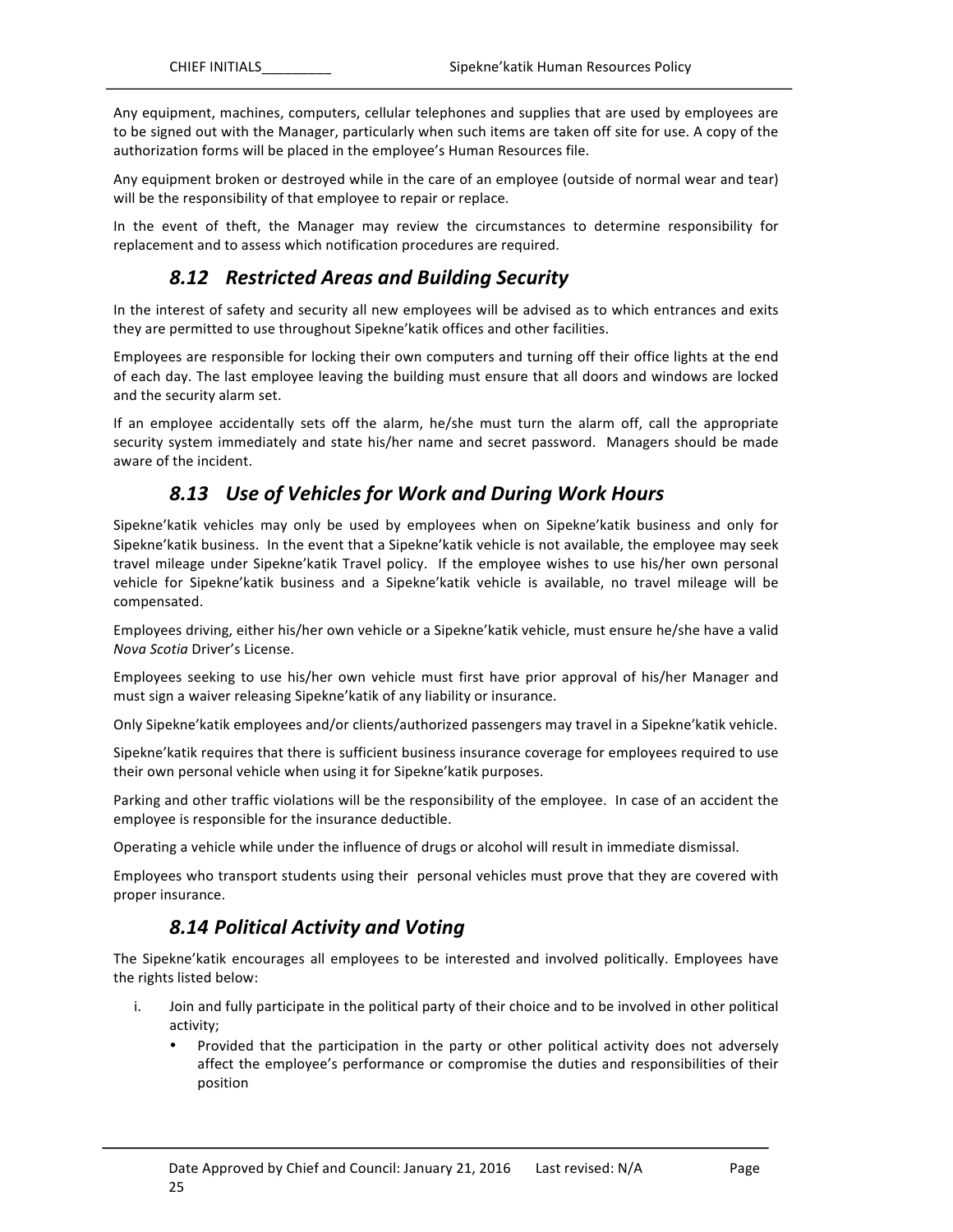- ii. Vote in elections of the Sipekne' katik when registered as a member of Sipekne' katik and to vote in federal, provincial and municipal elections
	- Every employee who is an elector is entitled, during voting hours on polling day, to have four (4) consecutive hours for the purpose of casting his/her vote. Employees are encouraged to take the opportunity to vote either at the beginning or the end of the period the polls are open.

# *8.15 Running For Office*

The Sipekne' katik supports its employees to run for public office in a way which encourages transparency and accountability of government. Any employee who is entered into a race for election to any political position may use media for campaigning purposes during the campaign.

#### Any employee who:

- i. Seeks election to the Sipekne' katik Council will:
	- If elected as Chief or to Council they will immediately tender, in writing, a letter of resignation of their employment effective on the date of the confirmed election result
- ii. Seeks election at the Federal, Provincial, or Municipal level will:
	- If the employee is elected to Public Office they will immediately tender a letter of resignation, in writing, of their employment which will be effective on the date of the confirmed election results
- iii. Seeks election to the Board or Executive of an associated or affiliated association, organization or corporation;
	- An employee who decides to run for a position on a Board or Executive of an association, organization or corporation is permitted to do so providing it does not adversely affect the employee's performance or compromise the duties and responsibilities of their position

# **9** Discipline Policy

#### *9.1 Disciplinary and Reprimand Procedures*

The Sipekne'katik seeks to establish and maintain a safe and productive work environment and to establish effective and efficient operational and administrative practices and procedures. Failure by an employee to adhere to the policies established by the Band from time to time will result in disciplinary action. It is the responsibility of each employee to know and understand the terms and conditions of Sipekne'katik's policies, procedures, including the HR Policy and other established polices as proclaimed from time to time by the Director or the Sipekne'katik Council.

The Sipekne' katik subscribes to the principles of progressive and corrective discipline where appropriate. If an employee is in violation of any Sipekne' katik's policy, procedure or other regulation, the employee will be subject to progressive discipline where appropriate.

The Band Administrator is responsible for all disciplinary procedures. The Band Administrator will follow the progressive disciplinary process described below. However, the Band Administrator reserves the right in cases where in his judgment progressive discipline is not warranted to move to immediate suspension or termination.

#### *9.2 Progressive Reprimand Procedure*

#### A) Verbal Warning

A first violation by an employee may be addressed with a verbal warning. The Band Administrator or his delegate may initiate any verbal warnings. An employee will be given a verbal warning in a manner appropriate as determined by the Band Administrator or his delegate. A record of the verbal warning will be provided to the employee and maintained their personnel file.

#### B) Written Warning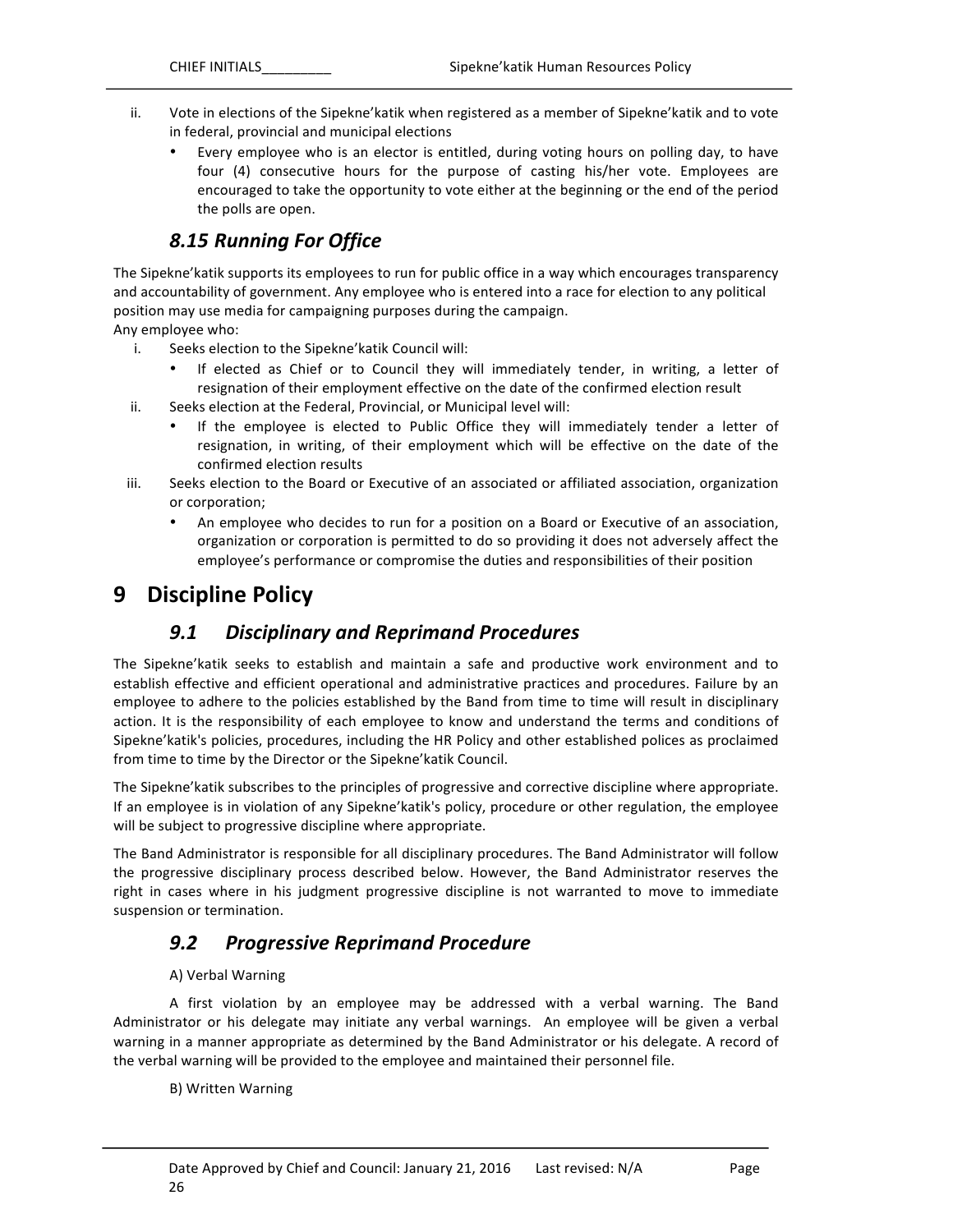A second violation of a same or similar offense by an employee may be addressed with a written warning, or where the Director of Operations deems is advisable, a written warning may be applicable to that first violation. The Director of Operations will consult with any relevant person necessary. A record of the written warning will be provided to the employee and maintained their personnel file. When an employee receives three warnings their employee file will be forwarded to the Human Resource committee which may result in recommendations being made to have that employee's position terminated.

#### *9.3 Disciplinary Suspension*

The Director of Operations may suspend, with or without pay, for any period of time an employee where, in the opinion of the Director of Operations, the actions of the employee are contrary to the overall interest of the Band.

In a case of a suspension the employee will be called to a meeting with the Director of Operations and given an opportunity to respond to any allegations. After hearing the position of the employee, the Director of Operations will make a final decision with respect to suspension. All copies of suspension or termination letters will be placed in the personnel file of the employee. Chief and Council will be notified in writing email when any employee has been suspended from their employment position.

#### *9.4 Discontinuation of Employment*

The Director of Operations and Sipekne'katik's Chief and Council have the joint authority and responsibility for the dismissal of any employee that is considered a Manager within the Band. The Director of Operations will be authorized to dismiss any employee that is not considered a manager.

# **10 Grievance Policy for Disputes Between Employees (Not Including Disputes with Management)**

Work related problems can arise between employees in the work place. We expect individuals will try to reconcile differences on an individual basis. Should it not be possible to resolve a problem quickly and fairly, Sipekne' katik has the following process in place to assist disputing employees:

1. If an employee has a problem with another employee (non-managerial), he/she should notify his/her Manager informally and attempt to resolve the matter directly with the individual(s). Most difficulties can be settled promptly. Where an informal, verbal, resolution has failed, the employee shall notify his/her Program Director in writing no later than 10 days after the incident. The Director shall respond in writing within five (5) days of meeting with both involved. The decision of the Director shall be final and binding.

2. If the problem is still not resolved to the employee's satisfaction, he/she (and a co-worker of his/her choice, if desired) may go to the Human Resources Committee and verbally explain the problem to the Committee; or he/she may instead submit the problem to the Committee in writing. This step must be taken within five (5) working days following the Program Director's decision or within 30 days of the incident giving rise to the grievance, whichever is later. If the circumstance requires it, the Human Resources Committee will conduct an investigation. Following their investigation, the Human Resources Committee will respond in writing within five (5) days of completing the investigation to the grievance. The Human Resources Committee shall render a final decision on the grievance after hearing all sides.

As an organization dedicated to healing and wellbeing, Sipekne'katik also encourages employees to take a more culturally relevant approach to resolving conflict in the workplace. The Human Resources Committee would be happy to support an employee who wishes to use another approach such as bringing in an Elder Advisor and/or implementing a healing circle to resolve a grievance. The decision of the Committee will be final and binding on all parties.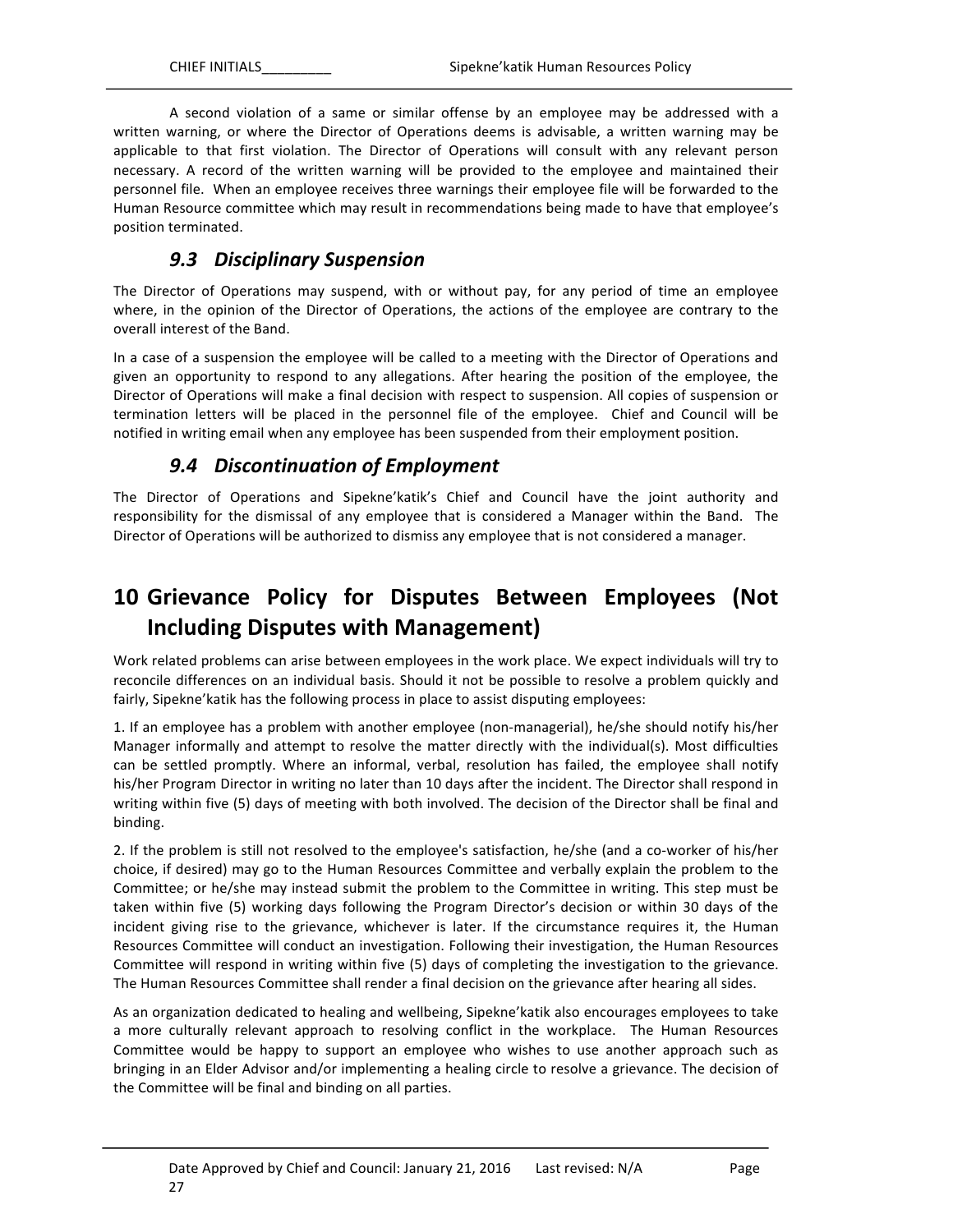# **11 Harassment Policy**

Sipekne'katik believes in promoting a harmonious, safe work environment and has zero-tolerance towards harassment (examples include but are not limited to: humiliation, social exclusion, sexual harassment, sexualizing, threats, gossiping, lateral violence, swearing, ostracizing, bullying, racism, homophobic remarks, cyber bullying, religious discrimination, etc.)

Chief and Council, supervisors, managers, directors and the Director of Operations are role models for staff and must maintain and enforce appropriate workplace behavior. However, each employee has the responsibility to treat others (fellow employees/contractors/members/students) with respect and has the right to speak up, to the appropriate person, if they or someone else is being harassed or treated disrespectfully in the workplace.

This policy is intended to protect employees from harassment (as stipulated in the Human Rights Code of Canada) based on any of the following: race, national or ethnic origin, social origin, colour, religion, age, sex, marital status, family status, disability, pardoned conviction, or sexual orientation. Further, all harassment no matter its basis is unacceptable and not permitted and will not be tolerated.

### *11.1 Lateral Violence*

"Lateral violence" is a learned behavior which for many Aboriginal people is deeply rooted in our past. It stems from the oppression that many First Nation people have felt for so many generations. It is when people act out in rage, anger and frustration against members of our Nation, our co-workers or our family. It manifests as ugly competition among members, co-workers and families. It presents in numerous ways such as jealousy, blaming, put-downs, shaming, envy, sarcasm, bickering, whining, ignoring, excluding or freezing people out, undermining staff or co-worker activities, blocking requests for promotion or training and backstabbing.

The Sipekne' katik understands this frustration and anger, sympathizes, and encourages its employees to try and turn their anger and frustration into helpful and constructive action which will rebuild the community. While the Sipekne' katik understands the basis for this anger and frustration, lateral violence is a form of harassment and Sipekne'katik will not tolerate lateral violence against any of its employees.

# *11.2 Definitions*

The Human Rights Code defines harassment as "vexatious (distressing) comments or conduct that is known or ought reasonably to be known to be unwelcome". It is any behavior which embarrasses, demeans or humiliates a person. Harassment can be a series of actions repeated over some period of time it can also be a single incident.

"Humiliation" - purposefully intentioned belittling or diminishing negative comparison or references that is witnessed by others that the victim wishes to be thought of highly by (e.g. co-workers, friends,)

"Social exclusion" purposeful and intentional leaving out of the victim for no obvious reason from conversations or activities, this could also be demonstrated by the immediate shut down of a discourse when the intended victim comes within earshot, or the cessation of fun antics as the victim approaches a grouping involved in some lighter or harmless rough-housing or play

"Sexual harassment" this is fully detailed in the following section (12)

"Threats" use of language (written or verbal) or body language (suggestive motions) that implies either overtly or implicitly how damage or destruction will be perpetrated upon the victim or on property belonging to the victim

"Gossiping" relaying personal information without consent and/or the discussion of events or happenings that the victim does not want repeated or spoken of and/or the making of judgmental suggestions of, or about, a person or persons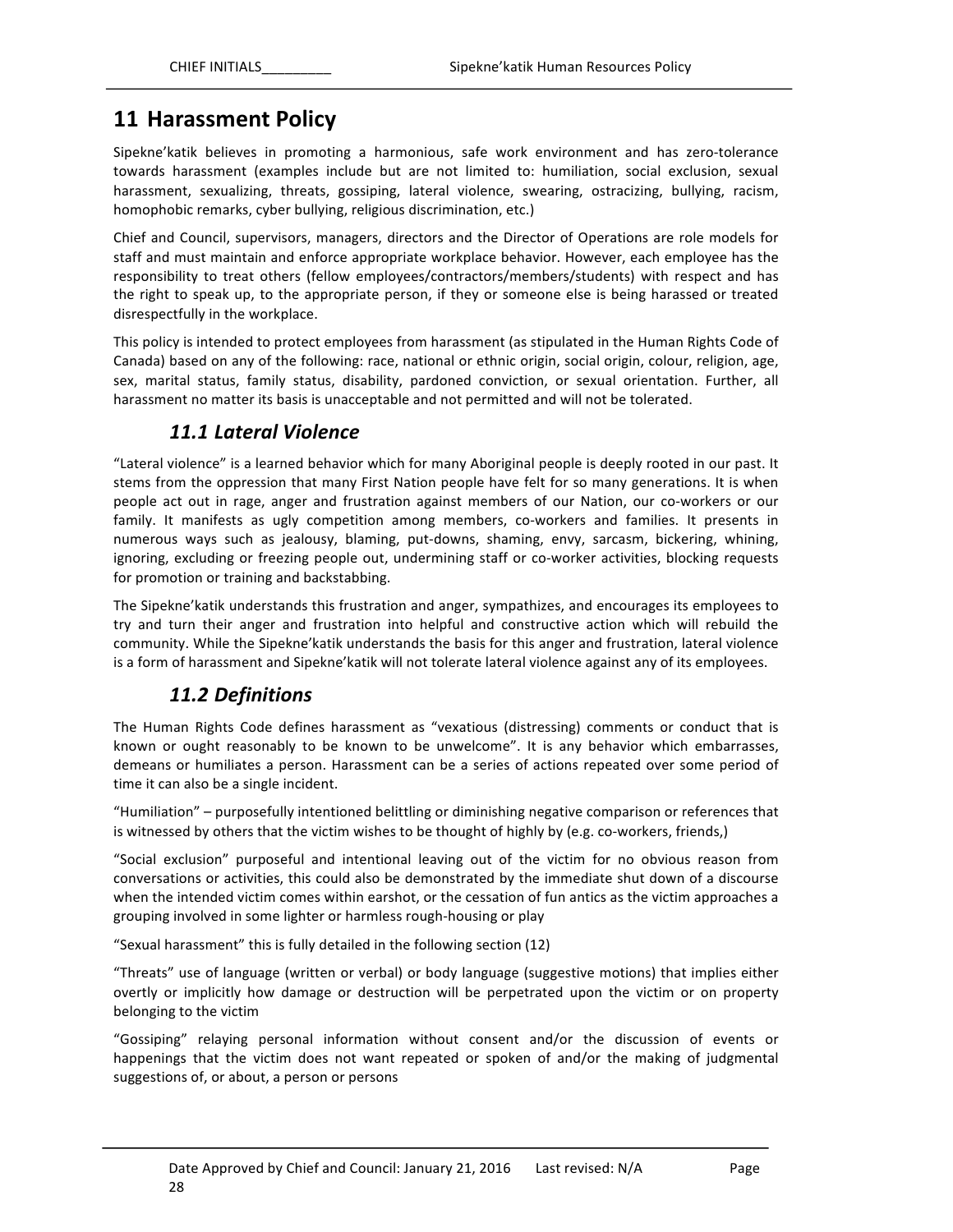"Swearing" is the use of profanity, speaking offensively or derogatorily, using a "potty mouth"

"Ostracizing" see social exclusion above, encouraging others to exclude the victim from normal interaction

"Bullying" the use of any and/or all of the above techniques to temporarily elevate oneself or one's needs above that/those of the intended victim, to use the techniques to accomplish a benefit to the perpetrator

"Racism" to hold in contempt any aspect or any individual, government or group consisting of persons from a culture, nationality, class or race of persons different from one's own

"Homophobic remarks" remarks or statements made regarding any aspect of the preferences or demeanor of anyone whose sexuality lies outside of heterosexuality

"Religious discrimination" discrimination or distain on the basis of a person's religious belief

"Cyber-bullying" bullying which is aggravated by the use of electronic mediums such as email, blogging and social media platforms

### *11.3 Outline of Non-harassing Behaviour*

Performance reviews, discipline (that is warranted and just), mentoring or counseling, and direct physical demonstration of job competencies, are not considered harassment. The Sipekne'katik encourages a fun and relaxed workplace and understands that its employees will joke and banter. These actions are not considered harassment as long as this form of social interaction is welcome and appreciated by all the people involved.

Before making potentially offensive remarks or actions, employees should consider: Is this behavior compliant with the wishes of their co-workers? Is it encouraged by employees or frowned upon or has not met the approval of one or more of the group?

#### *11.4 Workplace Harassment*

Protection from harassment in the workplace encompasses all places that an employee can or is required to be for the purposes of work or work related activities. This includes all travel while on Sipekne'katik business whether that is doing deliveries, fishing at sea, meetings in all locations, attendance at conferences, trade shows or educational trips.

# **12 Sexual Harassment**

Sexual harassment is an extension of the general harassment section of this policy.

'Sexual harassment' is any conduct, comment, gesture or contact of a sexual or personal nature that is likely to cause offence or embarrassment to a person; or that might, on reasonable grounds, be perceived by an employee as placing a pressure of a sexual nature on the chance of further employment, training or promotion.

Every employee is entitled to an employment environment free of sexual harassment. Sexual harassment can occur between any members of a workplace including: between co-workers, manager to subordinate, employee/client, prospective candidate and an employee involved in hiring decisions, members of either the same or opposite genders.

Sipekne'katik takes incidents of sexual harassment very seriously and will endeavor to protect all employees from any form of harassment. Any employee suspected of and/or is causing sexual harassment will be duly investigated and punished and/or reprimanded.

# 12.1 Workplace Sexual Harassment

Sexual harassment is deemed to be "employment related" at any time that it occurs while the victim is at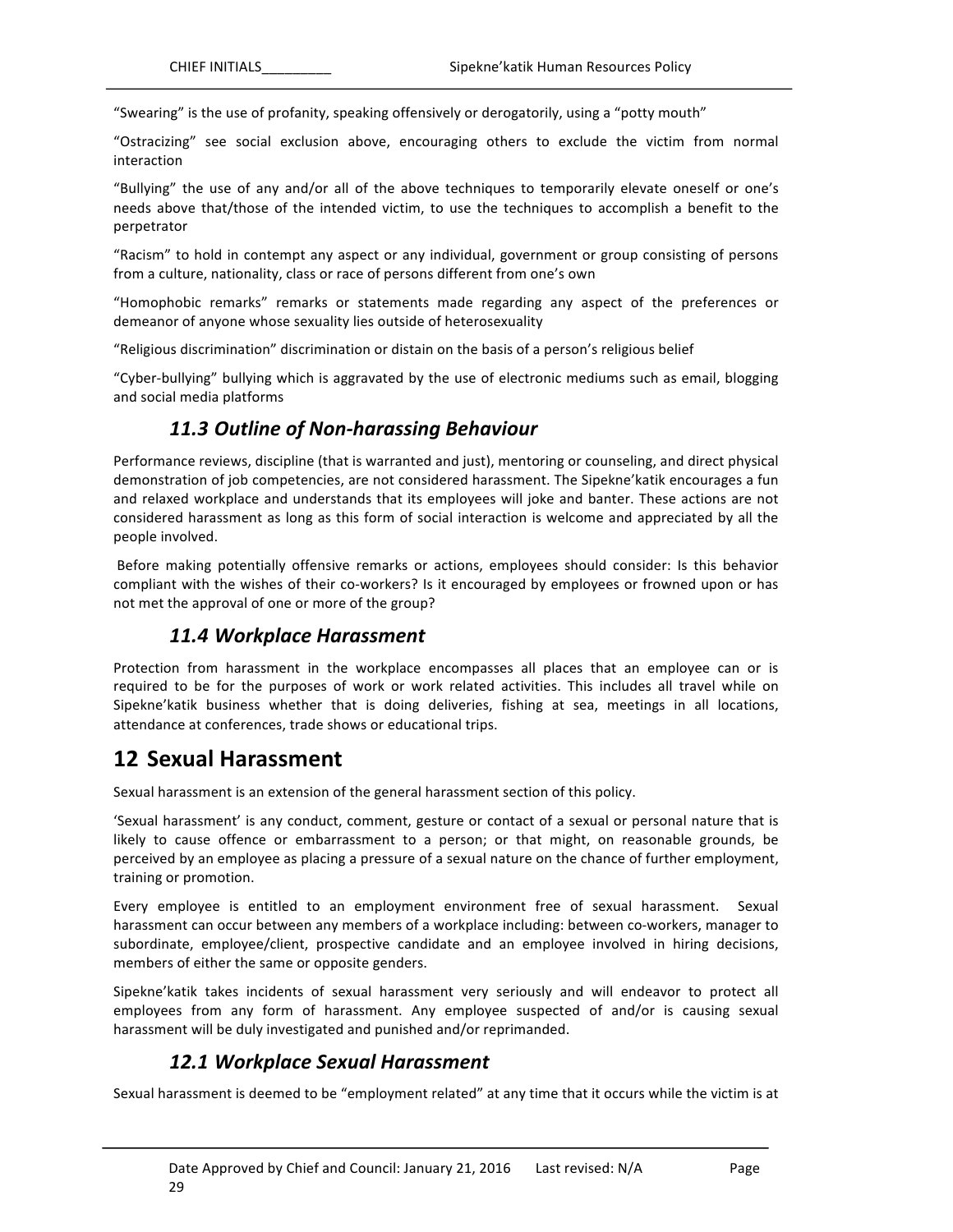work or is in a situation related to their employment requirements. This means that sexual harassment that occurs while on business of Sipekne'katik no matter where that is it is still sexual harassment. This includes any connection to official business of Sipekne' katik including travel for conferences, education, deliveries, off-site meetings and while performing duties related to the fishing or any other industrial or retail interests of the Nation.

## *12.2 Types of Sexual Harassment*

Sexual Harassment creates a hostile work environment. Sexual Harassment often falls into one of two categories; 'sexual coercion' which is often perpetrated by a person in authority on an employee or 'sexual annoyance' which can be perpetrated by anyone.

**'Sexual Coercion'** is sexual harassment which has a direct consequence on the victim's employment; where either an open or implicit offer in keeping a job or getting a promotion is made by a person in a position of power or influence in exchange for sexual favors

Examples of 'sexual coercion' include, but are not limited to, a manager or person of authority who:

- Demotes or punishes an employee who rebuked the manager's sexual innuendos
- Discusses the job security the employee would enjoy by being in a relationship with the manager
- In a private meeting, placing a hand on an employee's knee and suggesting the employee's performance appraisal would improve if the employee were "nicer"

**'Sexual annoyance'** is harassment where a hostile environment is created. It is a demeaning and unwelcome sexually related behavior that is offensive, hostile or intimidating to the victim

Examples of 'sexual annoyance' include, but are not limited to, an employee who:

- Makes sexual remarks towards or about a co-worker
- Touches a co-worker in an unwelcome manner
- Sends unwelcome sexually explicit e-mails to a co-worker
- Makes catcalls as a co-worker walks by
- Repeatedly inquiring about an co-workers sex life or sexual history
- Constantly pesters a co-worker for a date
- Implies that a co-worker only got their job or promotion because of their appearance, sex or sexual history

#### *12.3 Distinction between sexual harassment and casual flirtation*

Consensual relationships, flirtation and banter, if the individuals involved or present are not embarrassed or humiliated, will not be considered sexual harassment. However, it is often difficult to ascertain if a person is feeling embarrassed or humiliated. If in doubt about a person's feelings towards an action or comment, stop immediately.

# **13 Handling a Harassment Allegation**

#### *13.1 Make it Known*

Sipekne'katik hopes employees will try to resolve complaints on the individual, informal level before further action is taken. Often the first step towards a resolution is simply making the other party aware that his/her/their behavior is unwelcome or unacceptable. By letting the person/people know their behavior is bothering others, many issues can be resolved, and often a simple, sincere, apology and commitment not to re-offend will suffice. Should an employee(s) feel he/she/they are unable to deal with the person directly, they may approach any member of the Harassment Committee to initiate an informal intervention. Employees may ask the Committee to deal with the issues on the employee's behalf, or to be present when the employee (complainant) confronts the alleged offender (respondent).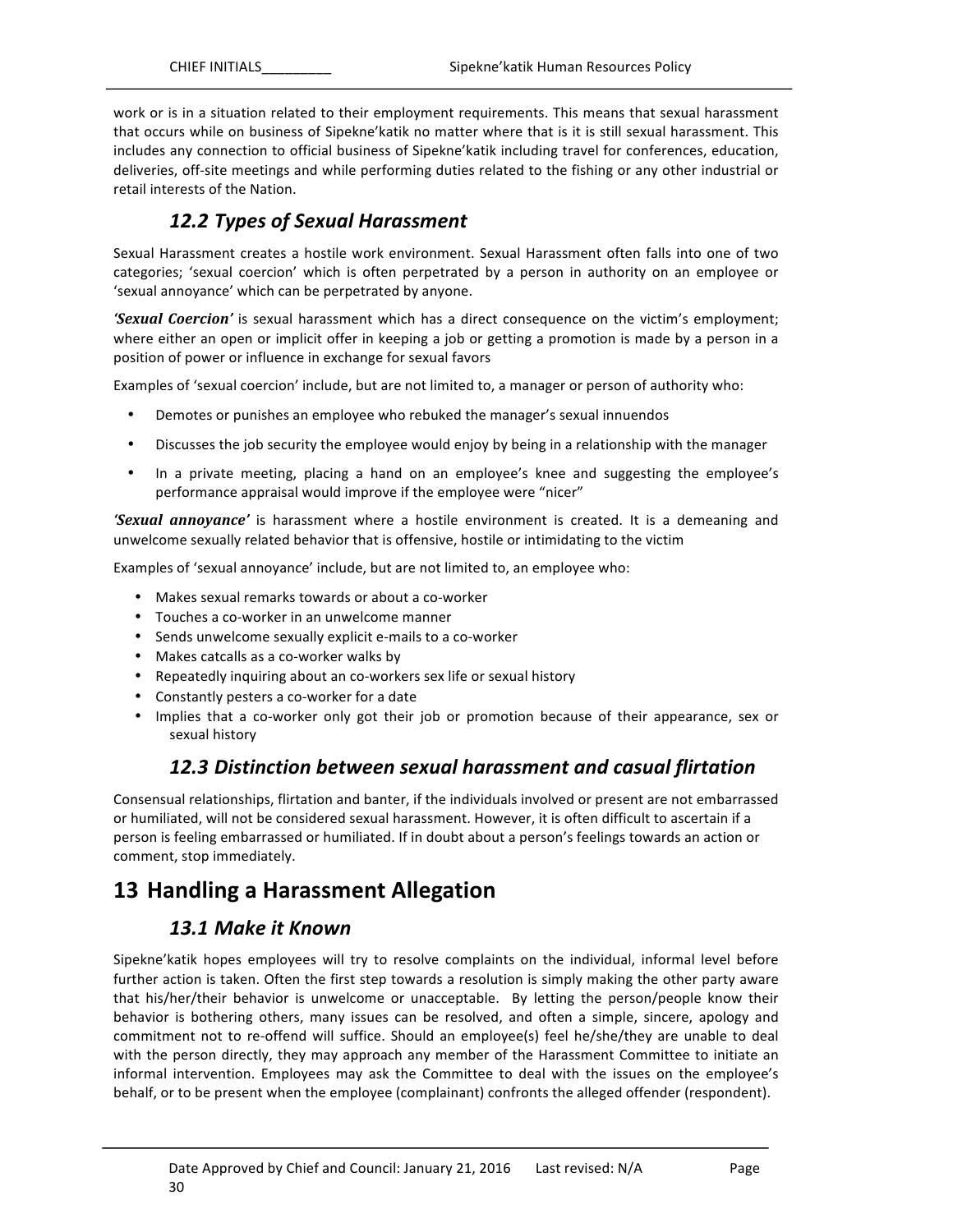#### 13.2 Take the Complaint to the Harassment Committee

However, sometimes the formal process of resolution is the most appropriate approach for allegations of harassment complaints, due to legal responsibilities and liability. The formal process may be implemented when the informal procedure fails, or if the complainant believes the informal approach to be inappropriate. The respondent also has the opportunity to request a formal investigation. In all cases, the Harassment Committee shall become involved and help to resolve the problems.

Sipekne'katik shall appoint a Harassment Committee that will be responsible for investigating and resolving complaints concerning instances of harassment that may arise in the organization. This Committee shall be composed of four (4) members:

- one (1) staff, identified/selected by fellow staff
- one (1) Director/Manager, identified/selected by fellow Managers/Directors
- one (1) member of Council, selected by Chief and Council
- one (1) elder, selected by Council (anticipated this will be the Elder Advisor)

All Sipekne'katik employees shall know who the members of the Harassment Committee are, should a problem occur. Furthermore, this Committee shall be reviewed and reappointed annually (members can be re-appointed for an unlimited number of terms).

In all circumstances, the Harassment Committee's determination of appropriate actions must take into account its duties under the Nava Scotia Human Rights Act and the Federal Code to properly resolve any/all complaints. Potentially criminal behavior (e.g. assault, sexual assault, death threats, etc.) should also be addressed to the police.

#### *13.3 Document*

As soon as any form of harassment begins, detailed records, note taking or a diary should be started. Items that are particularly relevant are:

- Name, title(s) of the offender(s)
- Target of the harassing and nature of it
- Time(s), date(s) and place(s) of the incident(s)
- Name(s) of any witness(es) observing the offensive behavior
- Any other distinguishing points or observations that may have a bearing on the evidence

#### *13.4 Mediation*

If both parties are in agreement then it may be possible to resolve the complaint using mediation. Mediation is only appropriate and binding if both parties have agreed without being pressured by anyone, for any reason. If the complainant or the responder would prefer not to use mediation to resolve a complaint then either party can refuse, and it will not be part of the complaint process.

If both parties agree to resolve the complaint using mediation then a qualified mediator, from outside the Sipekne'katik can be used to resolve the complaint. If an appropriate person from outside the Sipekne'katik cannot be found a person within the Sipekne'katik can be used as long as both parties are in agreement.

The mediator should not, at any time, take part in the investigation of the incident(s) and should not at anytime be asked to represent the employer throughout the resolution process.

#### *13.5 Make a Formal Complaint*

When all of the informal and private methods of dealing directly with the person/people perpetrating the harassing behavior have failed, or if the incident(s) is very serious, a formal complaint or accusation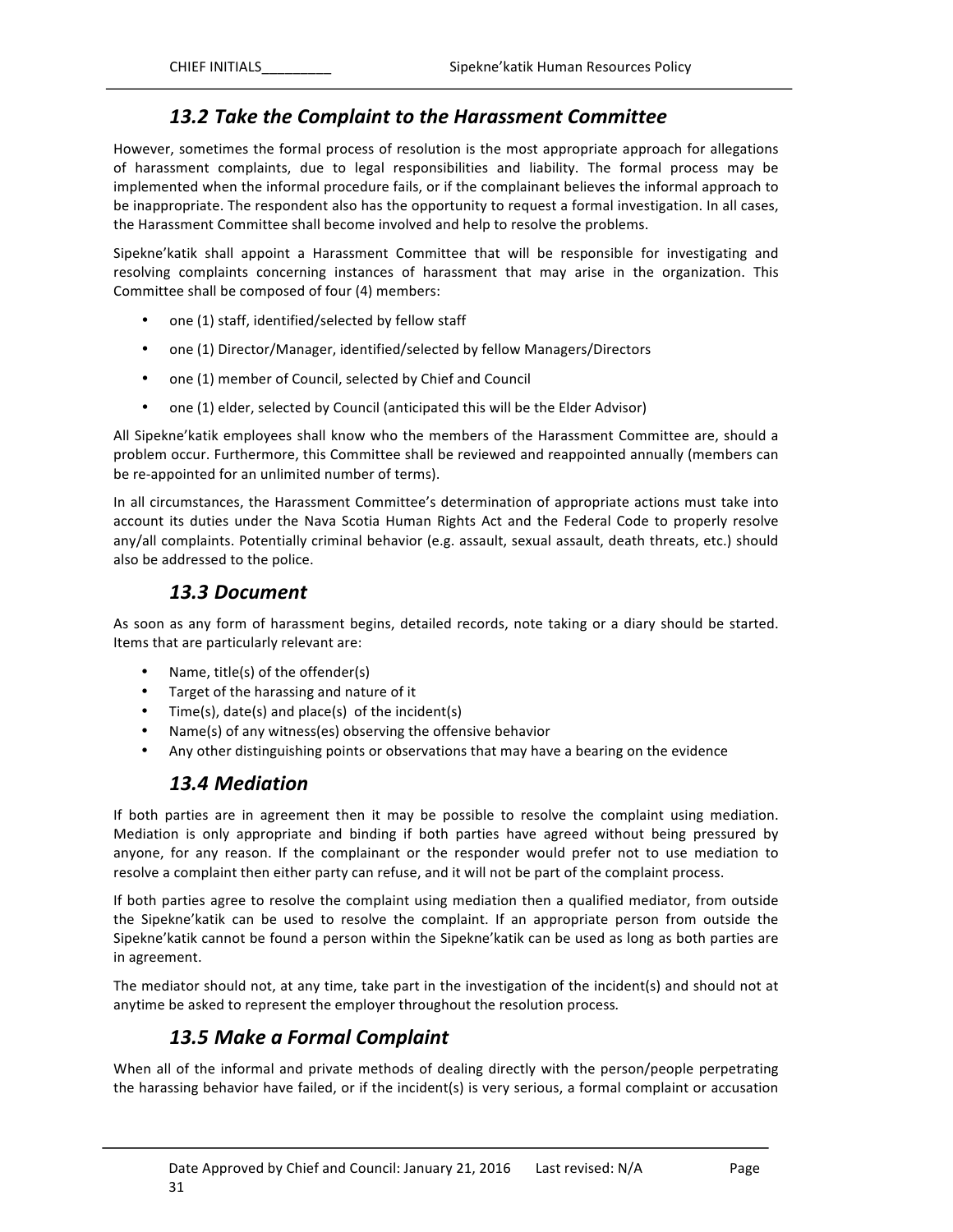may be put forward. In order to file a formal complaint, employees must contact either their Manager/Supervisor/Director/Director of Operations or the Harassment Committee. The person whom the employee(s) has contacted will ensure the employee(s) is/are aware of the implications that will be involved in pursuing the complaint to its logical or legal conclusion.

If the complaint is of a criminal nature then the police must also be contacted.

Should the victim still wish to proceed with filing a formal complaint all of the relevant notes and documentation collected in a sealed envelope and given to the Harassment Committee. The Harassment Committee will determine if an investigation is warranted.

# *13.6 Investigation of Allegation(s)*

Investigation will be conducted by either the appointed, senior position, staff that is trained for handling matters such as harassment or an external, trained, specialist consultant.

- The investigation begins with the collection and review of the documentation of the alleged incident(s).
- Next the person(s) accused of committing the harassment is put on notice that they are under investigation, with full details of the charges brought and the name(s) of the complainant. A response to the allegations is expected within a seven day period.
- Interviews may be conducted as part of the investigation. If the incident is sexual harassment a interviewee may request that a friend, co-worker or family member also be present
- Any witnesses are asked to sign declared statements.
- Make the decision as to validity or substantiality of the accusation(s).
- Suggest remedial courses of action for the parties involved.
- Delivery of the recompense, form that an apology or plea for forgiveness will take or remedial therapies recommended
- A complete report or summary of the entire investigation from the description of the incident(s), through to the final verdict and compensation extracted, will be placed in all of the involved individual's HR files

# *13.7 Summary of Findings*

Once the investigation has concluded the investigator will submit a report to the Director of Operations as soon as possible and no later than 30 days after the conclusion of the investigation. Within the report will be a summary of the investigation. If the complaint is considered valid the report will also include suggestions of appropriate remedies and disciplinary action. The Director of Operations will decide the appropriate action to take and will provide a written decision to both parties as soon as possible, but no later than 30 days, after the report has been submitted.

All formal complaints shall be kept on record for seven (7) years by the Human Resources Officer. These files shall be secure and confidential, and after the seven year period has elapsed they shall be destroyed. The provisions of the Freedom of Information/Protection of Privacy Act shall govern access to confidential files of formal complaints within Sipekne'katik.

#### *13.8 Punitive Measures*

Outcomes for the respondent, if the complaint is upheld, may include a variety of approaches, ranging from counseling, training, transfer, up to dismissal with or without notice should the Harassment Committee and Sipekne' katik see fit.

In consideration of the scope and character of harassment the respondent(s) may be ordered to:

- Receive a written reprimand which is placed in their HR file
- Attend training or complete anger management, anti-harassment, conflict issues counseling within a professional setting, led by certified therapists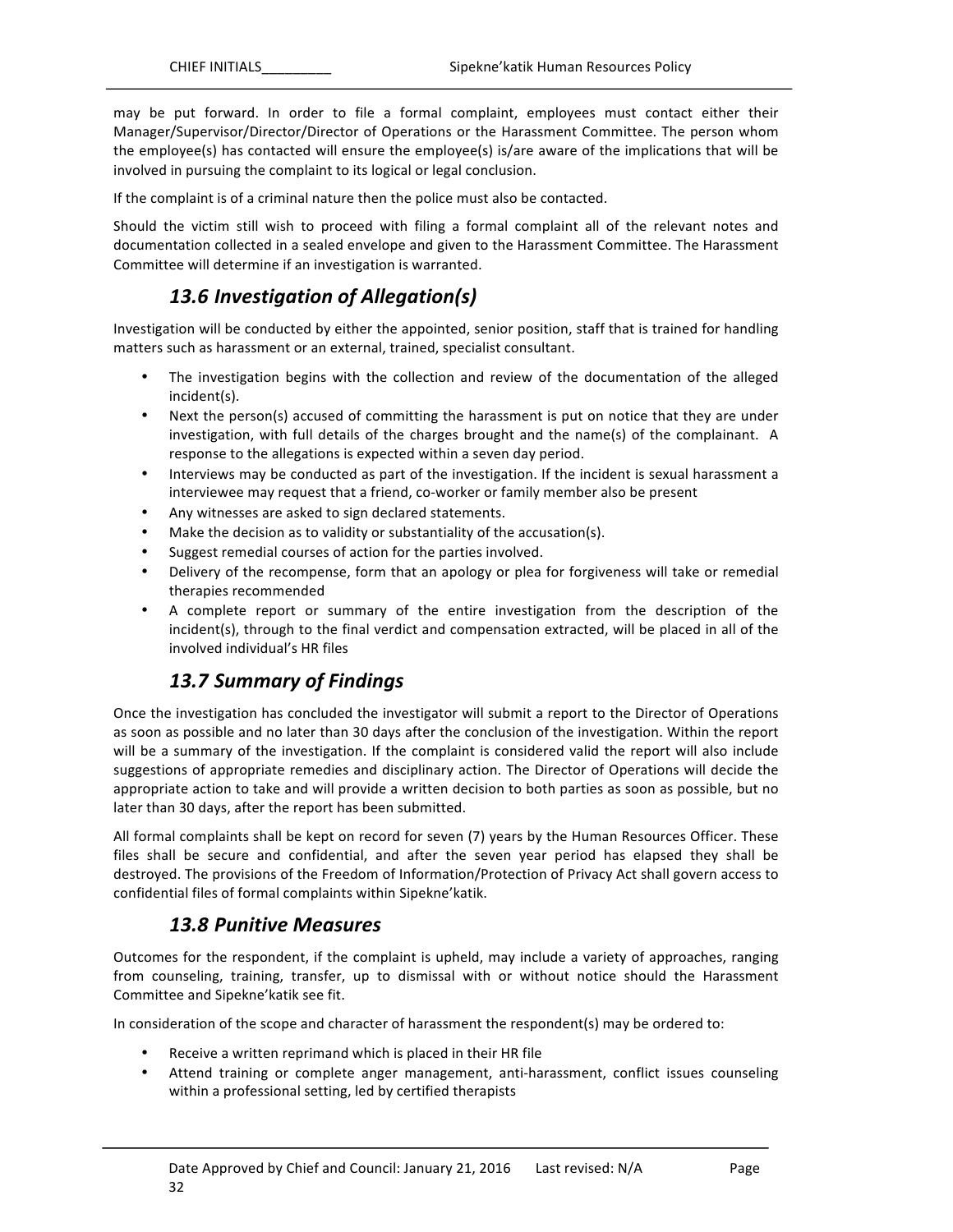- Take a period of suspension from duties (either paid or unpaid)
- Transfer departments or locations if it is deemed that proximity of the parties involved will lead to further tension and conflict
- Terminate employment (with or without notice)

#### 13.9 The Victim's Recompense

Again dependent on the nature of, type and seriousness of the harassment Sipekne'katik and/or the consultant contracted to oversee the investigation/hearing will prescribe appropriate methods of compensation. These may range from apologies to fines. Some likely remedies are:

- Oral and/or written apology from the respondent and/or Sipekne'katik
- Replacement of what was lost as a result of the complaint (e.g. Wages)
- Compensation of any lost employment benefits such as sick leave

#### *13.10 Dissatisfaction with process*

If either party involved in a complaint is dissatisfied with the results of the investigation, they have the opportunity to file an appeal with an external mediator. These appeals may be based on irrational evidence, errors in laws during the investigation, denial of fairness during the process or disagreements with existing contracts or the Nova Scotia Human Rights tribunal.

The right to appeal to the Human Rights Commission always exists.

#### *13.11 Retaliation*

Any retaliation against any party involved in a complaint will not be accepted by Sipekne'katik and will result in discipline. The person who feels a need to act out against any other party involved in a harassment proceeding will be duly punished in line with that accorded the original respondent(s) (or accused harasser).

#### *13.12 Insufficient Evidence or Indeterminate Cases*

In circumstances where there is not sufficient proof, beyond a reasonable doubt, that true harassment has taken place, the investigator will recommend a complete dropping of all reference to the matter. Neither party will receive retribution or satisfaction of a decision either way.

#### **13.13 False Accusations**

In the rare chances where it is revealed that a complaint was made in bad faith, appropriate actions may be taken against the complainant including discipline, up to dismissal. The same corrective or punitive action(s) shall apply to anyone making a false accusation as would have been prescribed for the (now wrongly) accused party.

#### 13.14 Access to Information or Public Disclosure

All parties involved in a complaint (Complainant, Respondent, Witnesses, Harassment Committee and any Councilor/Supervisors/Managers/Directors/Director of Operations) shall keep all information concerning the complaint confidential. The circumstances of the complaint **will not be disclosed** to any person(s) except where disclosure is necessary for the purpose of the investigation. Any breach in confidentiality will be dealt with severely by Sipekne'katik.

The confidentiality of all parties shall be respected and strictly observed. To speak of any aspect of a harassment allegation is itself harassment (see above – definitions specifically gossiping, bullying etc.) and as such will be punished in a similar manner.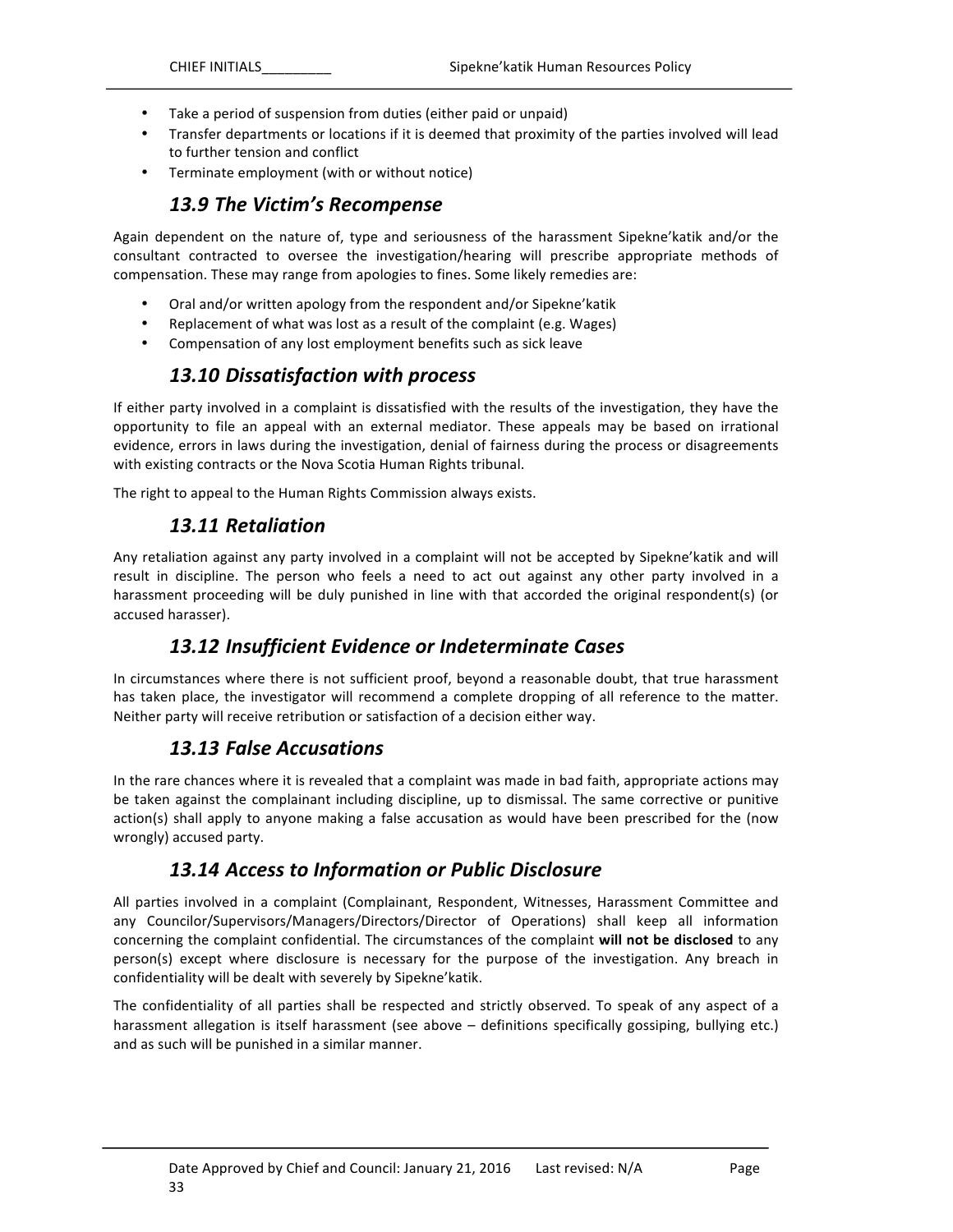### *13.15 Statute of Limitations (time)*

The time limit to file for a formal complaint is 30 working days from the last incident, in compliance with the Nova Scotia Human Rights Act. During any part of the investigation, the complainant has the right to drop his/her/their complaint without any penalty.

Sipekne'katik recognizes that experiences with harassment can be difficult for all parties involved and is devoted to providing support, information and opportunities on how to cope. The Human Resources Officer can provide support to staff, as well as further education and information on conflict resolution skills.

# 14 Wages, Salaries, Payday and Benefits

#### *14.1 Annual Wages and Salaries*

LSK full time staffs receive raises based on NSTU salary scale, and modified CUPE and NSEGU salary scales. Position on scales depends on qualifications and years of service.

### *14.2 Pay Days and Submission of Time Sheets*

Sipekne'katik pay days shall occur every two (2) weeks for all employees and include the two-week period prior to that pay day.

#### *14.3 Pension*

All fulltime ongoing employees hired after July 14, 2015 with Sipekne'katik must enroll in the Pension program. After a new Employee completes their probation period the Human Resource Manager will automatically include these band employees in our Pension Program. Deductions for the Pension program will be 5.5 % of an employee's gross wages and will be matched by the band.

Any employees hired before July 14, 2015 have the option of participating in our Pension program. These employees will have the option of deciding how much percentage up to %5.5 percent to include in their Pension contribution. The band will match this contribution up to %5.5 percent. Employees hired before July 14, 2015 have the option of not participating in the Pension program and can withdrawal at anytime.

### 14.4 **Biweekly Payroll**

All full time Sipekne'katik employee pay cheques will be released by the Nation's Finance office on scheduled payday's.

No payroll advances will be made.

### *14.5 Payroll Deductions*

The mandatory deductions will be made from every employee's gross wages where applicable. These deductions include Federal and Provincial Income Tax, Canada Pension Plan, Employment Insurance, Group insurance plan premiums, and any other required legislated, departmental or Nation deductions, as well as any mandatory employee benefit plan contribution payments.

Every employee must fill out and sign a federal withholding allowance certificate (TD-1) on or before his/her first day on the job. This form must be completed in accordance with federal regulations. The employee may fill out a new TD-1 at any time when his/her circumstances change.

Every employee will receive a T-4 for the preceding year on or before February 25th. Any employee who believes that his /her deductions are incorrect for any pay period, or on the T-4, should check with the Department of Finance immediately.

Overpayments on travel shall be deducted as per the criteria as stated on the "payment request form."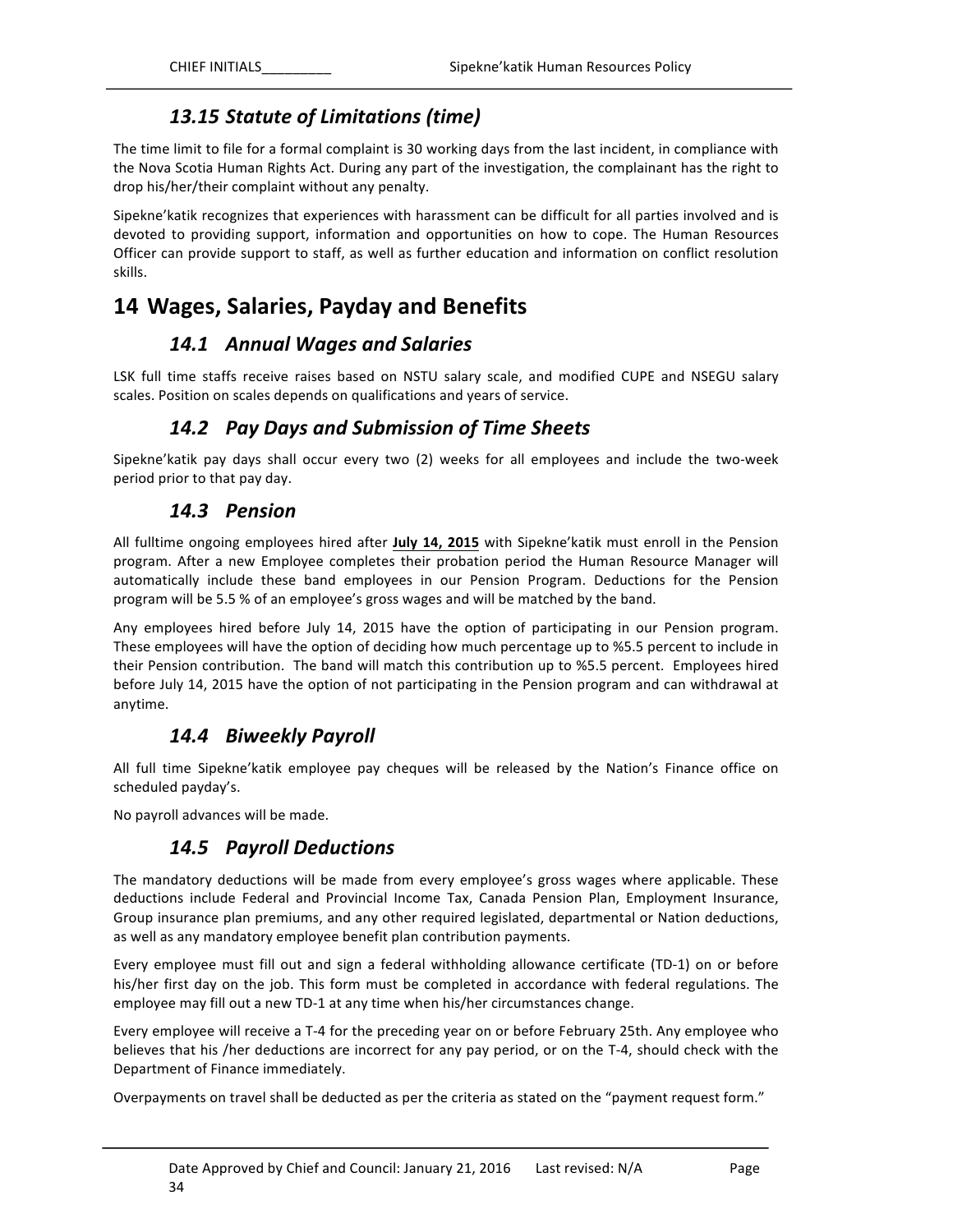Deduction to pay due to lateness of absences shall be made based on section 6.2 above.

### *14.6 Sipekne'katik Benefits*

Sipekne'katik has a mandatory benefit package for all its on-going full time employees. These benefits include but are not limited to Disability Insurance, Health Insurance, and Dental Insurance. Information on the entire benefit package is available through the Department of Finance.

# **15 Work Life Balance - Holidays, Vacation, Family & Other Leave**

Sipekne'katik is committed to ensuring its employees maintain a healthy work life balance and as such encourage staff to take entitled vacation days and to enjoy all designated holidays.

#### *15.1 Statutory and Non-Statutory Holidays*

The following statutory and non-statutory holidays shall be observed by the Sipekne'katik:

New Year's Day Treaty Day Good Friday Easter Monday Victoria Day National Aboriginal Day Canada Day Labour Day Thanksgiving Remembrance Day Christmas Day Boxing Day St Anne's Day Nova Scotia Family Day

When a day designated as a statutory/non-statutory holiday coincides with either a Saturday or Sunday and/or with the employee's normal day of rest, the holiday shall be moved to the Monday following the statutory holiday.

Should a designated non-statutory holiday fall in the middle of the work week, Sipekne'katik reserves the right to shift it to either the beginning or end of the same week.

Employees are eligible to be paid for a statutory or non-statutory holiday only after working 30 days of continuous employment with the Sipekne' katik prior to that holiday.

Sipekne'katik may declare other non-statutory holiday days during a given year.

# *15.2 Vacation Leave On-going Full Time Employees*

LSK employees are not entitled to vacation time.

### *15.3 Sick Leave On-going Full Time Employees*

Sipekne'katik provides on-going employees with fifteen (15) days of paid "Sick Leave" throughout the year for use for the purposes of sick, cultural, and to assist an immediate family member with their illness such as a sick child or elderly parent . All employees shall accumulate Sick Leave at the rate of one and one quarter (1.25) days per month to a maximum of 15 working days in a year that can be banked throughout the year if unused. At any time an employee can have no more than 15 days in their sick leave "bank".

Probationary employees are not entitled to take Sick leave, but earned days begin accumulating upon employment.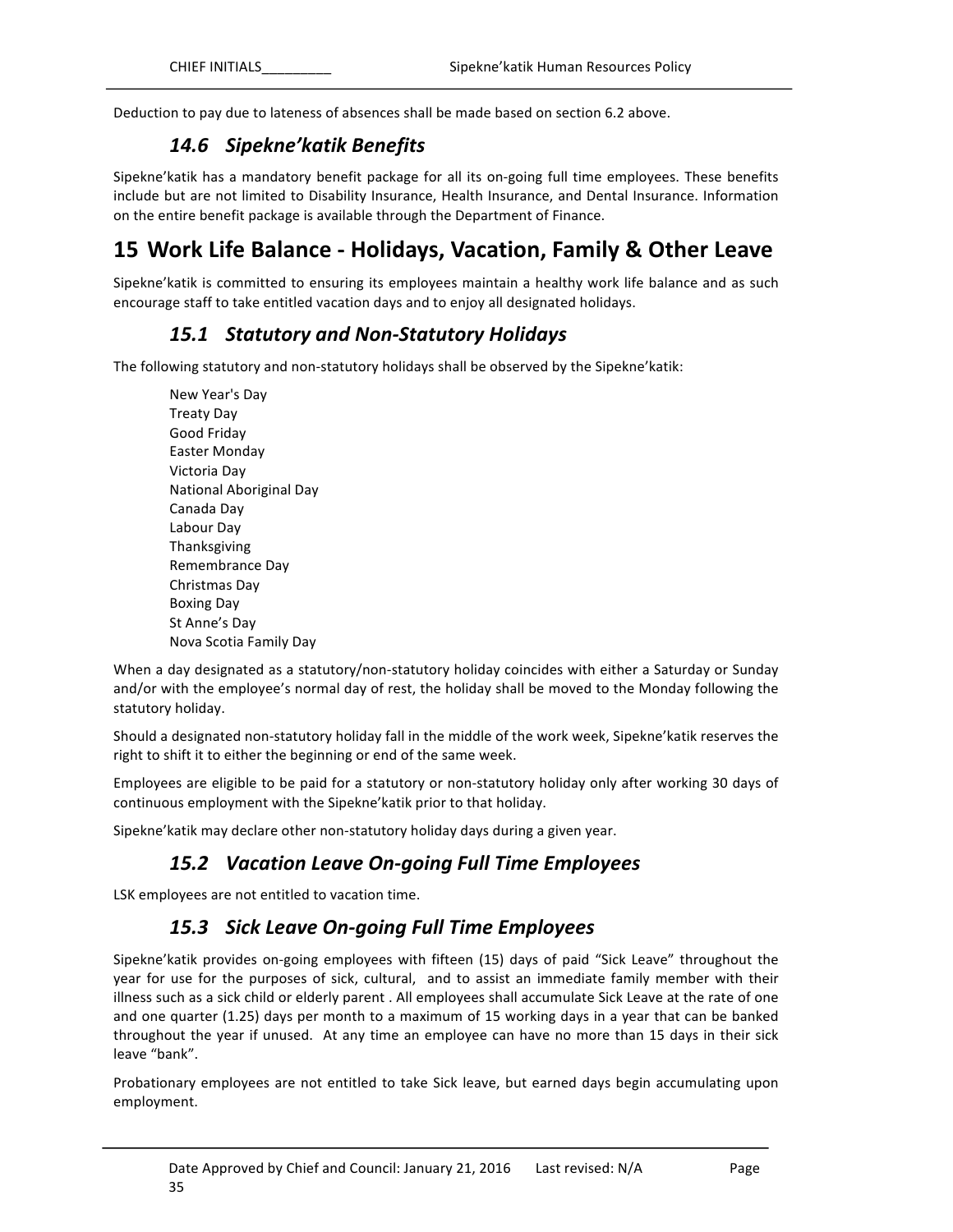Term employees are not entitled to Sick Leave.

After two consecutive days of absence from work due to medical/sick reasons the employee is required to provide a medical certificate. In the case of repetitive use of sick leave, Sipekne'katik reserves the right to request a certified medical letter indicating required use of leave.

An employee must contact his/her Manager/ Supervisor no later than 30 minutes after the start of the work day, should he/she be taking Sick Leave.

Unused Sick Leave is not paid out upon termination of employment.

An employee will not be granted Sick Leave if he/she has no leave earned/banked.

Employees are expected to utilize his/her hours of work to perform assigned Sipekne'katik duties and not to conduct personal business. An employee wishing conduct personal business during regular work hours will be required to use vacation or personal leave time.

#### *15.4 Pre-Booked Sick Days*

LSK employees are not to pre-book sick days in advance unless it's for a medical appointment. The band reserves the right to request a medical certificate.

#### **15.5 Term Employee Vacation Leave Entitlement**

Term employees (hired on a set term with a specified start and end date) are entitled to vacation calculated at 4% of gross wages. If a Term employee has worked continuously for the Sipekne'katik for four or more years, paid vacation entitlement is calculated at 6% of gross wages.

Employees have the option to accrue the vacation pay and have it paid out in a lump sum at the end of their term or to have it included proportionately with each pay cheque.

#### 15.6 Return to Work after Serious Injury or Illness

As protection for both the employee and the Sipekne'katik, an employee who has been absent from work because of serious illness, surgery, or injury will be required to obtain a medical certificate specifically stating that the employee is capable of performing his/her normal duties and regular assigned work. Further, the employee will be expected to have their Physician complete the band's Medical Certificate Return to Work Form. These forms will be available at the Human Resource Office. All staff are responsible for any costs related to medical certificates, sick note, and other fee's not covered by our extended health benefits/Non-Insured Health Benefits.

An employee returning from a serious injury and or a stress related illness must provide the Human Resources Officer with a medical certificate indicating that he/she is ready to return to work. The employee must also provide a written "Plan of Action" approved and signed by a certified medical practitioner that shows how the individual will cope with or prevent any further incidence of injury and or stress in the future.

#### *15.7 Bereavement Leave*

An employee shall be entitled to bereavement leave when a member of the employee's immediate family dies (See definition in Glossary). The employee shall be entitled to bereavement leave for a period of five (5) work days.

### *15.8 Maternity Leave - Without Pay*

An employee who has completed six consecutive months with the Sipekne'katik is eligible to apply for Maternity leave.

An employee who is pregnant or nursing is eligible for 17 weeks of maternity leave. In addition, an employee who assumes actual care of a newborn or newly adopted child is entitled to parental leave of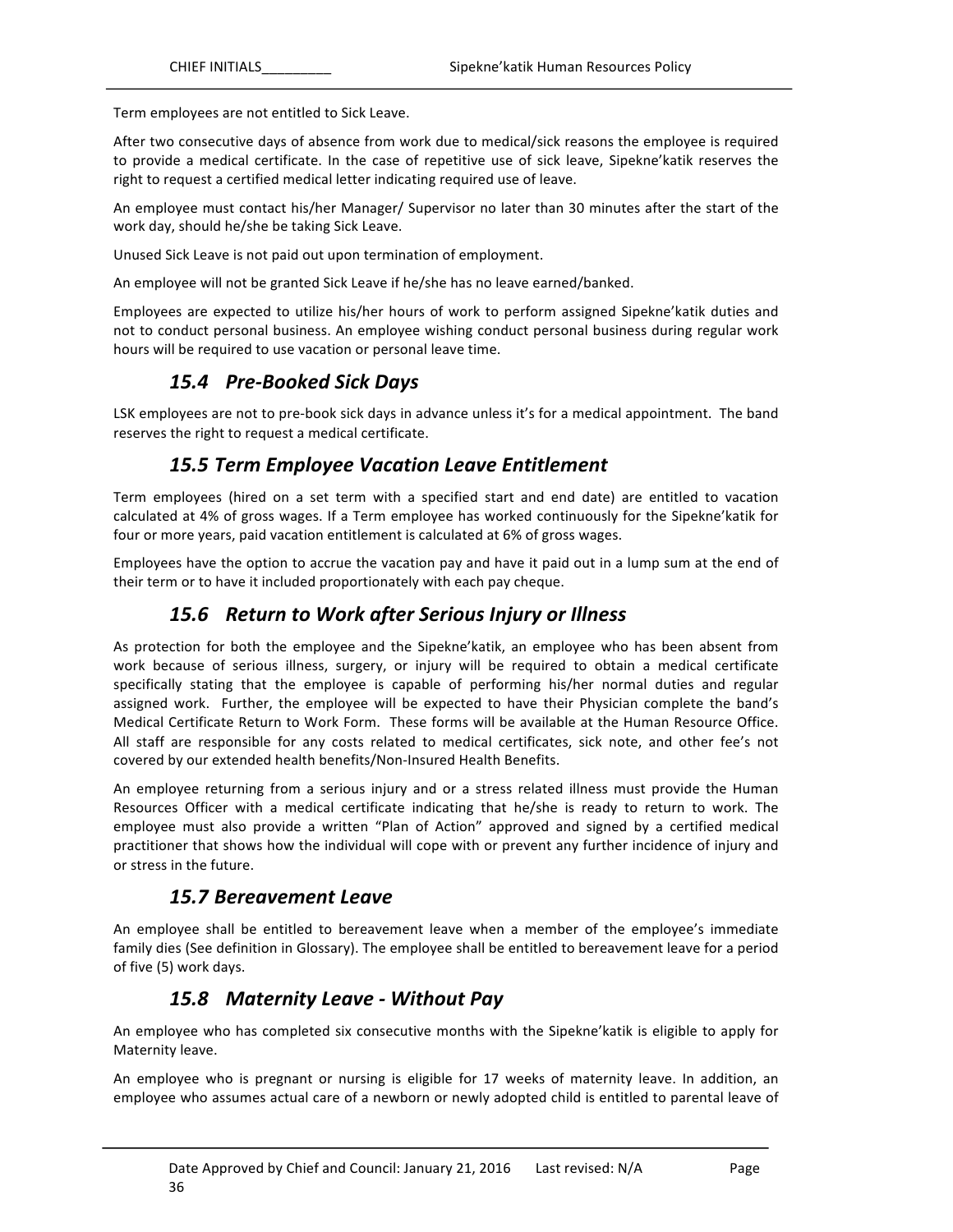up to 37 weeks. However, the total duration of the maternity and the parental leaves must not exceed 52 weeks.

An employee who is pregnant or nursing is entitled to an unpaid leave of absence during the period from the beginning of the pregnancy to the end of the twenty-forth  $(24<sup>th</sup>)$  week following the birth, on condition that she provides a medical certificate indicating she is unable to work and which indicates the duration of the inability.

An employee who is pregnant or nursing may request that her job functions be modified or that she be reassigned to another job if continuing any of her current job functions may pose a risk to her health or that of her fetus or nursing child. This request must be accompanied by a certificate from a qualified medical practitioner indicating how long the risk is likely to last and what activities or conditions should be avoided in order to eliminate the risk.

Sipekne'katik will maintain medical or other benefit plans throughout an employee's maternity leave and will continue to make payments to the plan or plans in accordance to federal legislation and the regulatory terms of the benefit plan(s).

The services of an employee who is absent from work for maternity leave is deemed to be continuous for the purpose of vacation entitlement and notice of termination.

An employee on maternity leave must give the Sipekne'katik at least two (2) weeks' notice of her intention not to return to work before completion of her maternity leave.

#### *15.9 Paternal Leave – Without Pay*

All employees are eligible for 17 weeks of unpaid parental leave. In addition, an employee who assumes actual care of a newborn or newly adopted child is entitled to parental leave of up to 37 weeks. However, the total duration of the maternity and parental leaves must not exceed 52 weeks. Should both parents work for Sipekne'katik combined parental leave should not exceed 37 weeks. Natural or adoptive parents must have completed six consecutive months of continuous employment with Sipekne'katik to be eligible for paternal leave.

#### 15.10 Compassionate Care Leave – Without Pay

An employee may take up to eight (8) weeks of compassionate care unpaid leave to provide care and support to a gravely ill family member. A certificate is required from a qualified medical practitioner stating that the family member has a serious medical condition with a significant risk of death within 26 weeks. If an employee is sharing the provision of compassionate care with another individual, the total leave is still eight (8) weeks.

### *15.11 Birth/Adoptive/ Guardian Leave – With Pay*

An employee is entitled to up to two (2) days paid leave to attend the birth of his/her child; and/or upon receiving into the household a newly adopted child; and/or to care for his/her family during this period; and/or for an employee who has taken legal responsibility for the Foster Care/Guardianship of a child. The employee must submit a "Request for Leave" form with his/her Manager.

#### *15.12 Court Leave*

Paid court leave will be granted to a Sipekne' katik employee who is required to appear as a witness in a work related case. A copy of the court order or subpoena must be supplied to the employee's direct supervisor when requesting time off.

The Sipekne' katik will grant employees paid time off for mandatory Jury Duty or court appearances as a witness when the employee must serve or is required to appear as a result of a court order or subpoena involving a personal or private (non-work related) case. However, the employee will not be permitted to receive the jury duty pay/honorarium.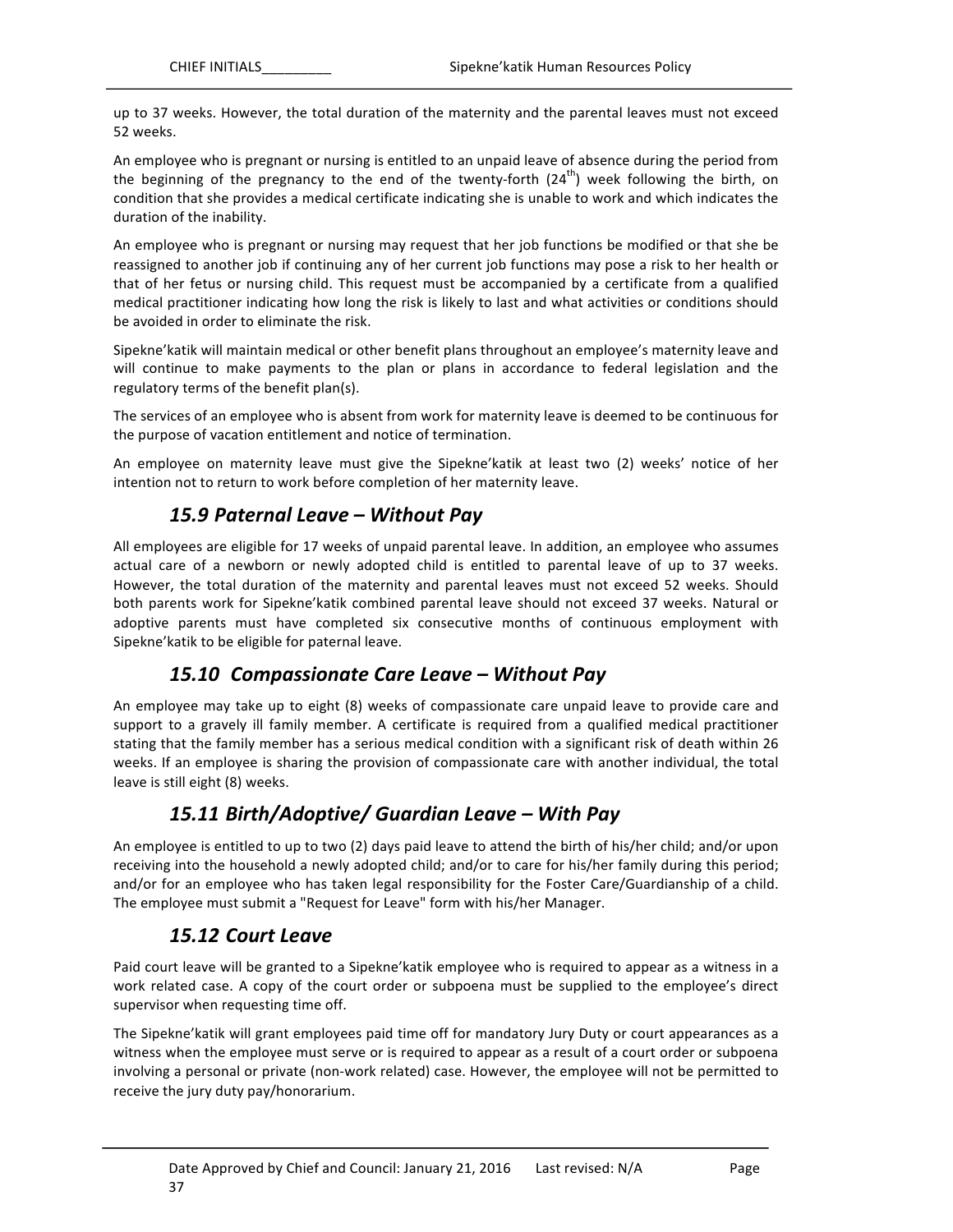#### *15.13 Educational Leave*

Sipekne'katik encourages all employees to continue with their formal education. A Sipekne'katik employee who has worked for the organization for more than two (2) continuous year may apply for fulltime educational leave, up to one year, without pay, if the program is deemed to be job related and beneficial to the organization. If leave is granted, the employee's position, seniority and pay rate shall be protected. However, benefits will be cancelled until the employee returns to work on a full-time basis. If the request for unpaid leave is granted, the Human Resources Committee will decide if the employee's position will be remain vacant or filled with a term appointment.

An employee who is granted educational leave for a program of less than one (1) academic/calendar year may be eligible to return under the following conditions:

- the employee has successfully completed the educational program
- the time required to complete the program does not exceed the previously approved length of leave (approved leave time)
- the employee commits to, upon returning, remaining an employee with Sipekne'katik for an equivalent amount of time of the leave period

If an employee does not complete his/her training program, he/she may be required to formally resign from his/her position at Sipekne'katik.

Note: Sipekne'katik employees who are members of the Sipekne'katik may be eligible to apply for educational funding. Employees are encouraged to seek advice from the Post-Secondary Education Coordinator (this assumes funding is coming from the Post-Secondary program).

#### *15.14 Training and Professional Development Leave*

Sipekne'katik believes that employees should actively engage in life-long learning and continually strive to enhance their credentials or professional designation. Annually, the Human Resources Committee will assess the overall professional development and training needs for the organization. Annually, each employee will develop and sign an approved Employee Performance Contract (as part of the annual performance appraisal process) which includes the individual work performance goals and objectives as well as his/her training or professional development plans for the year.

Where training is either a condition of employment or a requisite to continued employment, employees must successfully complete the required training within the allotted time-frame. Proof of successful completion must be provided by the employee to his/her Manager/Supervisor. Copies of all certificates, licenses, etc. will be filed in the employee's Human Resources file.

Whenever possible Directors will attempt to create in-service opportunities for employees to develop and upgrade their skills for the positions they occupy or for positions for which they may wish to be trained.

If an employee wishes to take short courses or workshops during regular working hours, he/she must apply in writing to his/her Program Director. The Director will submit all requests to the Director of Operations and Department of Finance who shall grant such requests as budgetary and organizational constraints allow.

Where professional development cannot reasonably be undertaken within working hours, the employee may apply for "Professional Development Leave" with or without pay at the discretion of the Director. Professional Development not provided by Sipekne'katik will normally be at the employee's time and expense.

#### *15.14.1.1 Training and Professional Development Leave*

LSK employees are required to complete a set number of professional development hours. This number of hours is reviewed every 5 years. Professional Development opportunities will be offered at the school;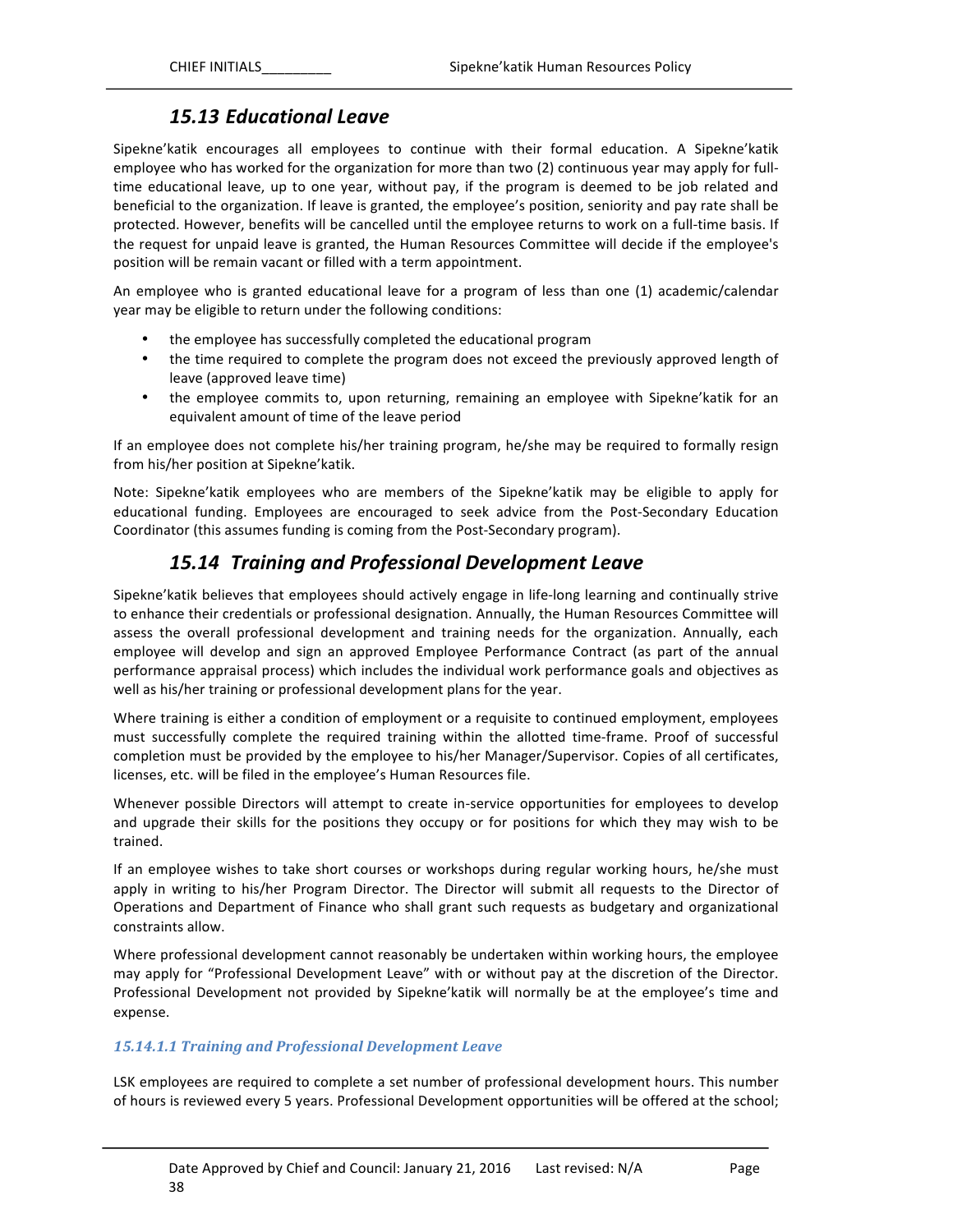however, staffs are encouraged to seek other opportunities that will benefit their position within the school. Staff that does not meet the required hours after five years may be subject to disciplinary action.

- Staff are required to fill in their PD hours in the PD Binder, located in LSK Administration Offices
- Professional Development Dollars may be available to staff, to pay for additional professional development activities
- Travel and meals are NOT covered for professional development that is not organized by LSK
- Travel and meals are NOT covered for the October Provincial In-service

### 15.15 Business Seminars, Conferences and Meetings

To ensure that Sipekne'katik has representatives at essential business conferences, seminars and key external meetings, each Director with input from his/her Managers, shall identify which conferences, seminars and meetings should be attended by members of the Department. In the interest of continual improvement for all staff, Directors/Managers shall assign appropriate opportunities for all employees to participate. Upon returning from Business Seminars, Conferences and Meetings, employees will be expected to share with the other staff in his/her Department all relevant information obtained at the conference or seminar.

All employees including Program Directors must seek approval to attend business conferences, seminars and meetings. An employee must seek approval from his/her Director, and Directors from the Director of Operations. The employee is expected to provide a written or verbal report to his/her Director/Manager within five (5) days following the meeting.

### *15.16 Special Leave*

Special Leave may be granted to Band Employees by the Human Resource Committee for extenuating circumstances where the Human Resource Policy does not apply. This will be reviewed on a case by case bases. Special Leave may be approved with or without pay. The Human Resource Office will inform the staff in writing as soon as special leave is approved by the Human Resource Committee

# *15.17 Deductions for Excessive Leave*

Employees that use all of their sick leave, vacation time, and other paid leave entitlements will be docked for the days missed. Excessive absences without a valid excuse will be subject to review by the Director of Operations and Human Resource Committee.

# **16** Resignation, Layoff, Termination and Retirement

### *16.1 Resignation*

A staff member who is resigning from the organization shall provide a minimum two (2) weeks written notice to his/her Director. Management resigning from the organization shall provide a minimum three (3) weeks written notice to the Director of Operations. The Director of Operations is authorized to accept Resignations on behalf of the band for those employees that are not considered Managers.

# **16.2 Termination or Layoff Notice**

Termination or lay off may be necessary due to redundancy, lack of funding or elimination of positions and/or completion of projects. Positions may be made redundant or be eliminated entirely for reasons of budgetary constraint.